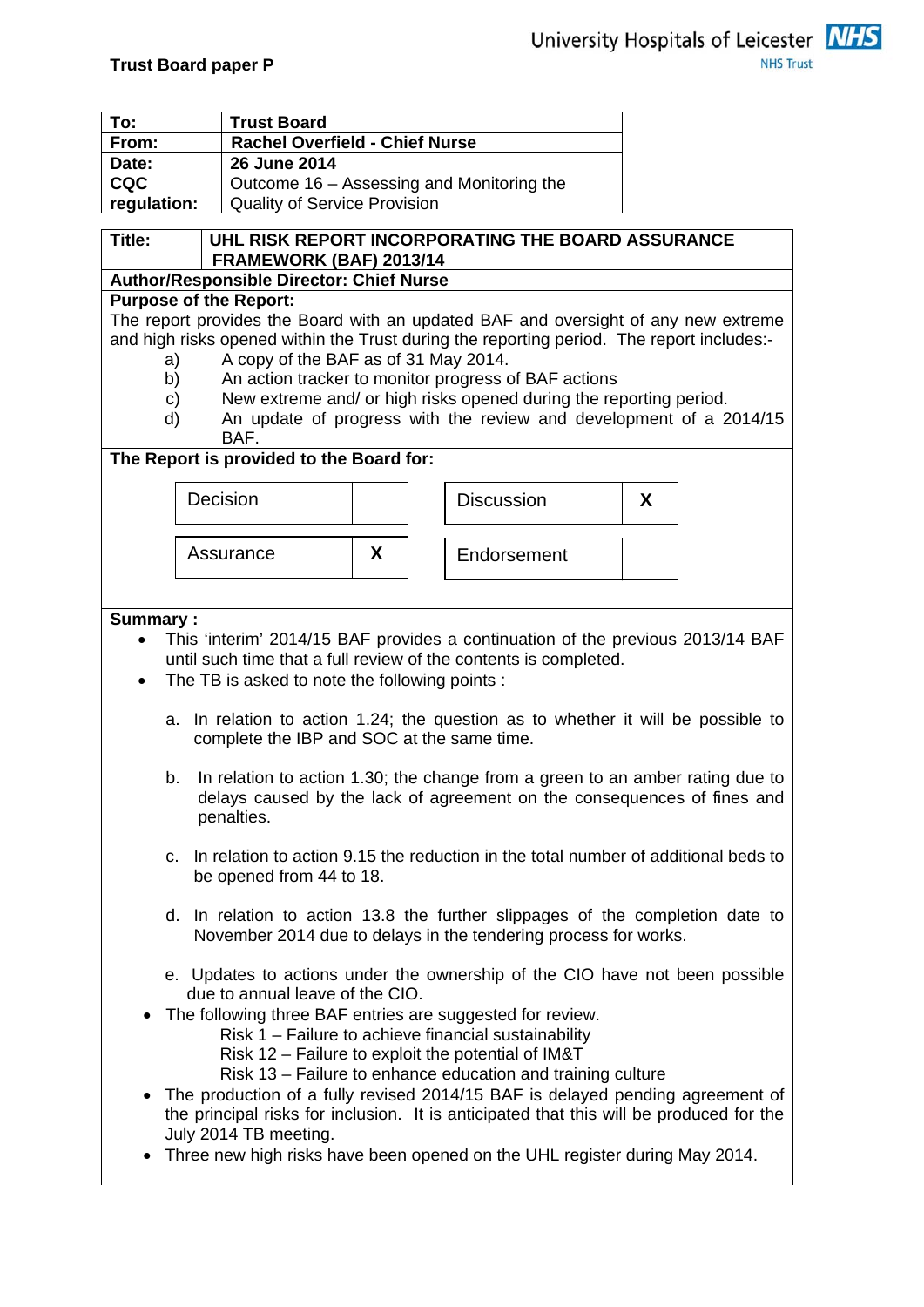#### **Recommendations:**

Taking into account the contents of this report and its appendices the TB is invited to:

- (a) review and comment upon this iteration of the BAF, as it deems appropriate:
- (b) note the actions identified within the framework to address any gaps in either controls or assurances (or both);
- (c) identify any areas which it feels that the Trust's controls are inadequate and do not, therefore, effectively manage the principal risks to the organisation achieving its objectives;
- (d) identify any gaps in assurances about the effectiveness of the controls in place to manage the principal risks and consider the nature of, and timescale for, any further assurances to be obtained;
- (e) identify any other actions which it feels need to be taken to address any 'significant control issues' to provide assurance on the Trust meeting its principal objectives;
- (f) Note the requirement for principal risks to be identified by the TB before further work on the revised 2014/15 BAF can commence.

| <b>Board Assurance Framework</b>                   | Performance KPIs year to date |
|----------------------------------------------------|-------------------------------|
| <b>Yes</b>                                         | N/A                           |
| <b>Resource Implications (eg Financial, HR)</b>    |                               |
| N/A                                                |                               |
| <b>Assurance Implications:</b>                     |                               |
| Yes                                                |                               |
| Patient and Public Involvement (PPI) Implications: |                               |
| Yes                                                |                               |
| <b>Equality Impact</b>                             |                               |
| N/A                                                |                               |
| <b>Information exempt from Disclosure:</b>         |                               |
| No.                                                |                               |
| <b>Requirement for further review?</b>             |                               |
| Yes. Monthly review by the Board                   |                               |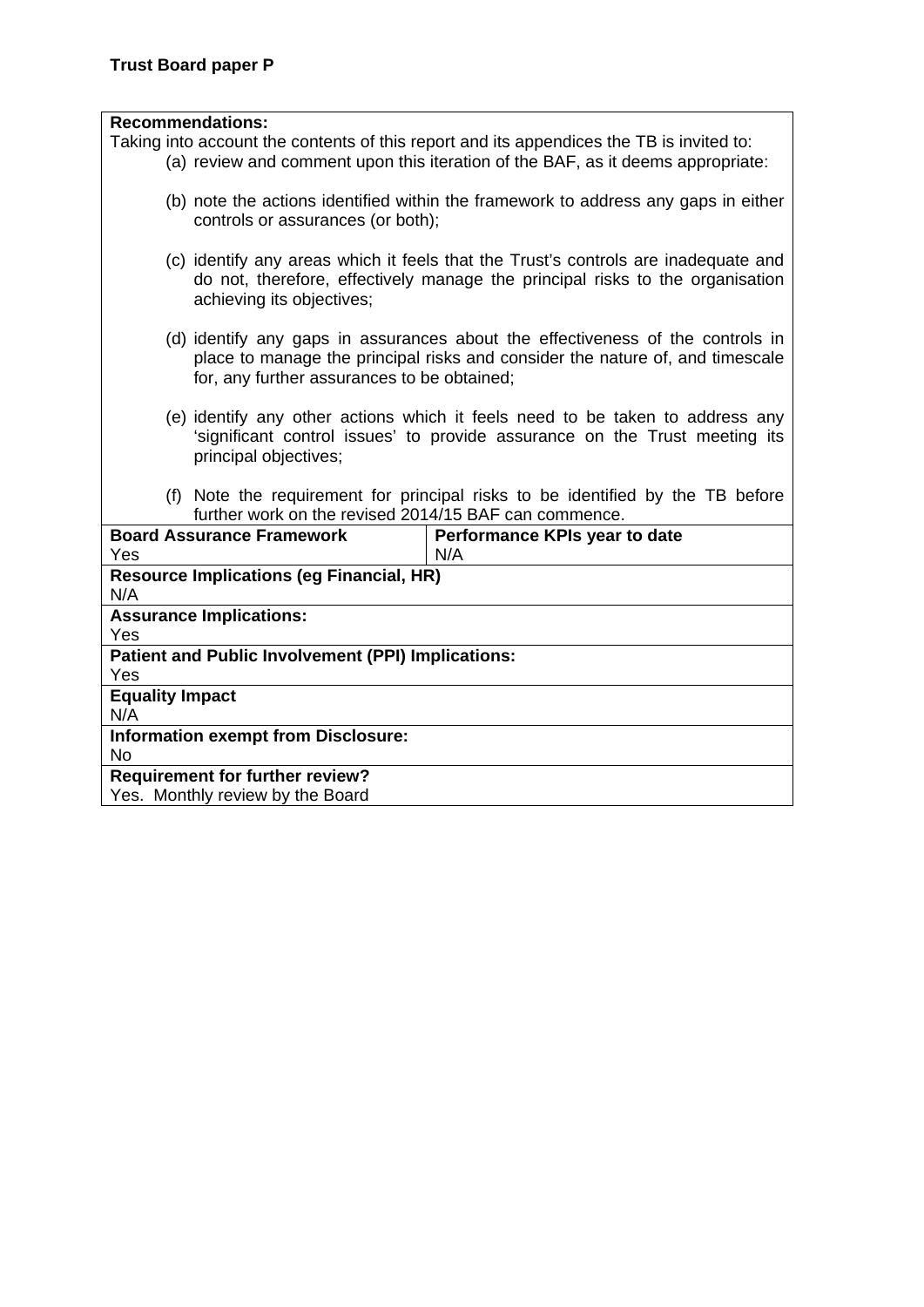#### **UNIVERSITY HOSPITALS OF LEICESTER NHS TRUST**

| <b>REPORT TO:</b> | <b>TRUST BOARD</b>                                                                  |
|-------------------|-------------------------------------------------------------------------------------|
| <b>DATE:</b>      | 26th JUNE 2014                                                                      |
| <b>REPORT BY:</b> | <b>RACHEL OVERFIELD - CHIEF NURSE</b>                                               |
| <b>SUBJECT:</b>   | UHL RISK REPORT INCORPORATING THE BOARD<br><b>ASSURANCE FRAMEWORK (BAF) 2014/15</b> |

**-----------------------------------------------------------------------------------------------------------------** 

#### **1. INTRODUCTION**

- 1.1 This report provides the Trust Board (TB) with:
	- a) A copy of the interim BAF as of 31 May 2014.
	- b) An action tracker to monitor progress of BAF actions.
	- c) Notification of any new extreme or high risks opened during the reporting period.
	- d) An update of progress with the review and development of a 2014/15 BAF

#### **2. BAF POSITION AS OF 31 MAY 2014**

- 2.1 A copy of the 2014/15 'interim' BAF is attached at appendix one with changes since the previous version highlighted in red text. A copy of the action tracker is attached at appendix two. Actions completed prior to May 2014 have been removed from the tracker and a full audit trail of these is available by reference to previous documents.
- 2.2 The 'interim' 2014/15 BAF provides a continuation of the previous 2013/14 BAF until such time that a full review of the content for 2014/15 is performed.
- 2.3 The TB is asked to note the following points :
	- a. In relation to action 1.24; the question as to whether it will be possible to complete the IBP and SOC at the same time.
	- b. In relation to action 1.30; the change from a green to an amber rating due to delays caused by the lack of agreement on the consequences of fines and penalties. Following intervention by NHSE/TDA regarding the application of local fines and penalties the Trust is in a position to agree a contract and a proposal is now awaited from the CCG.
	- c. In relation to action 9.15 the reduction in the total number of additional beds to be opened from 44 to 18.
	- d. In relation to action 13.8 the further slippages of the completion date to November 2014 due to delays in the tendering process for works.
	- e. Updates to actions under the ownership of the CIO have not been possible due to annual leave of the CIO therefore updates to actions due for completion in May will be presented in the July BAF report to the TB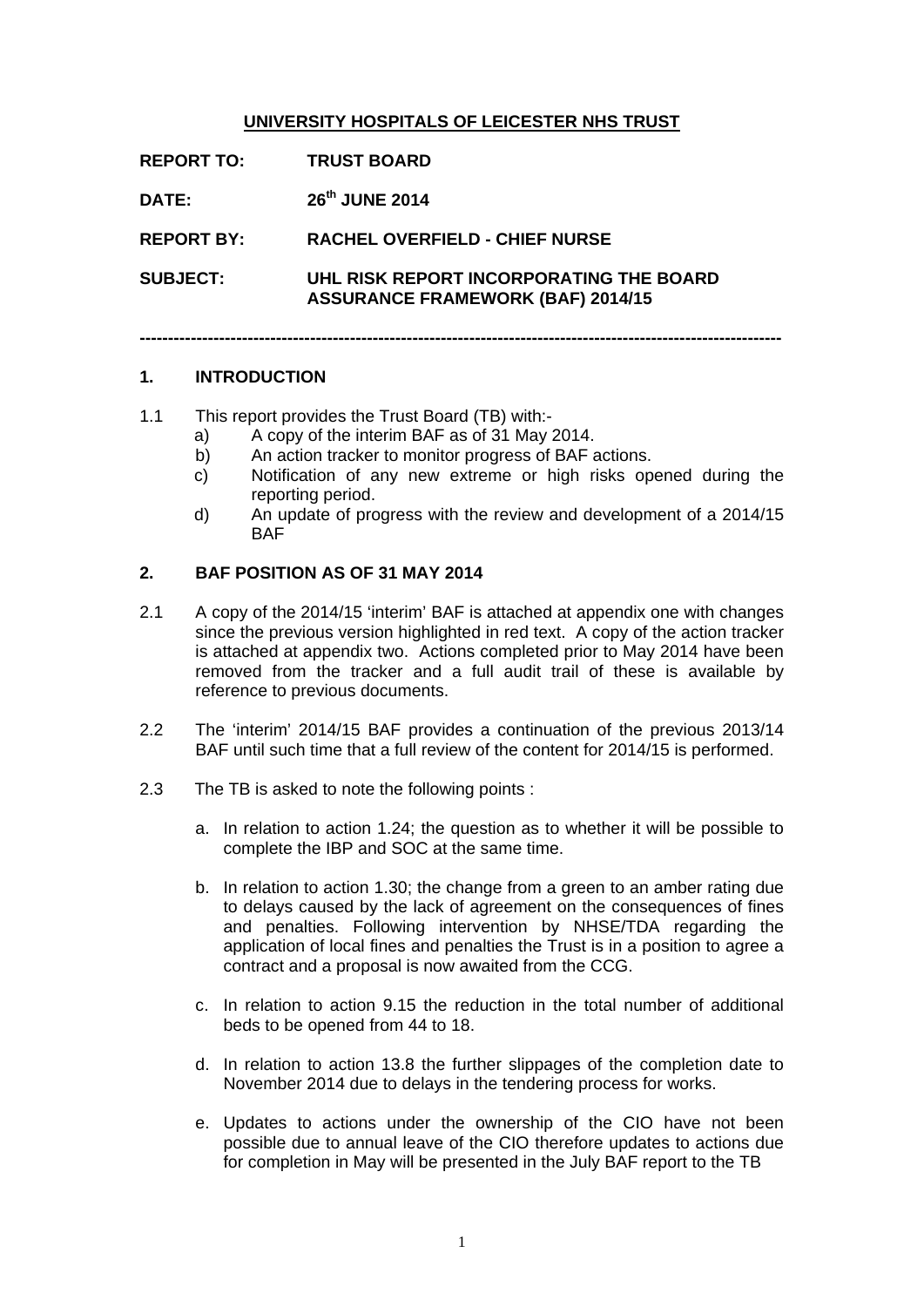- 2.4 To provide an opportunity for more detailed scrutiny the following three BAF entries are suggested for review against the parameters listed in appendix three.
	- Risk  $1 -$  Failure to achieve financial sustainability
	- Risk 12 Failure to exploit the potential of IM&T
	- Risk 13 Failure to enhance education and training culture

#### **3 REVIEW OF PROGRESS IN THE DEVELOPMENT OFTHE 2014/15 BAF**

- 3.1 To develop a BAF there are a number of key steps that must be taken in sequence:
	- Establish strategic objectives (and their owners).
	- Identify the principal risks to the achievement of the objectives (and, in addition, identifying the risk owners).
	- Identify the key controls that are at our disposal to achieve the objective and control the principal risks.
	- Identify the mechanisms by which the Board receives assurance (positive or negative) that the controls are effective.
	- Identify any gaps in control or gaps in assurance
	- Put in place plans to address any gaps
- 3.2 Best practice dictates that the TB *'must be appropriately engaged in developing and monitoring the BAF'* (ref. Board Assurance Frameworks – Good Governance Institute 2009). This includes involvement in the identification of principal risks (ref. Building an Assurance framework – A Practical guide for NHS Boards – Dept. of Health 2003).
- 3.3 Principal risks should wherever possible be aligned with the UHL 5 year integrated business plan (IBP) that sets out the road map of how our strategic objectives will be achieved. To do otherwise would mean that the TB may not be seeking assurance in relation to the correct risks. It was therefore felt prudent to delay the complete revision of the 2014/15 BAF until the IBP was approved in principle by the TB at the meeting on 16 June 2014. It is important for the TB to be engaged in the identification of the principal risks (see 3.2) and further work will be required to distil the 50 - 60 risks contained in the IBP into a set of principal risks for inclusion in the BAF. It must be noted that the identification of appropriate principal risks is the key to an accurate BAF and further work on the BAF will not be able to commence until this is complete.
- 3.4 Taking into account section 3.3 it is not possible to provide the Board with a fully revised 2014/15 BAF and it is now anticipated that this will be produced for the July 2014 TB meeting.

### **4. EXTREME AND HIGH RISK REPORT.**

4.1 Three new high risks have opened during May 2014 as described below. The details of these risks are included at appendix four for information

| <b>Risk ID</b> | <b>Risk Title</b>                                                                                                      | <b>Risk</b><br><b>Score</b> | <b>CMG/Corporate</b><br><b>Directorate</b> |
|----------------|------------------------------------------------------------------------------------------------------------------------|-----------------------------|--------------------------------------------|
| 2339           | Potential risk to Renal transplant<br>patients as a result of deterioration of<br>team working & deviation from policy | 20                          | <b>RRC</b>                                 |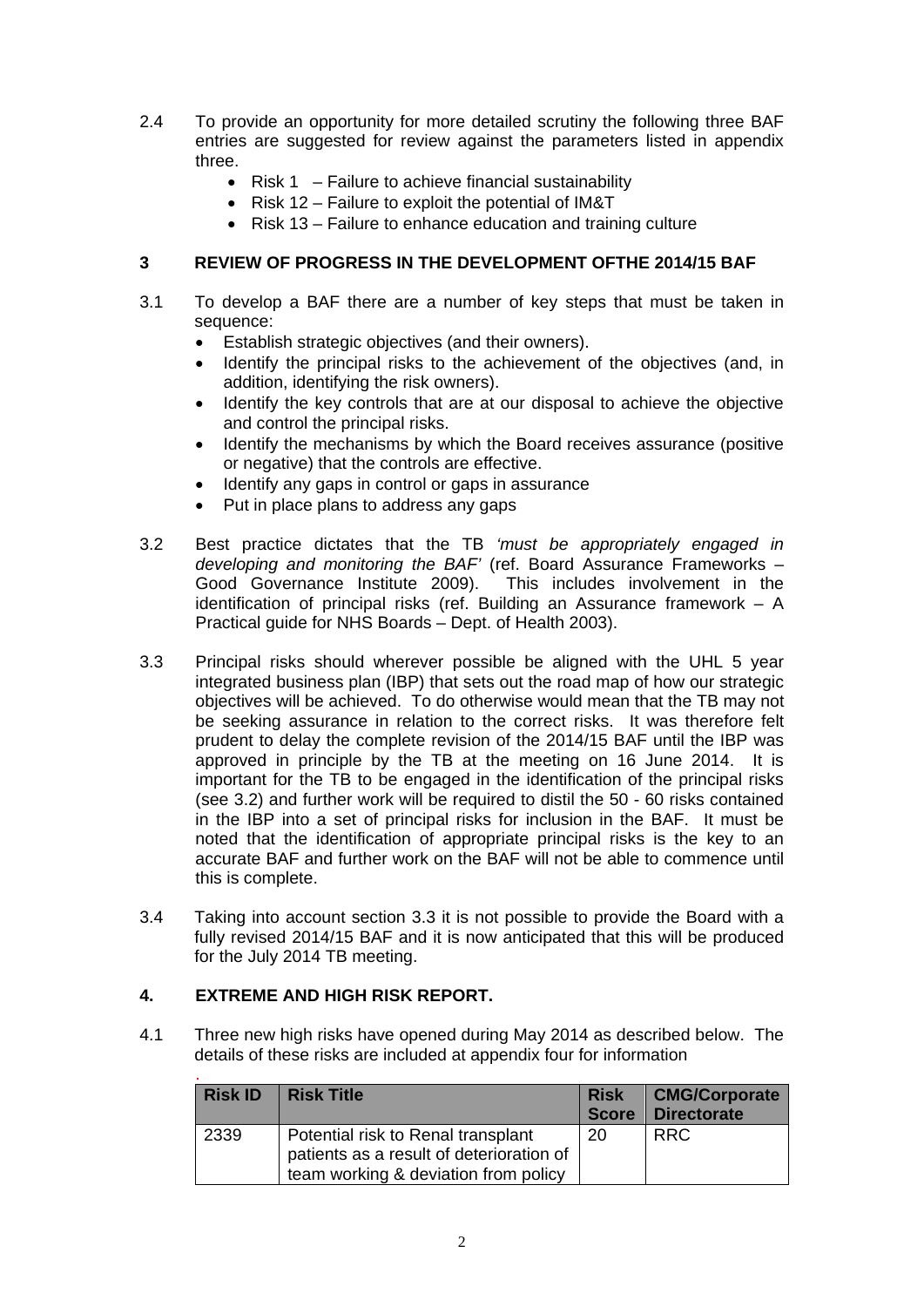|      | and procedures                                                                                                                            |    |                        |
|------|-------------------------------------------------------------------------------------------------------------------------------------------|----|------------------------|
| 2338 | There is a risk of patients not<br>receiving medication and patients<br>receiving the incorrect medication<br>due to an unstable homecare | 16 | Medical<br>Directorate |
| 2341 | Long term follow up outpatient<br>appointments not made                                                                                   | 16 | <b>Operations</b>      |

#### **5. RECOMMENDATIONS**

- 5.1 Taking into account the contents of this report and its appendices the TB is invited to:
	- (a) review and comment upon this iteration of the BAF, as it deems appropriate:
	- (b) note the actions identified within the framework to address any gaps in either controls or assurances (or both);
	- (c) identify any areas which it feels that the Trust's controls are inadequate and do not, therefore, effectively manage the principal risks to the organisation achieving its objectives;
	- (d) identify any gaps in assurances about the effectiveness of the controls in place to manage the principal risks and consider the nature of, and timescale for, any further assurances to be obtained;
	- (e) identify any other actions which it feels need to be taken to address any 'significant control issues' to provide assurance on the Trust meeting its principal objectives;
	- (f) Note the requirement for principal risks to be identified by the TB before further work on the revised 2014/15 BAF can commence.

Peter Cleaver, Risk and Assurance Manager, 19 June 2014.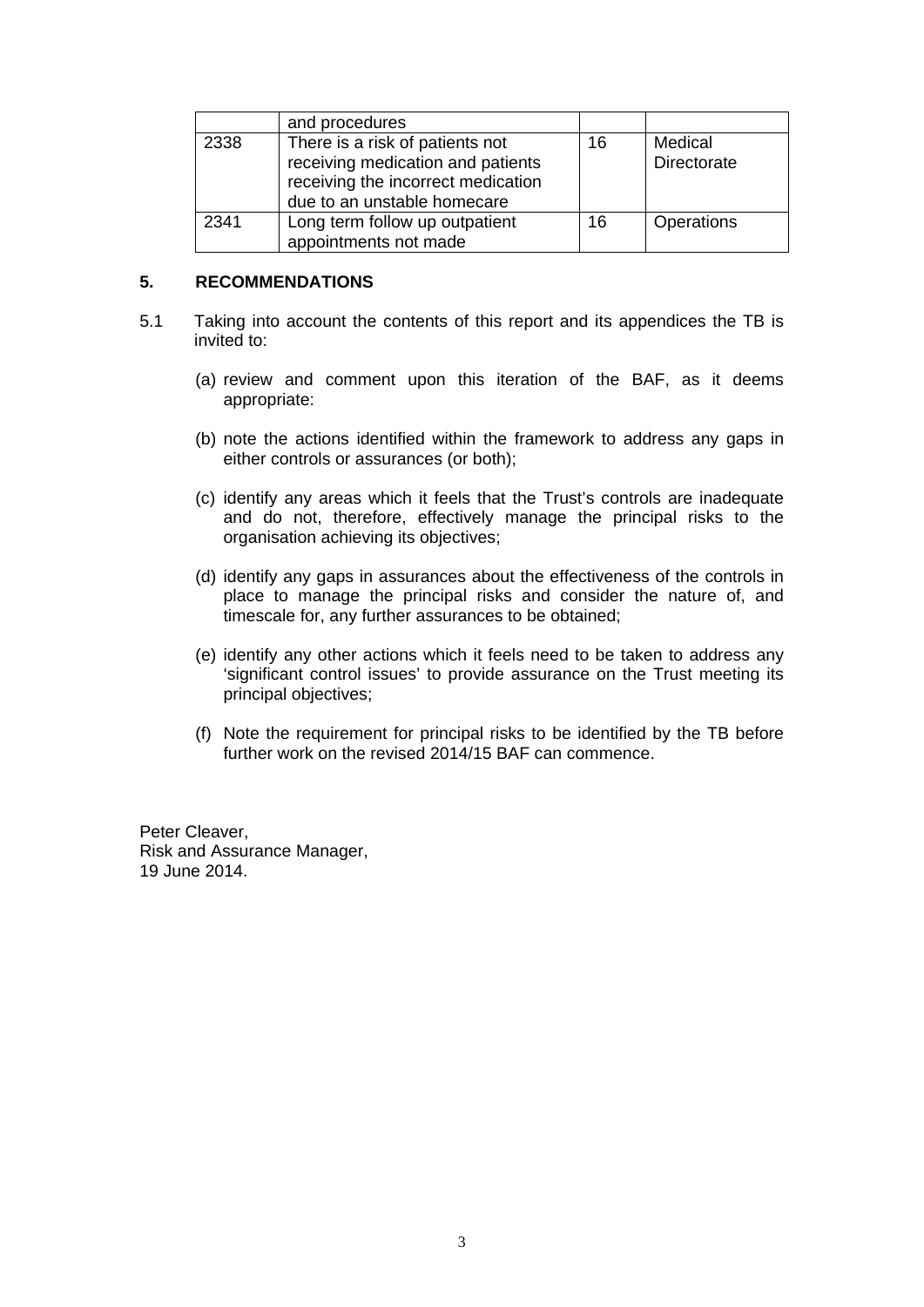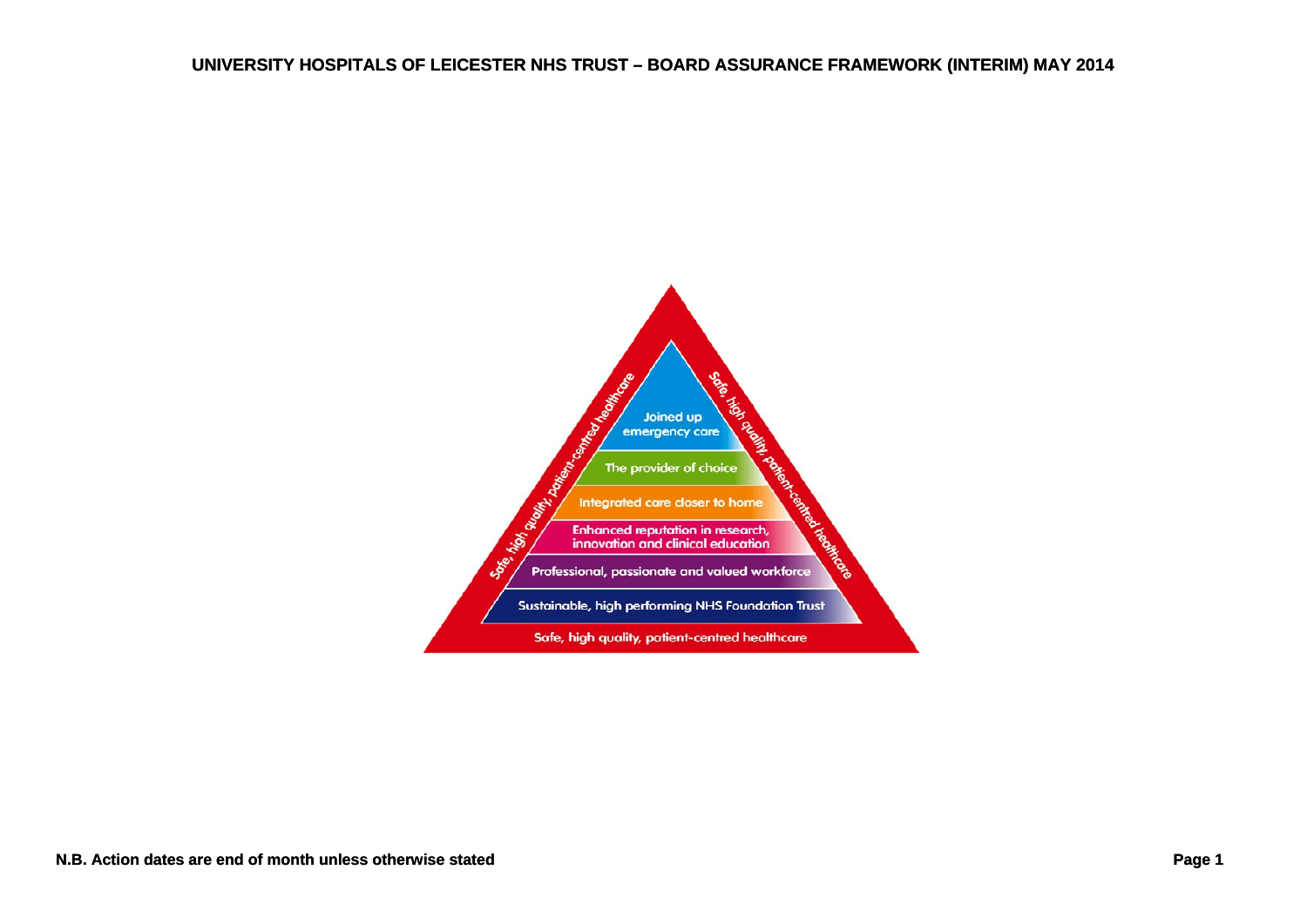| <b>RISK TITLE</b>                                                                    | <b>STRATEGIC OBJECTIVE</b>                                                                                                                                         | <b>CURRENT</b><br><b>SCORE</b> | <b>TARGET</b><br><b>SCORE</b> |  |  |
|--------------------------------------------------------------------------------------|--------------------------------------------------------------------------------------------------------------------------------------------------------------------|--------------------------------|-------------------------------|--|--|
| Risk 1 - Failure to achieve financial sustainability                                 | g - To be a sustainable, high performing NHS Foundation Trust                                                                                                      | 25                             | 20                            |  |  |
| Risk 2 – Failure to transform the emergency care system                              | b - To enable joined up emergency care                                                                                                                             | 25                             | 12                            |  |  |
| Risk 3 - Inability to recruit, retain, develop and motivate staff                    | f - To maintain a professional, passionate and valued workforce<br>e - To enjoy an enhanced reputation in research, innovation and<br>clinical education.          | 20                             | 12                            |  |  |
| Risk 4 - Ineffective organisational transformation                                   | a - To provide safe, high quality patient-centred health care<br>c - To be the provider of choice<br>d - To enable integrated care closer to home                  | 16                             | 12                            |  |  |
| Risk 5 - Ineffective strategic planning and response to external<br>influences       | a - To provide safe, high quality patient-centred health care<br>c - To be the provider of choice<br>g - To be a sustainable, high performing NHS Foundation Trust | 25                             | 12                            |  |  |
| Risk 6 - Risk deleted from BAF following approval of Trust<br><b>Board</b>           | Not applicable                                                                                                                                                     | N/A                            | N/A                           |  |  |
| Risk 7 - Failure to maintain productive and effective<br>relationships               | c - To be the provider of choice<br>d - To enable integrated care closer to home<br>f - To maintain a professional, passionate and valued workforce                | 15                             | 10                            |  |  |
| Risk 8 - Failure to achieve and sustain quality standards                            | a - To provide safe, high quality patient-centred health care<br>c - To be the provider of choice                                                                  | 16                             | $\overline{12}$               |  |  |
| Risk 9 - Failure to achieve and sustain high standards of<br>operational performance | a - To provide safe, high quality patient-centred health care                                                                                                      | 20                             | 12                            |  |  |
| Risk 10 - Inadequate reconfiguration of buildings and services                       | a - To provide safe, high quality patient-centred health care                                                                                                      | 15                             | 9                             |  |  |
| Risk 11- Loss of business continuity                                                 | g - To be a sustainable, high performing NHS Foundation Trust                                                                                                      | 12                             | 6                             |  |  |
| Risk 12 - Failure to exploit the potential of IM&T                                   | a - To provide safe, high quality patient-centred health care<br>d - To enable integrated care closer to home                                                      | 12                             | 6 <sup>1</sup>                |  |  |
| Risk 13 - Failure to enhance education and training culture                          | e - To enjoy an enhanced reputation in research, innovation<br>and clinical education                                                                              | 16                             | 6                             |  |  |
| <b>STRATEGIC OBJECTIVES:-</b>                                                        |                                                                                                                                                                    |                                |                               |  |  |
| a - To provide safe, high quality patient-centred health care.                       | d - To be the provider of choice.                                                                                                                                  |                                |                               |  |  |
| b - To enable joined up emergency care.                                              | e - To enjoy an enhanced reputation in research, innovation and clinical education.                                                                                |                                |                               |  |  |
| c - To be the provider of choice.                                                    | f - To maintain a professional, passionate and valued workforce.                                                                                                   |                                |                               |  |  |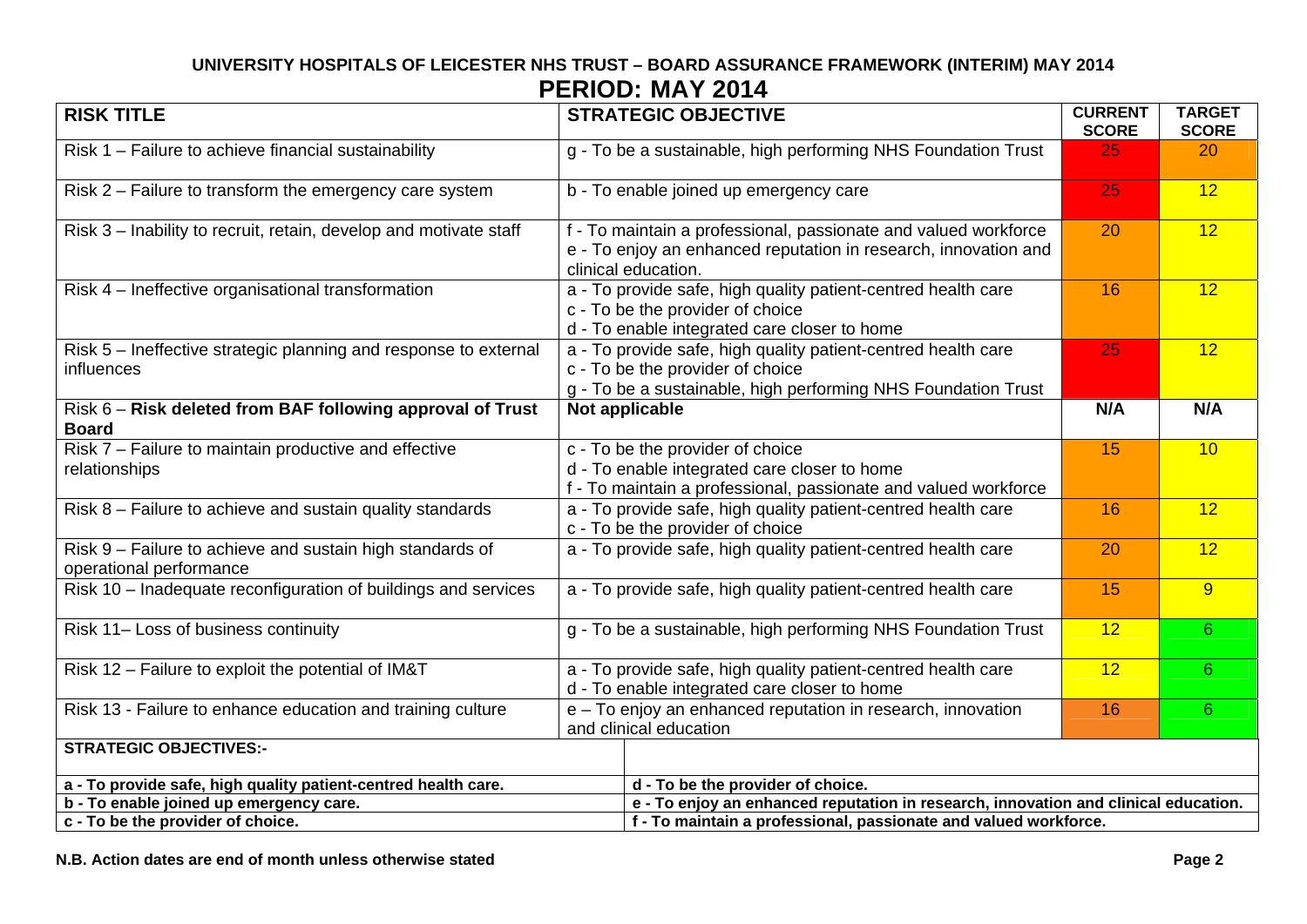#### **Consequence**

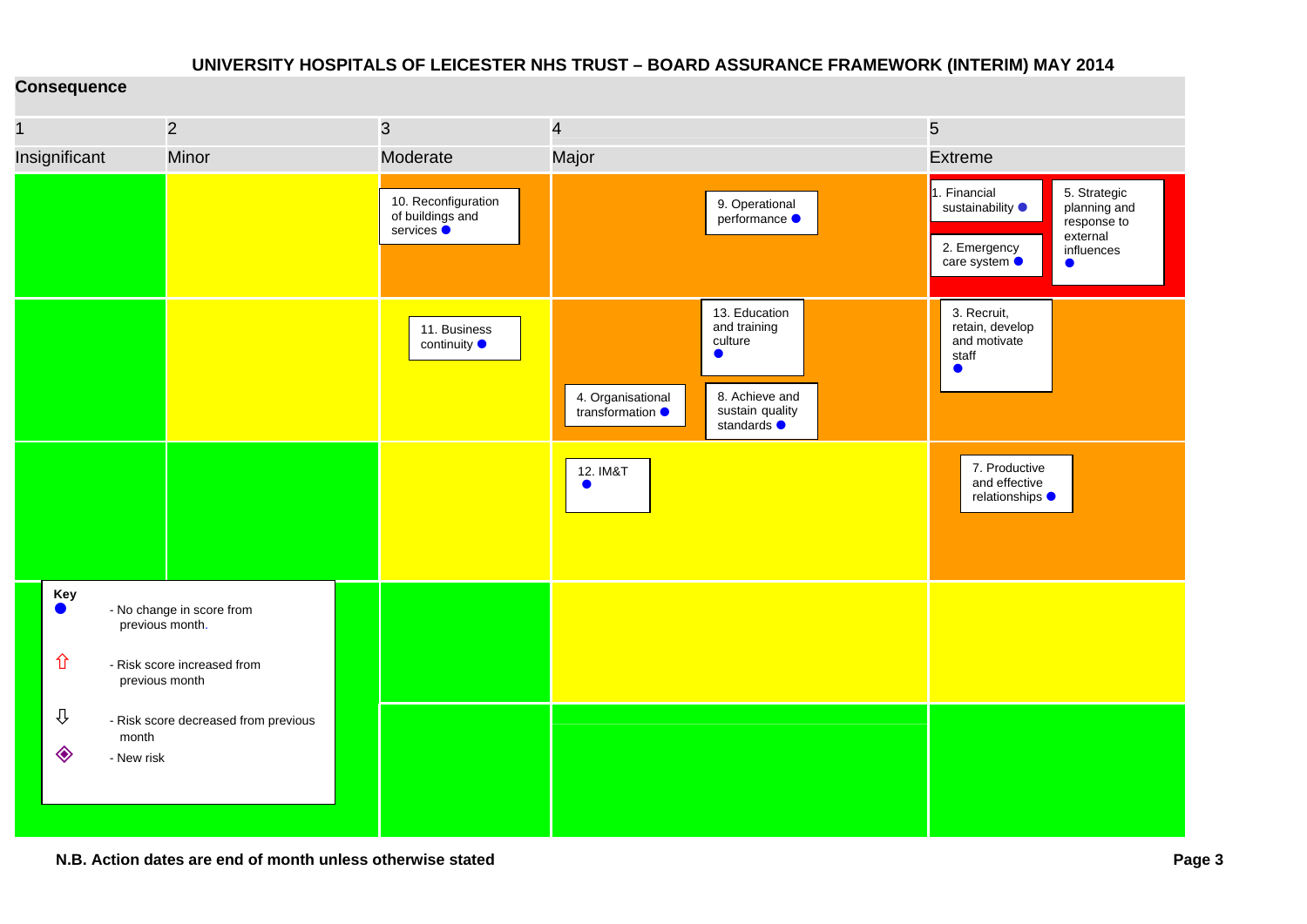| <b>RISK NUMBER/TITLE:</b>                                                        |                                                                                                                                                                                                        | RISK 1 – FAILURE TO ACHIEVE FINANCIAL SUSTAINABILITY             |                                                                                                                                                                                                                                                                                                                                                     |                                                                                                                                                                     |                                                                                                                                                                                                                                                                                                                                                                    |                                                         |                                                                                                            |  |
|----------------------------------------------------------------------------------|--------------------------------------------------------------------------------------------------------------------------------------------------------------------------------------------------------|------------------------------------------------------------------|-----------------------------------------------------------------------------------------------------------------------------------------------------------------------------------------------------------------------------------------------------------------------------------------------------------------------------------------------------|---------------------------------------------------------------------------------------------------------------------------------------------------------------------|--------------------------------------------------------------------------------------------------------------------------------------------------------------------------------------------------------------------------------------------------------------------------------------------------------------------------------------------------------------------|---------------------------------------------------------|------------------------------------------------------------------------------------------------------------|--|
| LINK TO STRATEGIC OBJECTIVE(S)                                                   |                                                                                                                                                                                                        |                                                                  | g. - To be a sustainable, high performing NHS Foundation Trust.                                                                                                                                                                                                                                                                                     |                                                                                                                                                                     |                                                                                                                                                                                                                                                                                                                                                                    |                                                         |                                                                                                            |  |
| <b>EXECUTIVE LEAD:</b>                                                           |                                                                                                                                                                                                        |                                                                  | Interim Director of Financial Strategy                                                                                                                                                                                                                                                                                                              |                                                                                                                                                                     |                                                                                                                                                                                                                                                                                                                                                                    |                                                         |                                                                                                            |  |
| <b>Principal Risk</b><br>(What could prevent the<br>objective(s) being achieved) | What are we doing about it?<br>(Key Controls)<br>What control measures or systems we<br>have in place to assist secure delivery<br>of the objective (describe process<br>rather than management group) | Current<br>Score<br>-<br>$\boldsymbol{\times}$<br>$\blacksquare$ | How do we know we are<br>doing it?<br>(Key Assurances of<br>controls)<br>Provide examples of recent<br>reports considered by Board or<br>committee where delivery of the<br>objectives is discussed and where<br>the board can gain evidence that<br>controls are effective.                                                                        | What are we not doing?<br>(Gaps in Controls C) /<br><b>Assurance (A)</b><br>What gaps in systems, controls<br>and assurance have been<br>identified?                | How can we fill the<br>gaps or manage the<br>risk better?<br><b>(Actions to address)</b><br>gaps)                                                                                                                                                                                                                                                                  | Target<br>$\omega$<br>$\tilde{8}$<br>నె<br>$\mathsf{x}$ | <b>Timescale</b><br>When will the<br>action be<br>completed?                                               |  |
| Failure to deliver recurrent<br>balance                                          | Standing Financial Instructions &<br><b>Standing Orders</b><br><b>Overarching Financial Governance</b><br>Processes                                                                                    |                                                                  | Monthly progress reports to F&P<br>Committee, Executive Board, &<br><b>Trust Board Development</b><br>Sessions<br><b>TDA Monthly Meetings</b><br>Chief Officers meeting<br><b>CCGs/Trusts</b><br><b>TDA/NHSE</b> meetings<br><b>Trust Board Monthly Reporting</b><br>UHL Programme Board, F&P<br>Committee, Executive Board &<br><b>Trust Board</b> | (c) Varying level of financial<br>understanding/control within the<br>organisation.<br>(c) Lack of supporting service<br>strategies to deliver recurrent<br>balance | <b>Finance Training</b><br>Programme (1.21)<br>Production of a FRP to<br>deliver recurrent balance<br>within five years (1.22)<br><b>Health System External</b><br>Review to define the scale<br>of the financial challenge<br>and possible solutions<br>(1.23)<br>Production of UHL Service<br>& Financial Strategy<br>including<br>Reconfiguration/SOC<br>(1.24) | $5x4 =$<br>$\aleph$                                     | Jun $2014$<br><b>IDFS</b><br>Jun 2014<br><b>IDFS</b><br>Jun 2014<br><b>IDFS</b><br>Jun 2014<br><b>IDFS</b> |  |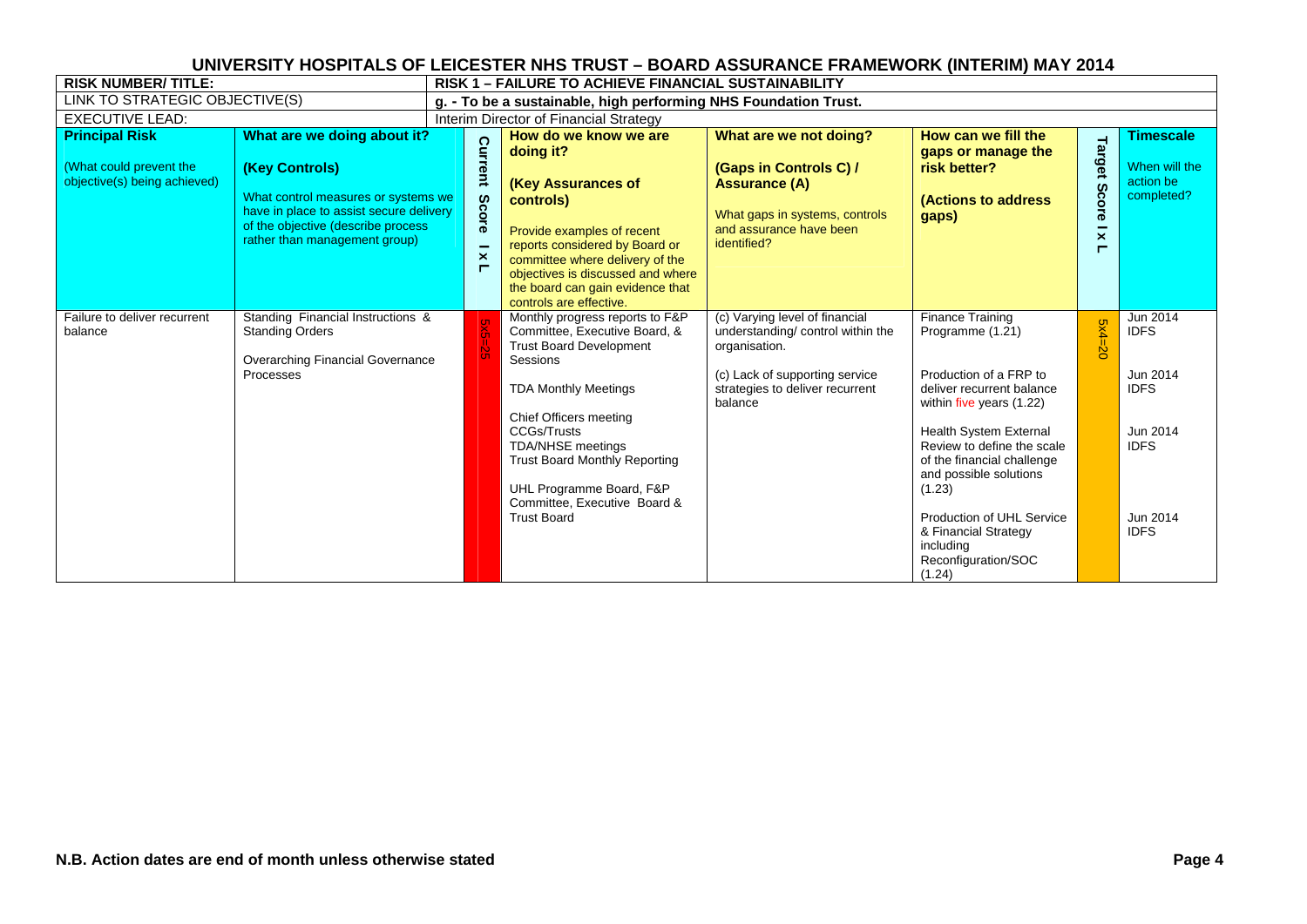| Failure to achieve CIPs                                                    | Establishment of Weekly CIP<br>Meetings<br>Executive ownership of cross CIP<br>cutting themes<br>Engagement of Ernst & Young to<br>provide external support to the<br>delivery of the programme<br>Executive Sign off of Plans | Weekly Progress meetings with<br>CEO, COO, FD<br>Monthly Reports to F&P<br>Committee<br><b>Trust Board Development</b><br>Sessions<br>Formal sign off documents with<br>CMGs as part of agreement of<br><b>IBPs</b>      | (c) CIP Quality Impact<br>Assessments not yet agreed<br>internally or with CCGs                                                                                                                     | Expedite agreement of<br>CIP quality impact<br>assessments both<br>internally and with CCGs.<br>(1.25)                                                                                          | This is a<br>continuous<br>process<br>therefore<br>review July<br>2014<br><b>IDFS</b> |
|----------------------------------------------------------------------------|--------------------------------------------------------------------------------------------------------------------------------------------------------------------------------------------------------------------------------|--------------------------------------------------------------------------------------------------------------------------------------------------------------------------------------------------------------------------|-----------------------------------------------------------------------------------------------------------------------------------------------------------------------------------------------------|-------------------------------------------------------------------------------------------------------------------------------------------------------------------------------------------------|---------------------------------------------------------------------------------------|
|                                                                            | Establishment of CIP Board<br>Establishment of Project Management<br>Office<br>Short Term Expenditure Reserves<br>CIP Performance Management as<br>part of Integrated Performance<br>Management                                | Weekly meetings<br>Briefings to Trust Board, F&P<br>Committee, Executive Board<br>regarding establishment of PMO<br>Weekly meeting with Ernst &<br>Young to formalise progress                                           | (c) PMO structure not yet in place<br>to ensure continuity of function<br>following departure of Ernst &<br>Young                                                                                   | PMO Arrangements need<br>to be finalised (1.26)                                                                                                                                                 | <b>Jun 2014</b><br><b>IDFS</b>                                                        |
| Failure to effectively manage<br>financial performance                     | Monthly CMG Performance Reviews<br>Escalation meetings at FD/COO level                                                                                                                                                         | Formal documentation for sign off<br>Report to Trust Board, F&P<br><b>Committee and Executive Board</b>                                                                                                                  | (c) The organisation has not<br>effectively identified its service<br>model.                                                                                                                        |                                                                                                                                                                                                 |                                                                                       |
|                                                                            | Internal Contracts Management Group<br><b>Revised Integrated Performance</b><br><b>Management Process</b>                                                                                                                      | Formal approval of process by<br><b>Executive Board</b><br>Agenda, action notes and<br>supporting papers for meetings                                                                                                    | (c) Varying level of financial<br>understanding/ control within the<br>organisation.                                                                                                                | <b>Finance Training</b><br>Programme (1.21)                                                                                                                                                     | Jun 2014                                                                              |
|                                                                            | Revised financial reporting to Trust<br>Board, Executive Performance Board<br>and F&P Committee<br>2014/15 'budget book/ financial plan                                                                                        | Schedule of meetings                                                                                                                                                                                                     | (c) Finance department having<br>difficulties in recruiting to finance<br>posts leading to temporary staff<br>being employed.                                                                       | Restructuring of financial<br>management via MoC<br>(1.28)                                                                                                                                      | Jul 2014                                                                              |
| Failure to agree financially<br>and operationally deliverable<br>contracts | <b>Contract Arbitration &amp; TDA Mediation</b><br><b>Internal Contracts Group</b>                                                                                                                                             | Agreed contracts<br>document through the dispute<br>resolution process/arbitration<br>Regular updates to F&P<br>Committee, Executive Board,<br><b>Escalation meeting between</b><br><b>CEOs/CCG Accountable Officers</b> | (c) Failure to agree appropriate<br>levels of financial impact for QIPP,<br>fines and penalties and MRET.<br>(c) Failure to agree levels of<br>operational performance in<br>relation to the above. | Negotiate realistic<br>contracts with CCGs and<br>Specialised<br>Commissioning<br>QIPP<br>Fines &<br>Penalties<br>MRET rebase<br>Counting &<br>Coding<br>CCG Non<br>Recurring<br>Funding (1.30) | <b>Jun 2014</b><br><b>IDFS</b>                                                        |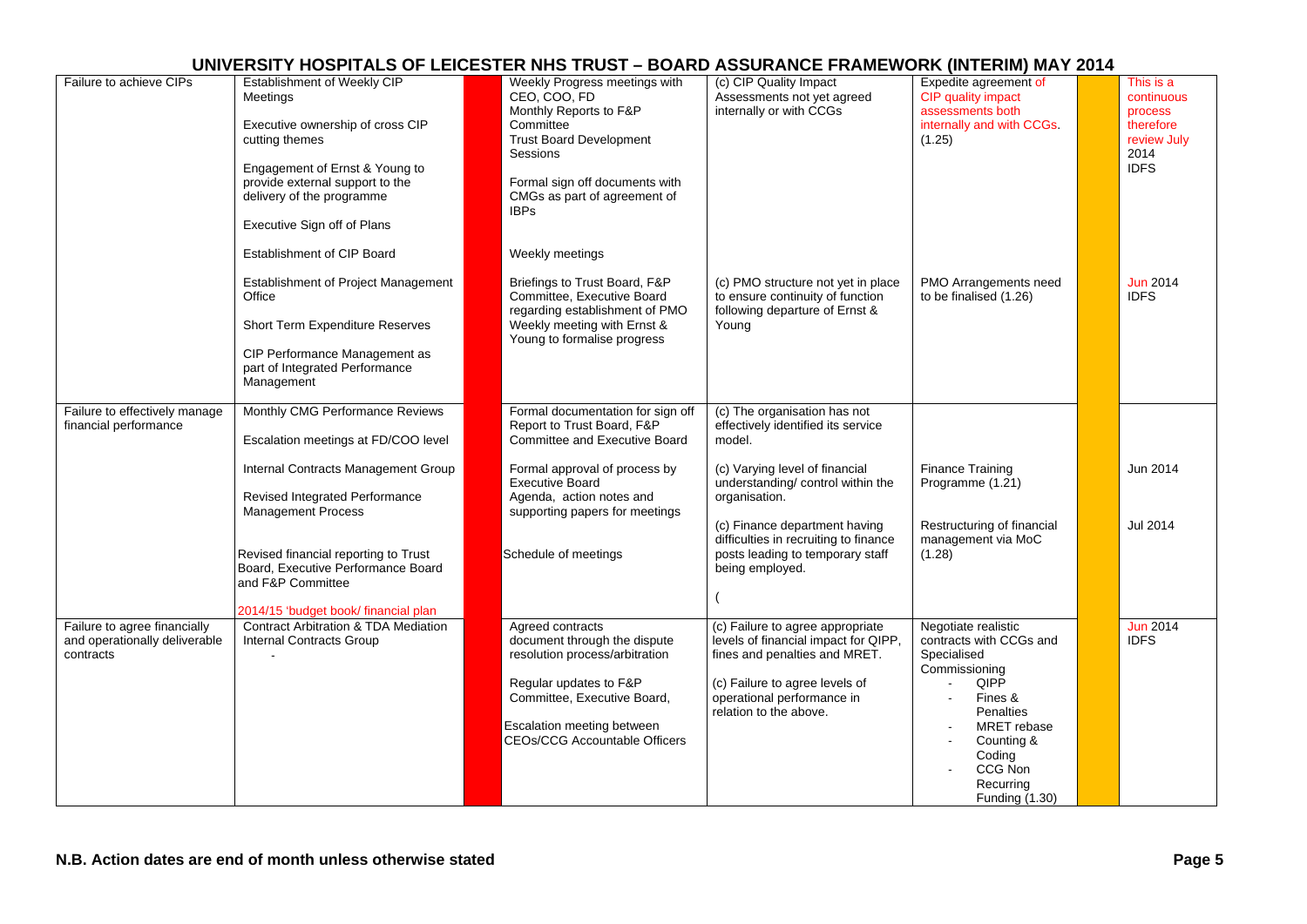| Failure to receive capital | Capital Group Established           | UHL Programme Board, Trust             | (c) Lack of clear strategy for | <b>Production of Business</b> | Jun 2014    |
|----------------------------|-------------------------------------|----------------------------------------|--------------------------------|-------------------------------|-------------|
| funding                    | TDA Monthly IDM Meeting             | Board, F&P Committee and               | reconfiguration of services.   | Cases to support              | <b>IDFS</b> |
|                            | IBM Commercial Sub Group to Joint   | Capital Group                          |                                | Reconfiguration and           |             |
|                            | Governance Board                    |                                        |                                | Service Strategy (1.31)       |             |
|                            | Link to Strategy & SOC              |                                        |                                |                               |             |
|                            |                                     |                                        |                                |                               |             |
|                            | Assessment of affordability of      | Agreement through Commercial           |                                |                               |             |
|                            | Business Cases and                  | Executive                              |                                |                               |             |
|                            | consistency with financial recovery | (or it's replacement), F&P             |                                |                               |             |
|                            |                                     | <b>Committee and Trust Board</b>       |                                |                               |             |
|                            |                                     |                                        |                                |                               |             |
|                            | Link to Health Systems Review and   | Health Economy Steering Group,         |                                |                               |             |
|                            | Service Strategy                    | FD's Sub-Group                         |                                |                               |             |
|                            |                                     | Regular reports to F&P Committee,      |                                |                               |             |
|                            |                                     | <b>Trust Board and Executive Board</b> |                                |                               |             |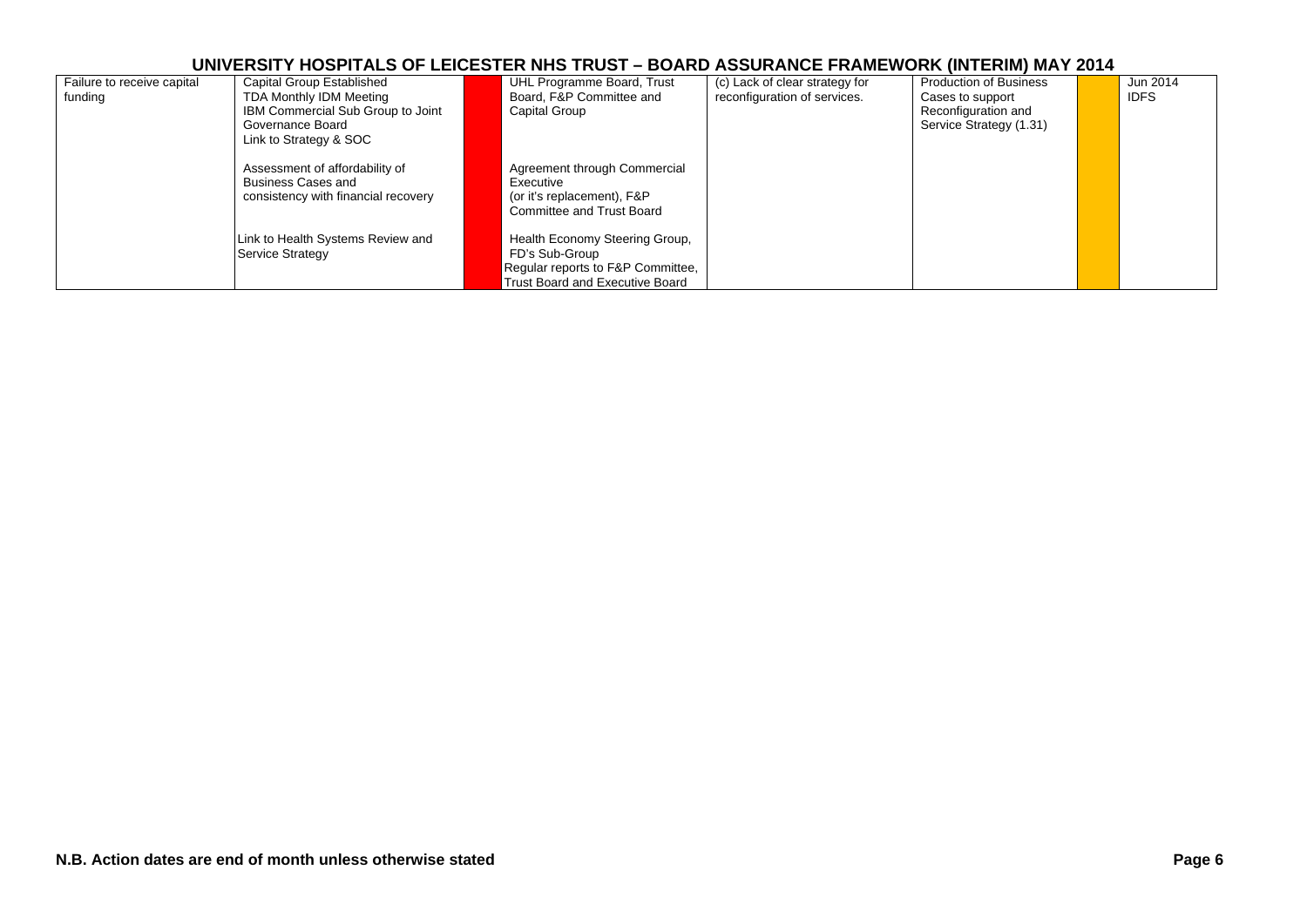| Failure to obtain sufficient | Agreeing short term borrowing                              | Board reporting and F&P                                    | (c) Lack of service strategy to | Agreeing long term loans                           | Jun 2014    |
|------------------------------|------------------------------------------------------------|------------------------------------------------------------|---------------------------------|----------------------------------------------------|-------------|
| cash resources               | requirements with TDA                                      | Committee review of cash flow                              | deliver recurrent balance       |                                                    | <b>IDFS</b> |
|                              |                                                            |                                                            |                                 | as part of June Service &<br>Financial Plan (1.32) |             |
|                              | Short Term borrowing applications                          | Integral to Service & Financial                            |                                 |                                                    |             |
|                              |                                                            | Strategy                                                   |                                 |                                                    |             |
|                              | Formalised arrangements with<br>TDA/CCGS                   | UHL Programme Board, F&P<br>Committee, Executive Board and |                                 |                                                    |             |
|                              |                                                            | <b>Trust Board</b>                                         |                                 |                                                    |             |
|                              | Escalation to TDA                                          |                                                            |                                 |                                                    |             |
|                              |                                                            |                                                            |                                 |                                                    |             |
|                              | Rolling cash-flow forecasts                                | Reports to F&P Committee                                   |                                 |                                                    |             |
|                              |                                                            |                                                            |                                 |                                                    |             |
|                              | Cash-flow Monitoring/Reporting                             | Trust Board and F&P Committee                              |                                 |                                                    |             |
|                              |                                                            | reporting                                                  |                                 |                                                    |             |
|                              |                                                            |                                                            |                                 |                                                    |             |
|                              |                                                            |                                                            |                                 |                                                    |             |
|                              |                                                            |                                                            |                                 |                                                    |             |
|                              |                                                            |                                                            |                                 |                                                    |             |
|                              |                                                            |                                                            |                                 |                                                    |             |
|                              |                                                            |                                                            |                                 |                                                    |             |
|                              |                                                            |                                                            |                                 |                                                    |             |
|                              |                                                            |                                                            |                                 |                                                    |             |
|                              |                                                            |                                                            |                                 |                                                    |             |
|                              |                                                            |                                                            |                                 |                                                    |             |
|                              |                                                            |                                                            |                                 |                                                    |             |
|                              |                                                            |                                                            |                                 |                                                    |             |
|                              |                                                            |                                                            |                                 |                                                    |             |
|                              |                                                            |                                                            |                                 |                                                    |             |
|                              |                                                            |                                                            |                                 |                                                    |             |
|                              |                                                            |                                                            |                                 |                                                    |             |
|                              |                                                            |                                                            |                                 |                                                    |             |
|                              |                                                            |                                                            |                                 |                                                    |             |
|                              |                                                            |                                                            |                                 |                                                    |             |
|                              |                                                            |                                                            |                                 |                                                    |             |
|                              |                                                            |                                                            |                                 |                                                    |             |
|                              |                                                            |                                                            |                                 |                                                    |             |
|                              |                                                            |                                                            |                                 |                                                    |             |
|                              |                                                            |                                                            |                                 |                                                    |             |
|                              |                                                            |                                                            |                                 |                                                    |             |
|                              |                                                            |                                                            |                                 |                                                    |             |
|                              |                                                            |                                                            |                                 |                                                    |             |
|                              |                                                            |                                                            |                                 |                                                    |             |
|                              |                                                            |                                                            |                                 |                                                    |             |
|                              |                                                            |                                                            |                                 |                                                    |             |
|                              |                                                            |                                                            |                                 |                                                    |             |
|                              |                                                            |                                                            |                                 |                                                    |             |
|                              |                                                            |                                                            |                                 |                                                    |             |
|                              |                                                            |                                                            |                                 |                                                    |             |
|                              |                                                            |                                                            |                                 |                                                    |             |
|                              |                                                            |                                                            |                                 |                                                    |             |
|                              | N.B. Action dates are end of month unless otherwise stated |                                                            |                                 |                                                    | Page 7      |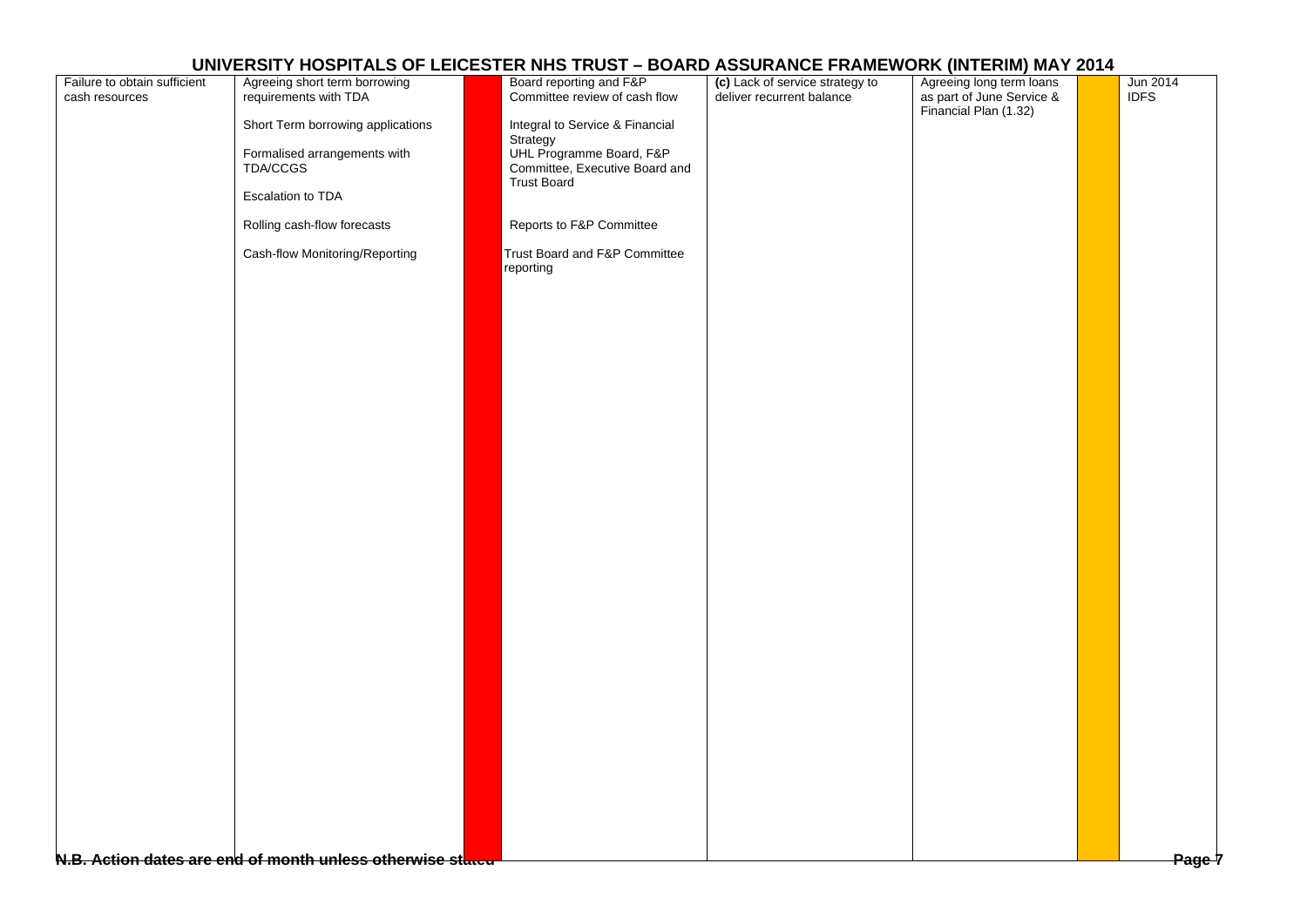| <b>RISK NUMBER/TITLE:</b>                                                                                                              |                                                                                                                                                                                                                                                                                             | RISK 2 - FAILURE TO TRANSFORM THE EMERGENCY CARE SYSTEM |                                                                                                                                                                                                                                                                              |                                                                                                                                                                                                                                                                                                                         |                                                                                           |                                                     |                                                              |  |  |  |
|----------------------------------------------------------------------------------------------------------------------------------------|---------------------------------------------------------------------------------------------------------------------------------------------------------------------------------------------------------------------------------------------------------------------------------------------|---------------------------------------------------------|------------------------------------------------------------------------------------------------------------------------------------------------------------------------------------------------------------------------------------------------------------------------------|-------------------------------------------------------------------------------------------------------------------------------------------------------------------------------------------------------------------------------------------------------------------------------------------------------------------------|-------------------------------------------------------------------------------------------|-----------------------------------------------------|--------------------------------------------------------------|--|--|--|
| LINK TO STRATEGIC OBJECTIVE(S)                                                                                                         |                                                                                                                                                                                                                                                                                             | b. - To enable joined up emergency care.                |                                                                                                                                                                                                                                                                              |                                                                                                                                                                                                                                                                                                                         |                                                                                           |                                                     |                                                              |  |  |  |
| <b>EXECUTIVE LEAD:</b>                                                                                                                 |                                                                                                                                                                                                                                                                                             |                                                         | <b>Chief Operating Officer</b>                                                                                                                                                                                                                                               |                                                                                                                                                                                                                                                                                                                         |                                                                                           |                                                     |                                                              |  |  |  |
| <b>Principal Risk</b><br>(What could prevent the<br>objective(s) being achieved)                                                       | What are we doing about it?<br>(Key Controls)<br>What control measures or systems we<br>have in place to assist secure delivery<br>of the objective (describe process<br>rather than management group)                                                                                      | <b>Current</b><br>Score<br>$\boldsymbol{\times}$<br>п   | How do we know we are<br>doing it?<br>(Key Assurances of<br>controls)<br>Provide examples of recent<br>reports considered by Board or<br>committee where delivery of the<br>objectives is discussed and where<br>the board can gain evidence that<br>controls are effective. | What are we not doing?<br>(Gaps in Controls C) /<br><b>Assurance (A)</b><br>What gaps in systems, controls<br>and assurance have been<br>identified?                                                                                                                                                                    | How can we fill the<br>gaps or manage the<br>risk better?<br>(Actions to address<br>gaps) | <b>Target Score</b><br>$\overline{\mathbf{x}}$<br>Е | <b>Timescale</b><br>When will the<br>action be<br>completed? |  |  |  |
| Failure to transform<br>emergency care system<br>leading to demands on ED<br>and admissions units<br>continuing to exceed<br>capacity. | Health Economy has submitted<br>response plan to NHSE requirements<br>for an Emergency Care system under<br>the A&E Performance Gateway<br>Reference 00062.                                                                                                                                 | Ÿ9                                                      | Once plan agreed with NTDA, it will No gaps<br>be circulated to the Board.                                                                                                                                                                                                   |                                                                                                                                                                                                                                                                                                                         | No actions                                                                                | $4x3 =$<br>$\frac{1}{\mathcal{D}}$                  |                                                              |  |  |  |
|                                                                                                                                        | Emergency Care Action Team formed.<br>Chaired by Chief executive to ensure<br><b>Emergency Care Pathway Programme</b><br>actions are being undertaken in line with<br>NHSE action plan and any blockages to<br>improvement removed.<br>Development of action plan to address<br>key issues. |                                                         | Action Plan circulated to the Board<br>on a monthly basis as part of the<br>Report on the Emergency Access<br>Target within the Quality and<br>Performance Report.                                                                                                           | Gaps described below                                                                                                                                                                                                                                                                                                    | Actions described below                                                                   |                                                     |                                                              |  |  |  |
|                                                                                                                                        | A new plan has been submitted<br>detailing a clear trajectory for<br>performance improvement and includes<br>key themes from plan:<br>Single front door.                                                                                                                                    |                                                         | Project plan developed by CCG<br>project manager<br>Risks from 'single front door' to be<br>escalated via ECAT and raised with<br>CCG Managing Director as<br>required.                                                                                                      | No gaps                                                                                                                                                                                                                                                                                                                 | No actions                                                                                |                                                     |                                                              |  |  |  |
|                                                                                                                                        | ED assessment process is being<br>operated.                                                                                                                                                                                                                                                 |                                                         | Forms part of Quality Metrics for<br>ED reported daily update and part<br>of monthly board performance<br>report.                                                                                                                                                            | No gaps                                                                                                                                                                                                                                                                                                                 | No actions                                                                                |                                                     |                                                              |  |  |  |
|                                                                                                                                        | Recruitment campaign for continued<br>recruitment of ED medical and nursing<br>staff including fortnightly meetings with<br>HR to highlight delays and solutions in<br>the recruitment process.                                                                                             |                                                         | Vacancy rates and bank/agency<br>usage reported to Trust Board on a<br>monthly basis.<br>Recruitment plan being led by HR<br>and monitored as part of ECAT.                                                                                                                  | (c) Difficulties are being<br>encountered in filling vacancies<br>within the emergency care<br>pathway. Agency and<br>bank requests continue to increase<br>in response to increasing sickness<br>rates, additional capacity, and<br>vacancies.<br>(c) Staffing vacancies for medical<br>and nursing staff remain high. | Continue with substantive<br>appts until funded<br>establishment is achieved.<br>(2.7)    |                                                     | Review Jun<br>2014<br>COO                                    |  |  |  |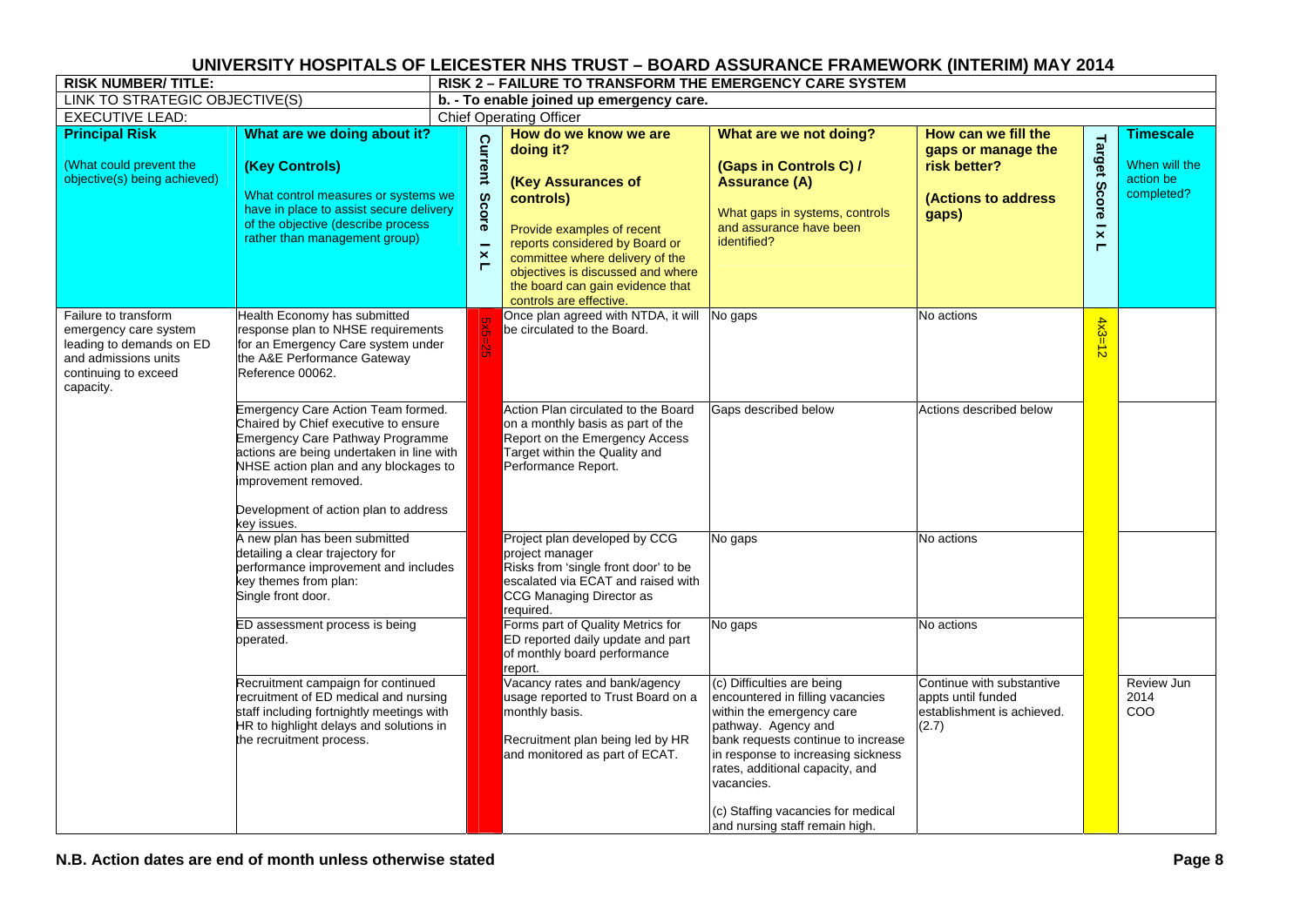| Formation of an EFU and AFU to meet<br>increased demand of elderly patients.                                                                                      | Time to see consultant' metric<br>included in National ED quarterly<br>indicator.                                                      | No gaps | No actions |  |
|-------------------------------------------------------------------------------------------------------------------------------------------------------------------|----------------------------------------------------------------------------------------------------------------------------------------|---------|------------|--|
| Maintenance of AMU discharge rate<br>above 40%.                                                                                                                   | Reported to Operational Board<br>twice monthly and will be included<br>in Emergency Care Update report<br>in Q&P Report.               | No gaps | No actions |  |
| New daily MDT Board Rounds on all<br>medical wards and medical plans within<br>24hrs of admission.                                                                | Reported to Operational Board<br>twice monthly and will be included<br>in Emergency Care Update report<br>in Q&P Report.               | No gaps | No actions |  |
| EDDs to be available on all patients<br>within 24 hours of admission. Review<br>built in to daily discharge meetings to<br>check accuracy of EDDs (from 2/09/13). | Monitored and reported to<br>Operational Board twice monthly<br>and will be included in Emergency<br>Care Update report in Q&P report. | No gaps | No actions |  |
| Maintain winter capacity in place to<br>allow new process to embed.                                                                                               | All winter capacity beds are to be<br>kept open until the target is<br>consistently met.                                               | No gaps | No actions |  |
| DTOCs to be kept to a minimal level by<br>increasing bed capacity. 24 Additional<br>beds available from December 2013.                                            | Forms part of the Report on<br>Emergency Access in the Q&P<br>Report.                                                                  | No gaps | No actions |  |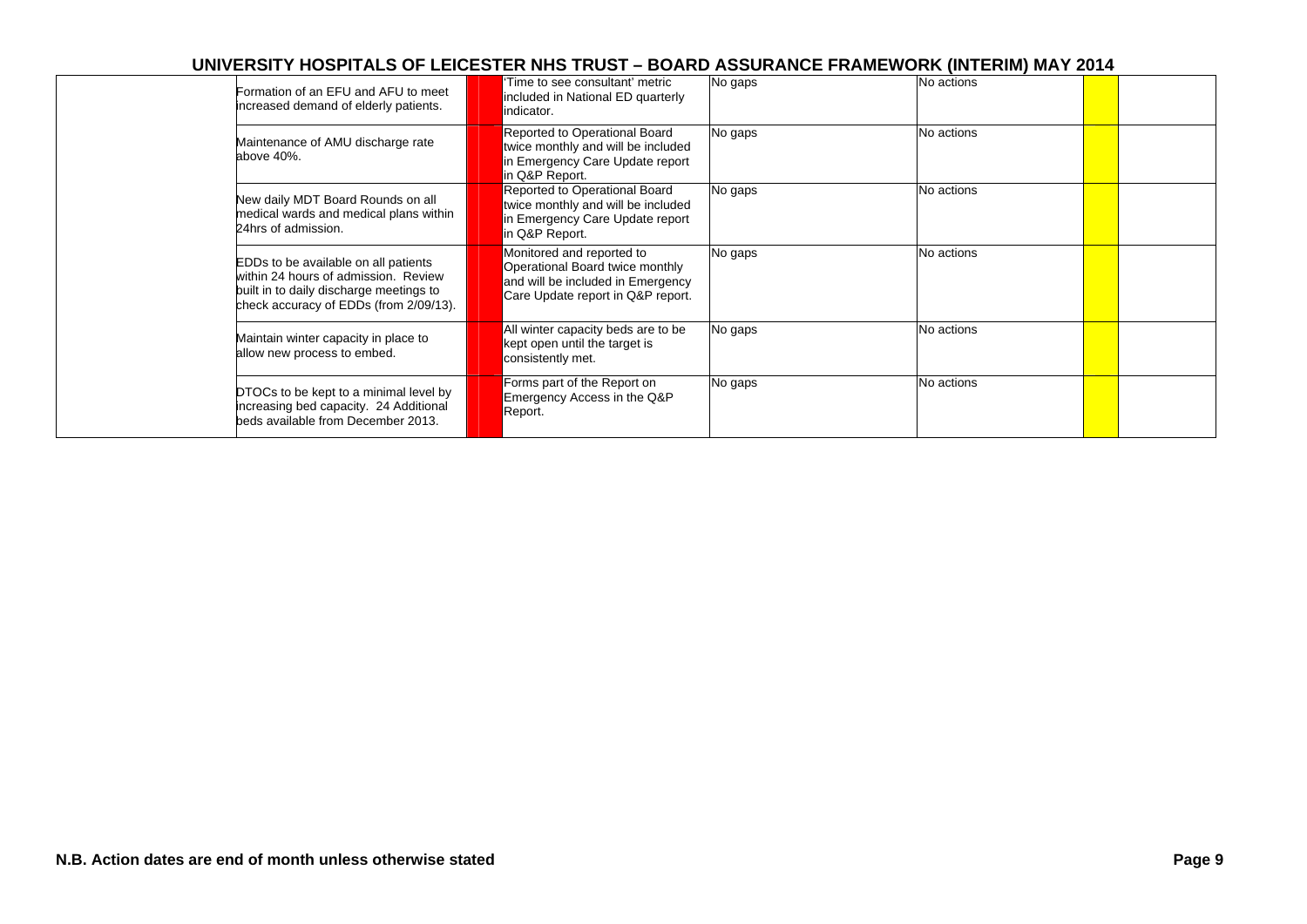| <b>RISK NUMBER/TITLE:</b>                                                            |                                                                                                                                                                         |                                                    | RISK 3 - INABILITY TO RECRUIT, RETAIN, DEVELOP AND MOTIVATE STAFF |                                                                                                                                                                                                                                                     |                                                                                                                            |                                                                           |                          |                                          |  |  |
|--------------------------------------------------------------------------------------|-------------------------------------------------------------------------------------------------------------------------------------------------------------------------|----------------------------------------------------|-------------------------------------------------------------------|-----------------------------------------------------------------------------------------------------------------------------------------------------------------------------------------------------------------------------------------------------|----------------------------------------------------------------------------------------------------------------------------|---------------------------------------------------------------------------|--------------------------|------------------------------------------|--|--|
| LINK TO STRATEGIC OBJECTIVE(S))                                                      |                                                                                                                                                                         |                                                    |                                                                   |                                                                                                                                                                                                                                                     | e. - To enjoy an enhanced reputation in research, innovation and clinical education                                        |                                                                           |                          |                                          |  |  |
|                                                                                      |                                                                                                                                                                         |                                                    |                                                                   | f. - To maintain a professional, passionate and valued workforce                                                                                                                                                                                    |                                                                                                                            |                                                                           |                          |                                          |  |  |
| <b>EXECUTIVE LEAD:</b>                                                               |                                                                                                                                                                         |                                                    |                                                                   | Director of Human Resources                                                                                                                                                                                                                         |                                                                                                                            |                                                                           |                          |                                          |  |  |
| <b>Principal Risk</b>                                                                | What are we doing about it?                                                                                                                                             |                                                    |                                                                   | How do we know we are                                                                                                                                                                                                                               | What are we not doing?                                                                                                     | How can we fill the                                                       |                          | <b>Timescale</b>                         |  |  |
| (What could prevent the<br>objective(s) being achieved)                              | (Key Controls)<br>What control measures or systems we<br>have in place to assist secure delivery<br>of the objective (describe process<br>rather than management group) | Current<br>Score<br>$\mathsf{x}$<br>$\blacksquare$ |                                                                   | doing it?<br>(Key Assurances of<br>controls)<br>Provide examples of recent reports<br>considered by Board or committee<br>where delivery of the objectives is<br>discussed and where the board<br>can gain evidence that controls are<br>effective. | (Gaps in Controls C) /<br><b>Assurance (A)</b><br>What gaps in systems, controls<br>and assurance have been<br>identified? | gaps or manage the<br>risk better?<br><b>(Actions to address</b><br>gaps) | Target<br>Score I x<br>Н | When will the<br>action be<br>completed? |  |  |
| Inability to recruit, retain,<br>develop and motivate suitably                       | Leadership and talent management<br>programmes to identify and develop<br>'leaders' within UHL.                                                                         | $4x5=20$                                           |                                                                   | Development of UHL talent profiles.                                                                                                                                                                                                                 | No gaps identified.                                                                                                        | No actions required.                                                      | $4x3 =$                  |                                          |  |  |
| qualified staff leading to<br>inadequate organisational<br>capacity and development. |                                                                                                                                                                         |                                                    |                                                                   | Talent profile update reports to<br><b>Remuneration Committee.</b>                                                                                                                                                                                  | No gaps identified.                                                                                                        | No actions required.                                                      | $\frac{1}{\infty}$       |                                          |  |  |
|                                                                                      | Substantial work program to strengthen<br>leadership contained within OD Plan.                                                                                          |                                                    |                                                                   |                                                                                                                                                                                                                                                     | No gaps identified.                                                                                                        | No actions required.                                                      |                          |                                          |  |  |
|                                                                                      | Organisational Development (OD) plan.                                                                                                                                   |                                                    |                                                                   | A central enabler of delivering<br>against the OD Plan work streams<br>will be adopting, 'Listening into<br>Action' (LiA) and progress reports<br>on the LiA will be presented to the<br>Trust Board on a quarterly basis.                          | No gaps identified.                                                                                                        | No actions required.                                                      |                          |                                          |  |  |
|                                                                                      | A central enabler of delivering against<br>the OD Plan work streams will be<br>adopting, 'Listening into Action (LiA). A<br>Sponsor Group personally led by our         |                                                    |                                                                   | Progress reports on the LiA will be<br>presented to the Trust Board on a<br>quarterly basis.                                                                                                                                                        | No gaps identified.                                                                                                        | No actions required.                                                      |                          |                                          |  |  |
|                                                                                      | Chief Executive and including, Executive<br>Leads and other key clinical influencers<br>has been established.                                                           |                                                    |                                                                   |                                                                                                                                                                                                                                                     | No gaps identified.                                                                                                        | No actions required.                                                      |                          |                                          |  |  |
|                                                                                      | Staff engagement action plan<br>encompassing six integrated elements<br>that shape and enable successful and<br>measurable staff engagement.                            |                                                    |                                                                   | Results of National staff survey and<br>local patient polling reported to<br>Board on a six monthly basis.<br>Improving staff satisfaction position.                                                                                                | No gaps identified.                                                                                                        | No actions required.                                                      |                          |                                          |  |  |
|                                                                                      |                                                                                                                                                                         |                                                    |                                                                   | Staff sickness levels may also<br>provide an indicator of staff<br>satisfaction and performance and<br>are reported monthly to Board via<br>Quality and Performance report                                                                          | No gaps identified                                                                                                         | No actions required.                                                      |                          |                                          |  |  |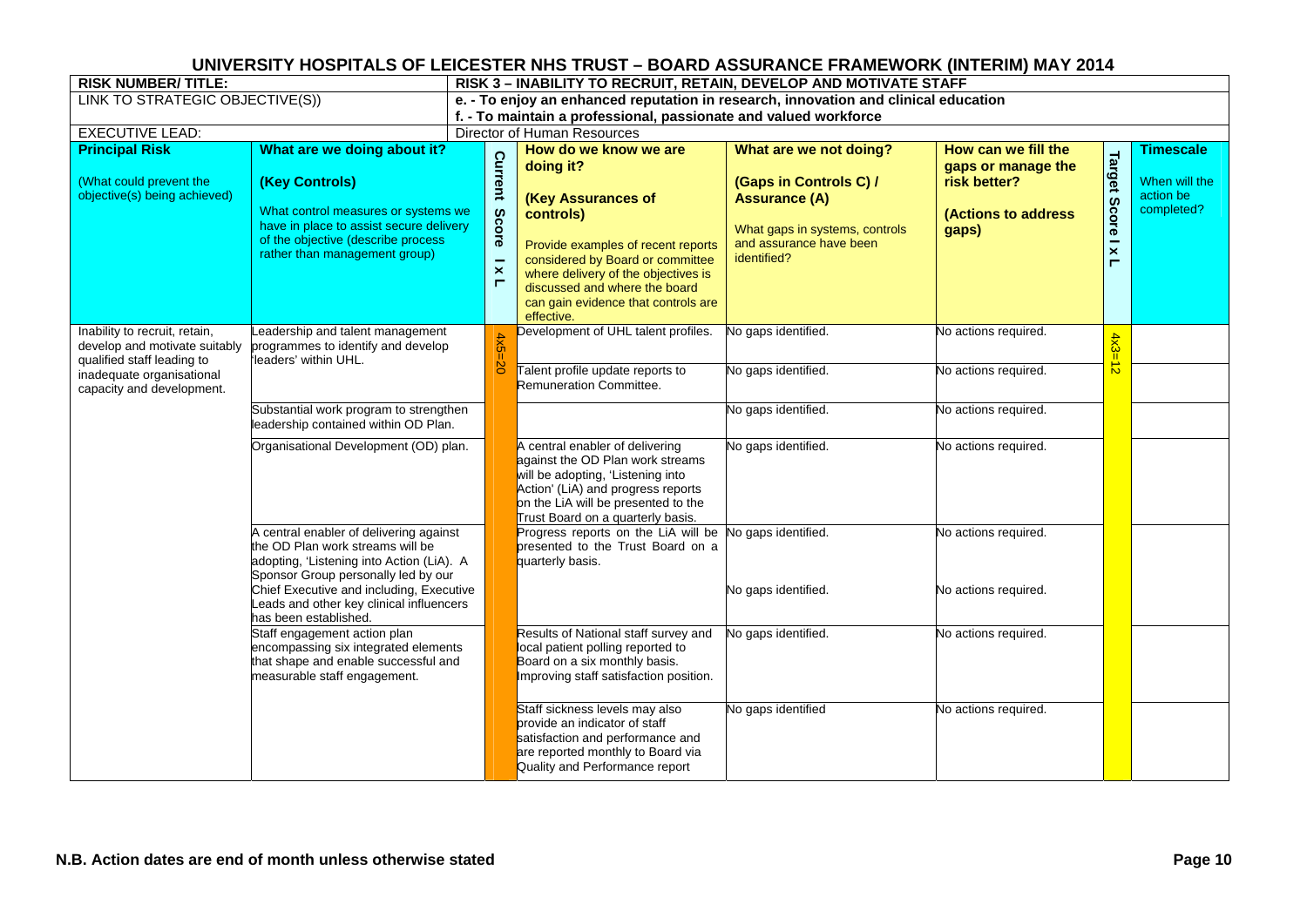| Appraisal and objective setting in line    | Appraisal rates reported monthly to     |                                         |                            |                 |
|--------------------------------------------|-----------------------------------------|-----------------------------------------|----------------------------|-----------------|
| with UHL strategic direction.              | Board via Quality and Performance       |                                         |                            |                 |
|                                            | report.                                 |                                         |                            |                 |
| Local actions and appraisal performance    | Appraisal performance features on       |                                         |                            |                 |
| recovery plans/ trajectories agreed with   | CMG / Directorate Board Meetings        |                                         |                            |                 |
| <b>CMGs and Directorates Boards.</b>       | to monitor the implementation of        |                                         |                            |                 |
|                                            | agreed local actions.                   |                                         |                            |                 |
| Summary of quality findings                | Results of quality audits to ensure     | No gaps identified.                     | No actions required.       |                 |
| communicated across the Trust; to          | adequacy of appraisals reported to      |                                         |                            |                 |
| identify how to improve the quality of the | the Board via the quarterly             |                                         |                            |                 |
| appraisal experience for the individual    | workforce and OD report.                |                                         |                            |                 |
| and the quality of appraisal meeting       | <b>Appraisal Quality Assurance</b>      | No gaps identified.                     | No actions required.       |                 |
| recording.                                 | Findings reported to Trust Board via    |                                         |                            |                 |
|                                            | OD Update Report June 2013              |                                         |                            |                 |
|                                            | Quality Assurance Framework to          |                                         |                            |                 |
|                                            | monitor appraisals on an annual         |                                         |                            |                 |
|                                            | cycle (next due March 2014).            |                                         |                            |                 |
| Workforce plans to identify effective      | Nursing Workforce Plan reported to      |                                         |                            |                 |
| methods to recruit to 'difficult to fill   | the Board in September 2013             |                                         |                            |                 |
| areas).                                    | highlighting demand and initiatives     |                                         |                            |                 |
|                                            | to reduce gap between supply and        |                                         |                            |                 |
| CMG and Directorates 2013/14               | demand.                                 |                                         |                            |                 |
| Workforce Plans.                           |                                         |                                         |                            |                 |
|                                            | The use of locum staff in 'difficult to | (c) Risks with employing high           | Develop an employer brand  | <b>Jul 2014</b> |
| Active recruitment strategy including      | fill' areas is reported to the Board on | number from an International Pool in    | and maximise use of social | <b>DHR</b>      |
| implementation of a dedicated nursing      | a monthly basis via the Q&P report.     | terms of ensuring competence            | media (3.9).               |                 |
| recruitment team.                          | Reduction in the use of such staff      |                                         |                            |                 |
|                                            | would be an assurance of our            |                                         |                            |                 |
|                                            |                                         |                                         |                            |                 |
| Programme of induction and adaptation      | success in recruiting substantive       |                                         |                            |                 |
| for international pool of nurses.          | staff.                                  |                                         |                            |                 |
| Reward /recognition strategy and           |                                         |                                         | Development of Pay         | Sep 2014        |
| programmes (e.g. salary sacrifice, staff   |                                         |                                         | Progression Policy for     | <b>DHR</b>      |
| awards, etc).                              |                                         |                                         | Agenda for Change staff    |                 |
|                                            |                                         |                                         | $(3.3)$ .                  |                 |
| Recruitment and Retention Premia for       |                                         |                                         |                            |                 |
| ED medical and nursing staff.              |                                         |                                         |                            |                 |
| UHL Branding - to attract a wider and      | Evaluate recruitment events and         | Better baselining of information<br>(a) |                            |                 |
| more capable workforce. Includes           | numbers of applicants. Reports          | to be able to measure                   |                            |                 |
| development of recruitment literature      | issued to Nursing Workforce Group.      | improvement.                            |                            |                 |
| and website, recruitment events,           | Reporting will be to the Board via      | (c) Lack of engagement in               |                            |                 |
| international recruitment.                 | the quarterly workforce an OD           | production of website material.         |                            |                 |
|                                            | report.                                 |                                         |                            |                 |
|                                            |                                         |                                         |                            |                 |
| Recruitment progress is measured now       | Quarterly report to senior HR team      |                                         |                            |                 |
| there is a structured plan for bulk        | and to Board via quarterly workforce    |                                         |                            |                 |
| recruitment.                               | and OD report.                          |                                         |                            |                 |
| Leads have been identified to develop      |                                         |                                         |                            |                 |
| and encourage the production of fresh      |                                         |                                         |                            |                 |
| and up to date recruitment material.       |                                         |                                         |                            |                 |
|                                            |                                         |                                         |                            |                 |
| Reporting and monitoring of posts with 5   |                                         |                                         |                            |                 |
| or less applicants.                        |                                         |                                         |                            |                 |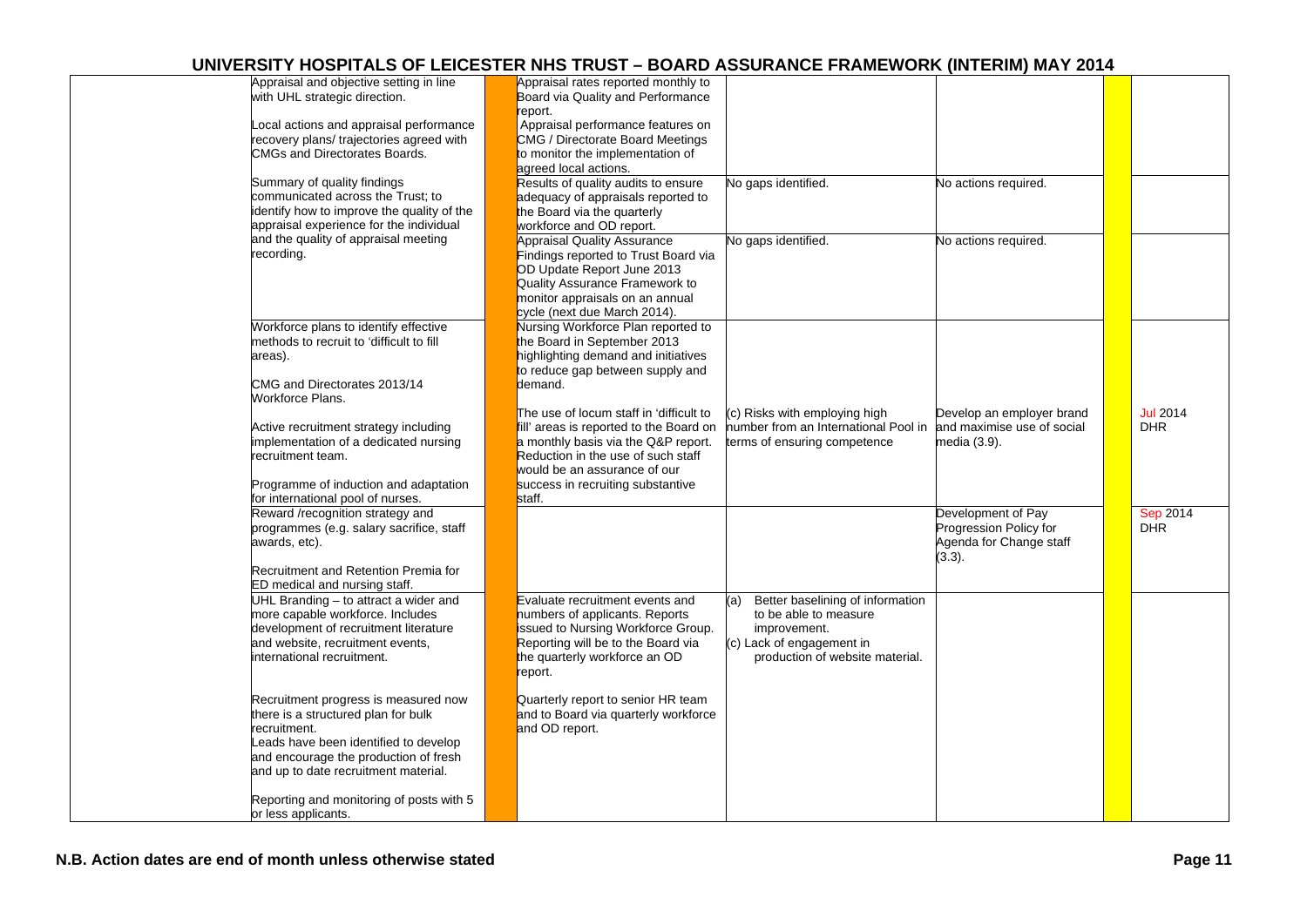| Statutory and mandatory training<br>programme (e-learning) for 10 key<br>subject areas in line with National Core<br>Skills Framework. | Monthly monitoring of statutory and<br>mandatory training attendance data<br>from e-UHL via reports to TB and<br>ESB against 9 key subject areas ( |  |  |  |
|----------------------------------------------------------------------------------------------------------------------------------------|----------------------------------------------------------------------------------------------------------------------------------------------------|--|--|--|
|                                                                                                                                        |                                                                                                                                                    |  |  |  |
|                                                                                                                                        |                                                                                                                                                    |  |  |  |

| <b>RISK NUMBER/TITLE:</b>                                                        |                                                                                                                                                                                                        |                         | <b>RISK 4 – INEFFECTIVE ORGANISATIONAL TRANSFORMATION</b>                                                                                                                                                                                                                           |                                                                                                                                               |                                                                                                  |                                           |                                                              |  |  |  |
|----------------------------------------------------------------------------------|--------------------------------------------------------------------------------------------------------------------------------------------------------------------------------------------------------|-------------------------|-------------------------------------------------------------------------------------------------------------------------------------------------------------------------------------------------------------------------------------------------------------------------------------|-----------------------------------------------------------------------------------------------------------------------------------------------|--------------------------------------------------------------------------------------------------|-------------------------------------------|--------------------------------------------------------------|--|--|--|
| LINK TO STRATEGIC OBJECTIVE(S)<br>EXECUTIVE LEAD:                                |                                                                                                                                                                                                        |                         | a. - To provide safe, high quality patient-centred health care.<br>c. - To be the provider of choice.<br>d. - To enable integrated care closer to home<br>Director of Strategy                                                                                                      |                                                                                                                                               |                                                                                                  |                                           |                                                              |  |  |  |
| <b>Principal Risk</b><br>(What could prevent the<br>objective(s) being achieved) | What are we doing about it?<br>(Key Controls)<br>What control measures or systems we<br>have in place to assist secure delivery<br>of the objective (describe process<br>rather than management group) | Curn<br>ent<br>Sco<br>ā | How do we know we are<br>doing it?<br><b>(Key Assurances of</b><br>controls)<br>Provide examples of recent reports<br>considered by Board or committee<br>where delivery of the objectives is<br>discussed and where the board<br>can gain evidence that controls are<br>effective. | What are we not doing?<br>(Gaps in Controls C) /<br>Assurance (A)<br>What gaps in systems, controls<br>and assurance have been<br>identified? | How can we fill the<br>gaps or manage the<br>risk better?<br><b>(Actions to address</b><br>gaps) | ⊣<br>arge<br>$\boldsymbol{\omega}$<br>ႝဝႝ | <b>Timescale</b><br>When will the<br>action be<br>completed? |  |  |  |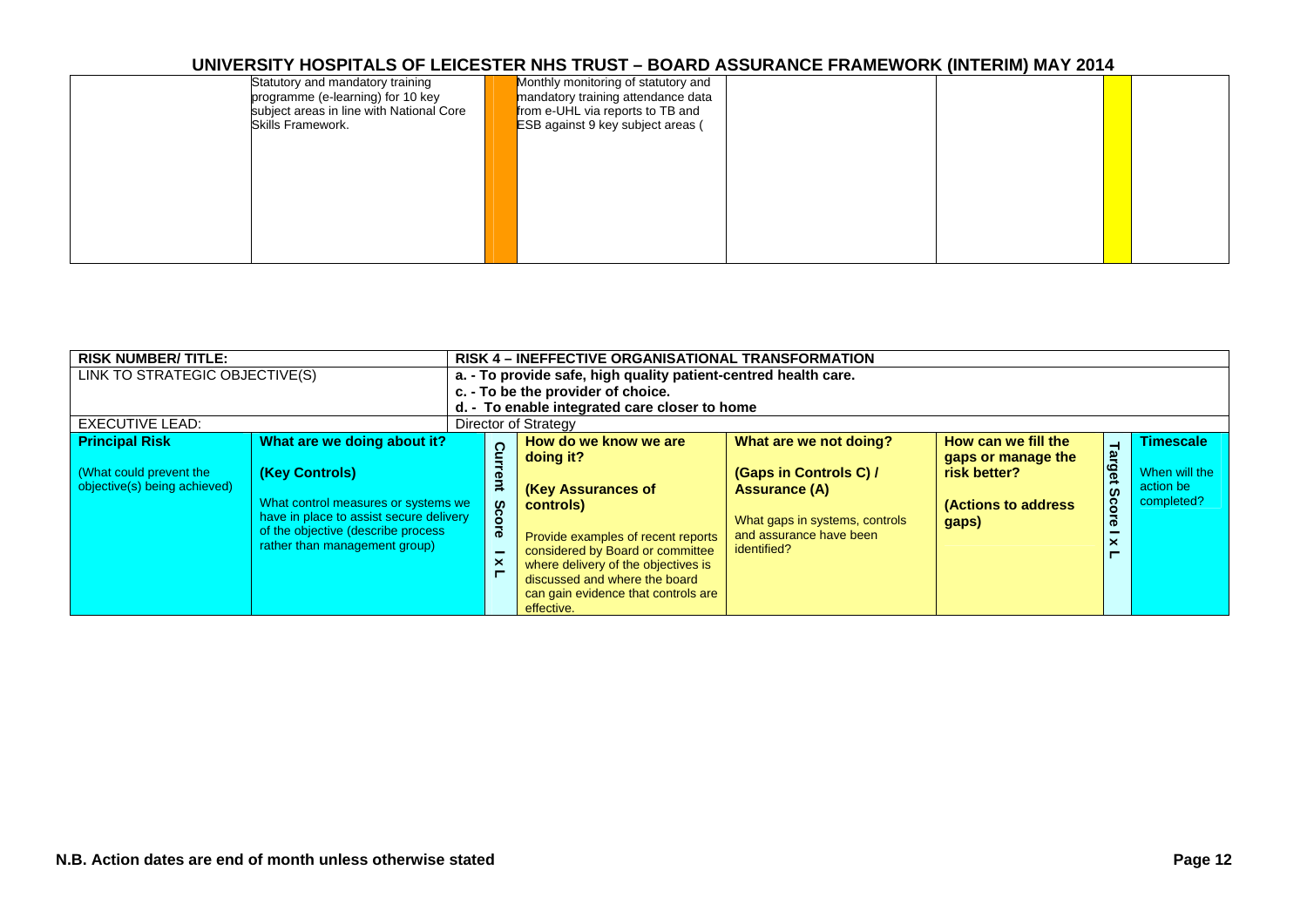| Failure to put in place a<br>robust approach to<br>organisational transformation,<br>adequately linked to related<br>initiatives and financial<br>planning/outputs. | Developing an integrated business<br>plan based upon an overarching<br>strategy for UHL supported by service<br>based strategies.<br>Ensuring that the 2 year operating<br>plan and the 5 year strategy describe<br>the outputs of the clinical strategy and<br>workforce strategy and reflect the<br>estates and financial consequences<br>Engaging in the BCT 2014 programme<br>to ensure cross LLR alignment and<br>ensuring that, allowing for appropriate<br>transition our 2 year and 5 year plans<br>reflect direction of travel in respect of<br>system wide clinical service (and wider<br>social care transformation e.g. more<br>care, closer to home where it is safe<br>and cost effective to do so.<br>Implementing the 'Delivering Caring at<br>its Best' work programmes and put the<br>clear governance arrangements in<br>place<br>Cross LLR capacity and activity plan.<br>Capacity planning workshop with all<br>CMGs to build internal capacity and<br>capability | $4x4=16$                                                             | Delivery of 'Delivering Caring at its<br>Best' work programmes will be<br>formally reported through sub-<br>committees of the Board. This<br>requires alignment with the whole<br>local Health Economy change<br>programme Better Care Together<br>2014<br>Track delivery against key<br>programme metrics and CMG based<br>delivery targets through ESB, EPB<br>and Trust Board<br>Monitored through the LLR Better<br>Care Together 2014 programme | (c) Gaps are evident in the<br>alignment of transformational<br>process between UHL and principle<br>partners - this is being raised<br>through the Better Care Together<br>Programme structures.<br>(c) Gaps are evident in medium<br>term capacity planning across the<br>Trust and LLR | Review outputs from Chief<br>Officers Group and strategic<br>Planning Group to ensure<br>gaps in current processes<br>are being addressed (4.1).<br>The LLR BCT 2014 planning<br>process will support and<br>facilitate the development<br>and agreement of an LLR<br>wide capacity plan in<br>May/June 2014 (4.3) | $4x3=12$                                            | <b>Jun 2014</b><br>DS.<br>Jun 2014<br>DS.                    |
|---------------------------------------------------------------------------------------------------------------------------------------------------------------------|----------------------------------------------------------------------------------------------------------------------------------------------------------------------------------------------------------------------------------------------------------------------------------------------------------------------------------------------------------------------------------------------------------------------------------------------------------------------------------------------------------------------------------------------------------------------------------------------------------------------------------------------------------------------------------------------------------------------------------------------------------------------------------------------------------------------------------------------------------------------------------------------------------------------------------------------------------------------------------------|----------------------------------------------------------------------|------------------------------------------------------------------------------------------------------------------------------------------------------------------------------------------------------------------------------------------------------------------------------------------------------------------------------------------------------------------------------------------------------------------------------------------------------|-------------------------------------------------------------------------------------------------------------------------------------------------------------------------------------------------------------------------------------------------------------------------------------------|--------------------------------------------------------------------------------------------------------------------------------------------------------------------------------------------------------------------------------------------------------------------------------------------------------------------|-----------------------------------------------------|--------------------------------------------------------------|
| <b>RISK NUMBER / TITLE</b>                                                                                                                                          |                                                                                                                                                                                                                                                                                                                                                                                                                                                                                                                                                                                                                                                                                                                                                                                                                                                                                                                                                                                        |                                                                      | RISK 5 - INEFFECTIVE STRATEGIC PLANNING AND RESPONSE TO EXTERNAL INFLUENCES                                                                                                                                                                                                                                                                                                                                                                          |                                                                                                                                                                                                                                                                                           |                                                                                                                                                                                                                                                                                                                    |                                                     |                                                              |
| LINK TO STRATEGIC OBJECTIVE(S)                                                                                                                                      |                                                                                                                                                                                                                                                                                                                                                                                                                                                                                                                                                                                                                                                                                                                                                                                                                                                                                                                                                                                        |                                                                      | a. - To provide safe, high quality patient-centred health care.                                                                                                                                                                                                                                                                                                                                                                                      |                                                                                                                                                                                                                                                                                           |                                                                                                                                                                                                                                                                                                                    |                                                     |                                                              |
|                                                                                                                                                                     |                                                                                                                                                                                                                                                                                                                                                                                                                                                                                                                                                                                                                                                                                                                                                                                                                                                                                                                                                                                        |                                                                      | c. - To be the provider of choice.<br>e. - To enjoy an enhanced reputation in research innovation and clinical education.<br>g. - To be a sustainable, high performing NHS Foundation Trust                                                                                                                                                                                                                                                          |                                                                                                                                                                                                                                                                                           |                                                                                                                                                                                                                                                                                                                    |                                                     |                                                              |
| <b>EXECUTIVE LEAD:</b>                                                                                                                                              |                                                                                                                                                                                                                                                                                                                                                                                                                                                                                                                                                                                                                                                                                                                                                                                                                                                                                                                                                                                        |                                                                      | Director of Strategy                                                                                                                                                                                                                                                                                                                                                                                                                                 |                                                                                                                                                                                                                                                                                           |                                                                                                                                                                                                                                                                                                                    |                                                     |                                                              |
| <b>Principal Risk</b><br>(What could prevent the<br>objective(s) being achieved)                                                                                    | What are we doing about it?<br>(Key Controls)<br>What control measures or systems we<br>have in place to assist secure delivery<br>of the objective (describe process<br>rather than management group)                                                                                                                                                                                                                                                                                                                                                                                                                                                                                                                                                                                                                                                                                                                                                                                 | <b>Current</b><br>Score<br>$\overline{\mathbf{x}}$<br>$\blacksquare$ | How do we know we are<br>doing it?<br>(Key assurances of controls)<br>Provide examples of recent reports<br>considered by Board or committee<br>where delivery of the objectives is<br>discussed and where the board<br>can gain evidence that controls are<br>effective.                                                                                                                                                                            | What are we not doing?<br>(Gaps in Controls C) /<br><b>Assurance (A)</b><br>What gaps in systems, controls<br>and assurance have been<br>identified?                                                                                                                                      | How can we fill the<br>gaps or manage the<br>risk better?<br><b>(Actions to address)</b><br>gaps)                                                                                                                                                                                                                  | <b>Target Score</b><br>$\overline{\mathbf{x}}$<br>Е | <b>Timescale</b><br>When will the<br>action be<br>completed? |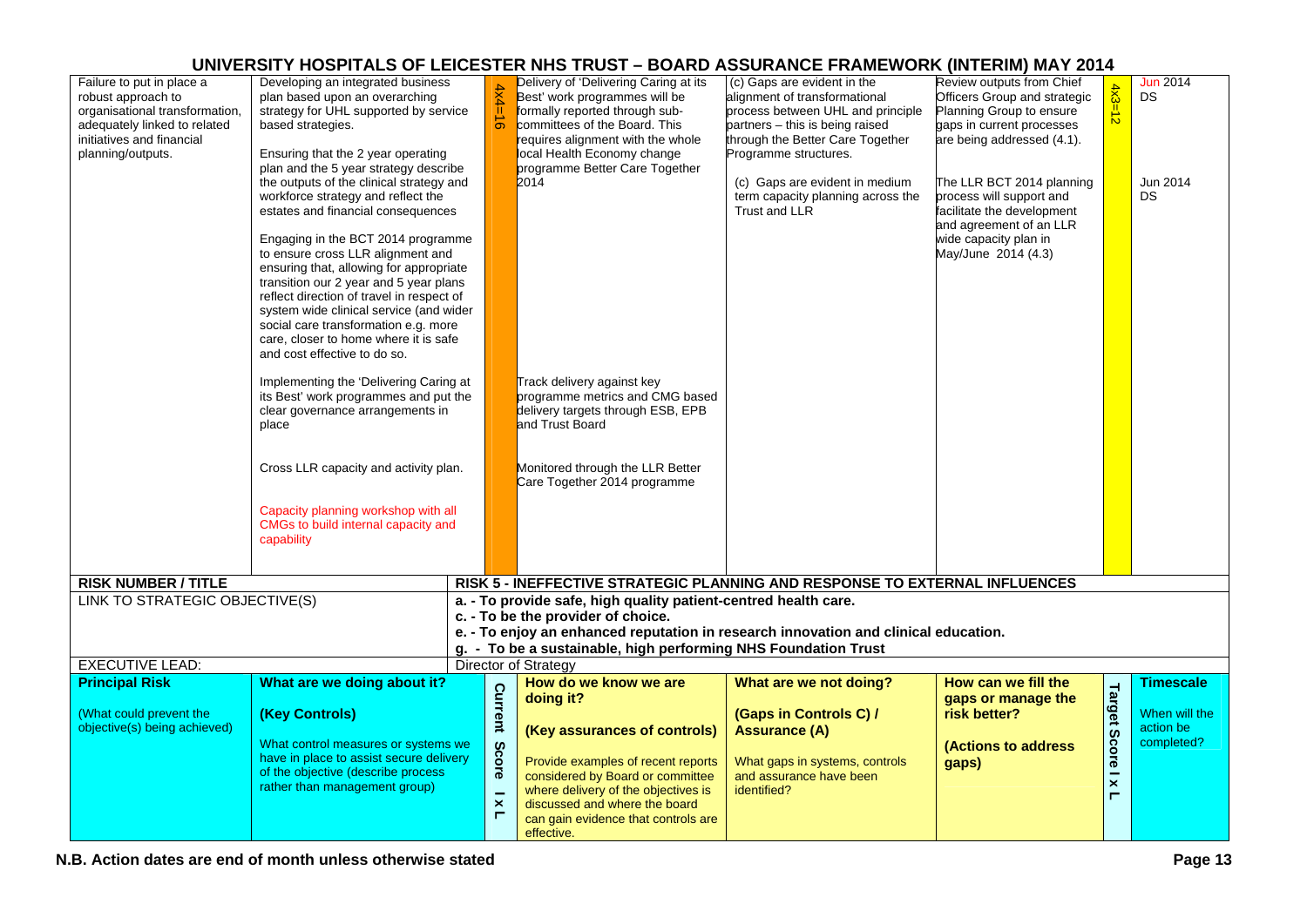| Failure to put in place<br>appropriate systems to<br>horizon scan and respond<br>appropriately to external<br>drivers. Failure to proactively<br>develop whole organisation<br>and service line clinical<br>strategies. | ntegrated business planning processes<br>in place across CMGs. Forward<br>programme developed.<br>CMG Strategy Leads now engaged in<br>the Business and Strategy Support<br>Teams (BSST) meetings to improve<br>engagement, alignment and teamwork.<br><b>ESB</b> forward plan to reflect a 12 month<br>programme aligned with:<br>the development of the IBP/LTFM<br>the reconfiguration programme<br>the development of the next AOP<br>The TB Development | Weekly strategic planning meetings<br>in place – cross CMG and corporate<br>team attendance with delivery led<br>through the Strategy Directorate.<br>Progress reported through reports to<br><b>ESB and Trust Board</b><br>Development of a clear, clinically<br>based 5 year strategic for Trust<br>Board sign off in June 2014 and<br>subsequent TDA sign off by the<br>TDA will provide assurance that<br>strategic planning is taking place.<br>Reports to ESB. | $(c)$ No high level plan yet<br>developed | High level plan for the Trust<br>to be developed. (5.16) | $\frac{4\times3}{5}$ | Jun 2014 |
|-------------------------------------------------------------------------------------------------------------------------------------------------------------------------------------------------------------------------|--------------------------------------------------------------------------------------------------------------------------------------------------------------------------------------------------------------------------------------------------------------------------------------------------------------------------------------------------------------------------------------------------------------------------------------------------------------|----------------------------------------------------------------------------------------------------------------------------------------------------------------------------------------------------------------------------------------------------------------------------------------------------------------------------------------------------------------------------------------------------------------------------------------------------------------------|-------------------------------------------|----------------------------------------------------------|----------------------|----------|
|                                                                                                                                                                                                                         | Programme. The TB formal<br>agenda                                                                                                                                                                                                                                                                                                                                                                                                                           | Regular reports to TB reflecting                                                                                                                                                                                                                                                                                                                                                                                                                                     |                                           |                                                          |                      |          |
|                                                                                                                                                                                                                         | Processes now in place to deliver a<br>rolling 2 year operational plan based<br>upon a 5 year strategic plan.                                                                                                                                                                                                                                                                                                                                                | progress against 12 month rolling<br>programme.                                                                                                                                                                                                                                                                                                                                                                                                                      |                                           |                                                          |                      |          |

| <b>RISK NUMBER/TITLE:</b>                               |                                                                                                                                                                         |                                                         | <b>RISK 7- FAILURE TO MAINTAIN PRODUCTIVE AND EFFECTIVE RELATIONSHIPS</b>                                                                                                                                                                                  |                                                                                                                            |                                                                     |                          |                                          |  |  |  |  |
|---------------------------------------------------------|-------------------------------------------------------------------------------------------------------------------------------------------------------------------------|---------------------------------------------------------|------------------------------------------------------------------------------------------------------------------------------------------------------------------------------------------------------------------------------------------------------------|----------------------------------------------------------------------------------------------------------------------------|---------------------------------------------------------------------|--------------------------|------------------------------------------|--|--|--|--|
| LINK TO STRATEGIC OBJECTIVE(S)                          |                                                                                                                                                                         |                                                         | c. - To be the provider of choice.                                                                                                                                                                                                                         |                                                                                                                            |                                                                     |                          |                                          |  |  |  |  |
|                                                         |                                                                                                                                                                         |                                                         | d. - To enable integrated care closer to home.                                                                                                                                                                                                             |                                                                                                                            |                                                                     |                          |                                          |  |  |  |  |
|                                                         |                                                                                                                                                                         |                                                         | f. - To maintain a professional, passionate and valued workforce.                                                                                                                                                                                          |                                                                                                                            |                                                                     |                          |                                          |  |  |  |  |
| <b>EXECUTIVE LEAD:</b>                                  |                                                                                                                                                                         |                                                         | Director of Marketing and Communications                                                                                                                                                                                                                   |                                                                                                                            |                                                                     |                          |                                          |  |  |  |  |
| <b>Principal Risk</b>                                   | What are we doing about it?                                                                                                                                             |                                                         | How do we know we are                                                                                                                                                                                                                                      | What are we not doing?                                                                                                     | How can we fill the                                                 | $\overline{\phantom{a}}$ | <b>Timescale</b>                         |  |  |  |  |
| (What could prevent the<br>objective(s) being achieved) | (Key Controls)<br>What control measures or systems we<br>have in place to assist secure delivery<br>of the objective (describe process<br>rather than management group) | Cur<br>ent<br><b>S</b><br>$\overline{\mathbf{Q}}$<br>ଚି | doing it?<br><b>(Key Assurances of</b><br>controls)<br>Provide examples of recent reports<br>considered by Board or committee<br>where delivery of the objectives is<br>discussed and where the board<br>can gain evidence that controls are<br>effective. | (Gaps in Controls C) /<br><b>Assurance (A)</b><br>What gaps in systems, controls<br>and assurance have been<br>identified? | gaps or manage the<br>risk better?<br>(Actions to address)<br>gaps) | arge<br>ဖ<br>8           | When will the<br>action be<br>completed? |  |  |  |  |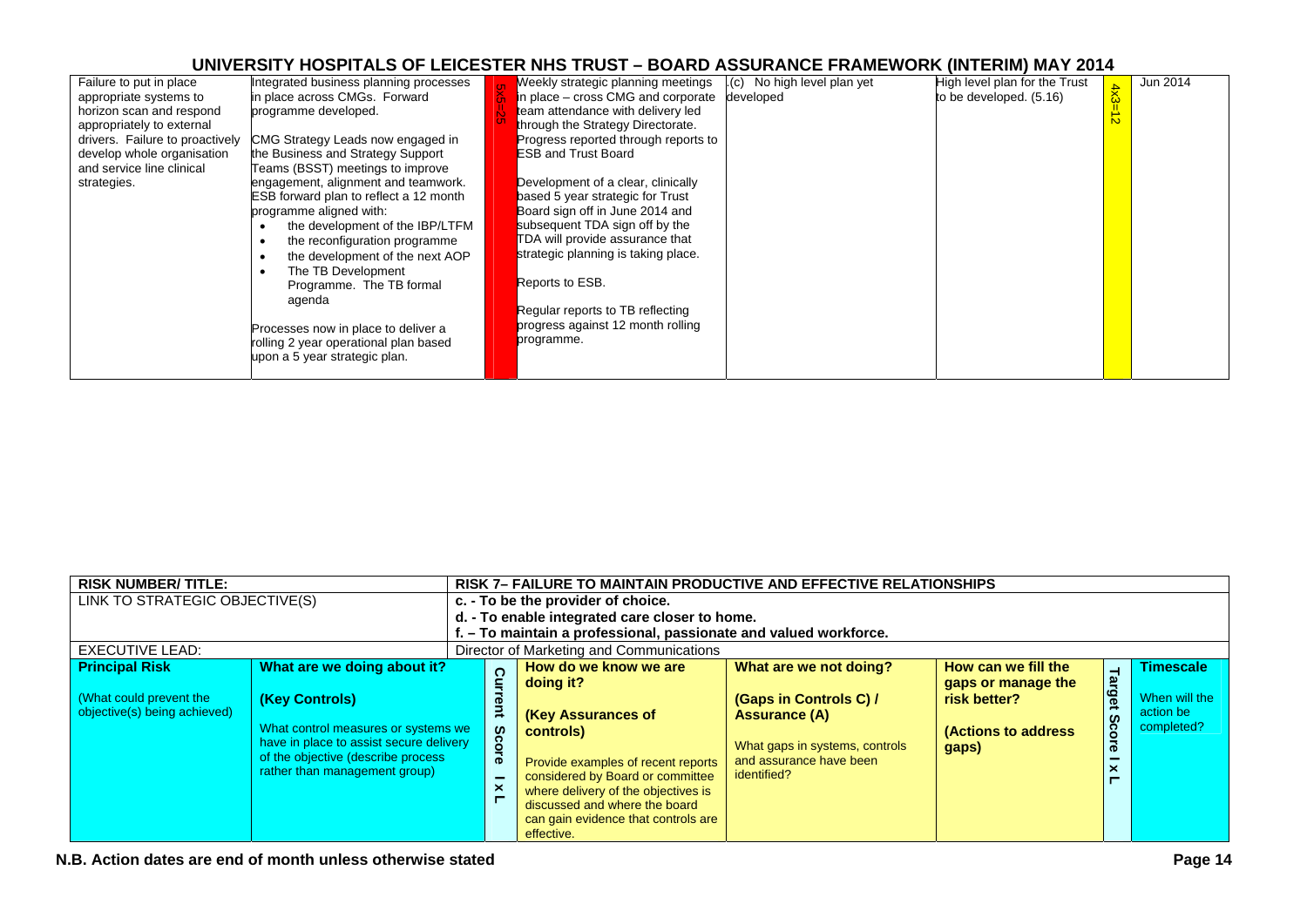| Failure to maintain productive<br>relationships with external<br>partners/ stakeholders<br>leading to potential loss of<br>activity and income, poor<br>reputation and failure to<br>retain/ reconfigure clinical<br>services. | Stakeholder Engagement Strategy<br>including engagement with the Trust's<br>Commissioners<br>Regular meetings with external<br>stakeholders and Director of<br>Communications and member of<br><b>Executive Team to identify and resolve</b><br>concerns.<br>Regular stakeholder briefing provided by<br>an e-newsletter to inform stakeholders of<br>JHL news. | $5X3 =$<br>∸<br><b>CT</b> | Twice yearly GP surveys with<br>results reported to UHL Executive<br>Геаm.<br>Latest survey results discussed at<br>the April 2013 Board and showed<br>increasing levels of satisfaction a<br>trend which has now continued for<br>18 months.<br>Annual Reputation / Relationship<br>survey to key professional and<br>public stakeholders Nov 13. | (c) No external and 'dispassionate'<br>professional view of stakeholder /<br>relationship management activity. | Invite PWC (Trust's<br>Auditors) to offer opinion on<br>the plan / talk to a selection<br>of stakeholders. (7.3) | 2X <sub>2</sub><br>$\rightarrow$<br>$\circ$ | Jul 2014<br><b>DCM</b> |
|--------------------------------------------------------------------------------------------------------------------------------------------------------------------------------------------------------------------------------|-----------------------------------------------------------------------------------------------------------------------------------------------------------------------------------------------------------------------------------------------------------------------------------------------------------------------------------------------------------------|---------------------------|----------------------------------------------------------------------------------------------------------------------------------------------------------------------------------------------------------------------------------------------------------------------------------------------------------------------------------------------------|----------------------------------------------------------------------------------------------------------------|------------------------------------------------------------------------------------------------------------------|---------------------------------------------|------------------------|
|                                                                                                                                                                                                                                | eicester, Leicestershire and Rutland<br>LLR) health and social care partners<br>have committed to a collaborative<br>programme of change ('Better Care<br>Together').<br>The Board to meet 3 times per year in                                                                                                                                                  |                           |                                                                                                                                                                                                                                                                                                                                                    |                                                                                                                |                                                                                                                  |                                             |                        |
|                                                                                                                                                                                                                                | external venues hosted by stakeholders<br>The Chairman, with CCG colleagues<br>hosts regular meetings with CCG lay<br>members to improve dialogue and<br>understanding and foster a culture of<br>teamwork between providers and<br>commissioners.                                                                                                              |                           |                                                                                                                                                                                                                                                                                                                                                    |                                                                                                                |                                                                                                                  |                                             |                        |
|                                                                                                                                                                                                                                | A joint report by local Healthwatch<br>organisations to be included in Trust<br>Board papers as a means of bringing<br>community and stakeholder views to the<br>Board's attention.                                                                                                                                                                             |                           |                                                                                                                                                                                                                                                                                                                                                    |                                                                                                                |                                                                                                                  |                                             |                        |

| <b>RISK NUMBER/TITLE:</b>                                                        |                                                                                                                                                                                                        |                                  | <b>RISK 8 - FAILURE TO ACHIEVE AND SUSTAIN QUALITY STANDARDS</b> |                                                                                                                                                                                                                                                                              |                                                                                                                                               |                                                                                                  |                                               |                                                              |  |  |  |
|----------------------------------------------------------------------------------|--------------------------------------------------------------------------------------------------------------------------------------------------------------------------------------------------------|----------------------------------|------------------------------------------------------------------|------------------------------------------------------------------------------------------------------------------------------------------------------------------------------------------------------------------------------------------------------------------------------|-----------------------------------------------------------------------------------------------------------------------------------------------|--------------------------------------------------------------------------------------------------|-----------------------------------------------|--------------------------------------------------------------|--|--|--|
|                                                                                  | LINK TO STRATEGIC OBJECTIVE(S)                                                                                                                                                                         |                                  | a. - To provide safe, high quality patient-centred health-care   |                                                                                                                                                                                                                                                                              |                                                                                                                                               |                                                                                                  |                                               |                                                              |  |  |  |
| <b>EXECUTIVE LEAD:</b>                                                           |                                                                                                                                                                                                        |                                  | Chief Nurse (with Medical Director)                              |                                                                                                                                                                                                                                                                              |                                                                                                                                               |                                                                                                  |                                               |                                                              |  |  |  |
| <b>Principal Risk</b><br>(What could prevent the<br>objective(s) being achieved) | What are we doing about it?<br>(Key Controls)<br>What control measures or systems we<br>have in place to assist secure delivery<br>of the objective (describe process<br>rather than management group) | $\bar{ }$<br>$\circ$<br>$\sigma$ | റ<br><b>SC</b>                                                   | How do we know we are<br>doing it?<br>(Key Assurances of<br>controls)<br>Provide examples of recent reports<br>considered by Board or committee<br>where delivery of the objectives is<br>discussed and where the board<br>can gain evidence that controls are<br>effective. | What are we not doing?<br>(Gaps in Controls C) /<br>Assurance (A)<br>What gaps in systems, controls<br>and assurance have been<br>identified? | How can we fill the<br>gaps or manage the<br>risk better?<br><b>(Actions to address</b><br>gaps) | Tar<br>ዌ<br>$\boldsymbol{\omega}$<br>cor<br>œ | <b>Timescale</b><br>When will the<br>action be<br>completed? |  |  |  |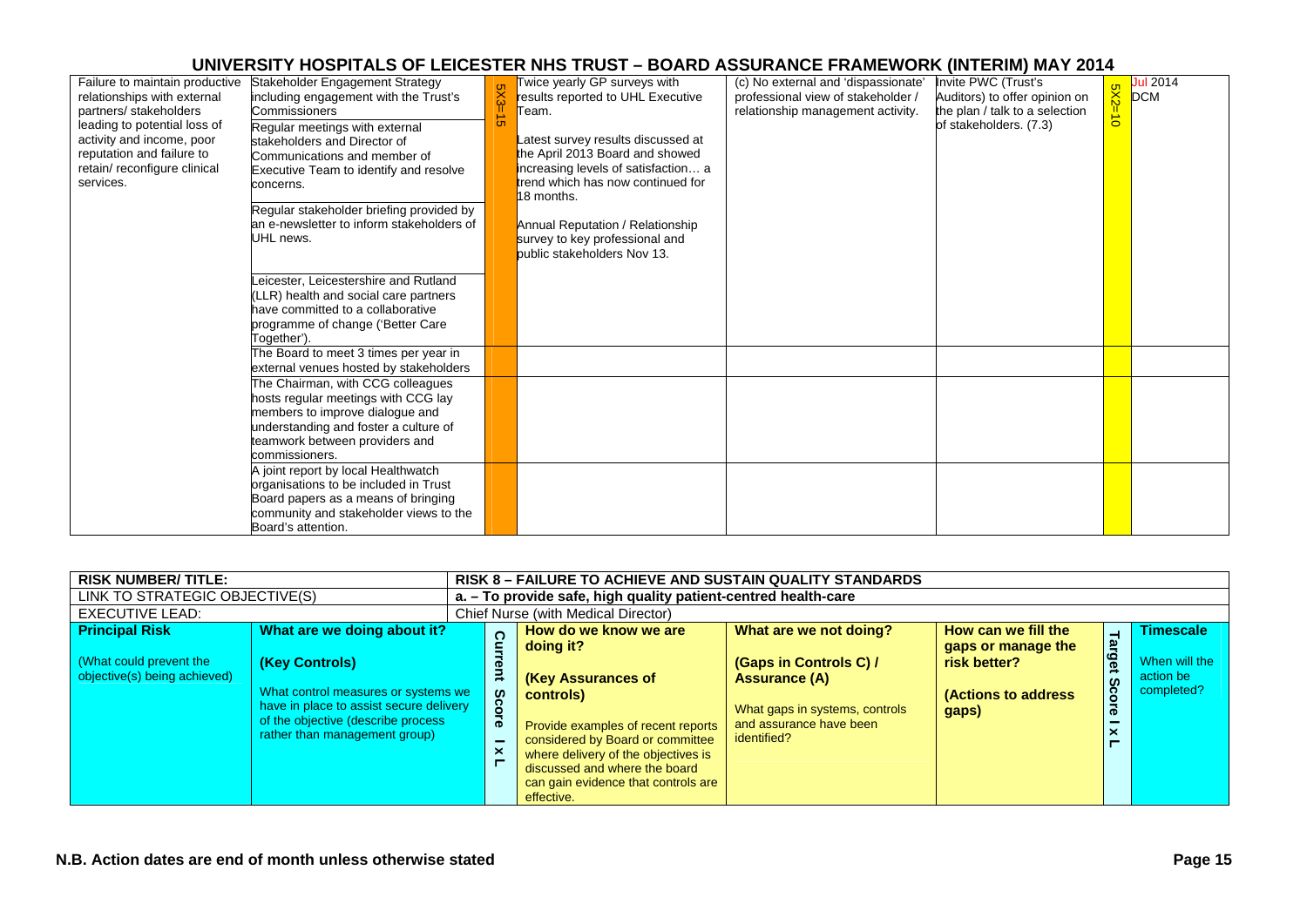| Failure to achieve and<br>sustain quality standards<br>leading to failure to reduce<br>patient harm with subsequent                               | Standardised M&M meetings in each<br>speciality.                                                                                                                                                                                                              | Routine analysis and monitoring of<br>No gaps.<br>No action needed.<br>out of hours/weekend mortality at<br>CMG Boards.<br>$\sigma$                                                                                                                                                                                                                                                                                                                                                                                                                                                                                           | $4x3=12$ |                       |
|---------------------------------------------------------------------------------------------------------------------------------------------------|---------------------------------------------------------------------------------------------------------------------------------------------------------------------------------------------------------------------------------------------------------------|-------------------------------------------------------------------------------------------------------------------------------------------------------------------------------------------------------------------------------------------------------------------------------------------------------------------------------------------------------------------------------------------------------------------------------------------------------------------------------------------------------------------------------------------------------------------------------------------------------------------------------|----------|-----------------------|
| deterioration in patient<br>experience/ satisfaction/<br>outcomes, loss of reputation<br>and deterioration of 'friends<br>and family test' score. | Systematic speciality review of "alerts" of<br>deterioration to address cause and<br>agree remedial action by Mortality<br>Review Committee.<br>All deaths in low risk groups identified.<br>Working with DFI to ensure data has<br>been recorded accurately. | Quality and Performance Report<br>(a) UHL risk adjusted perinatal<br>and National Quality dashboard<br>mortality rate above regional<br>presented to ET and TB. Currently<br>and national average.<br>SMHI "within expected" (i.e. 107<br>based on HSCIC data from July 12<br>to June 13).<br>UHL subscribes to the Hospital<br>Evaluation Dataset (HED) which is<br>similar to the Dr Foster Intelligence<br>clinical benchmarking system but<br>also includes a 'SHMI analysis tool'.<br>Independent analysis of mortality<br>review performed by Public Health.<br><b>Results reported at November</b><br>2013 TB meeting. |          |                       |
|                                                                                                                                                   | Agreed patient centred care priorities<br>for 2013-14:<br>- Older people's care<br>- Dementia care<br>- Discharge Planning                                                                                                                                    | <b>Quality Action Group meets</b><br>No gaps identified.<br>No action needed.<br>monthly.<br>Achievement against key objectives<br>and milestones report to Trust board<br>on a monthly basis. A moderate<br>improvement in the older people<br>survey scores has been recorded.                                                                                                                                                                                                                                                                                                                                              |          |                       |
|                                                                                                                                                   | Multi-professional training in older<br>peoples care and dementia care in line<br>with LLR dementia strategy.                                                                                                                                                 | Quality Action Group monitoring of<br>No gaps identified.<br>No action needed.<br>training numbers and location.                                                                                                                                                                                                                                                                                                                                                                                                                                                                                                              |          |                       |
|                                                                                                                                                   | Protected time for matrons and ward<br>sisters to lead on key outcomes.                                                                                                                                                                                       | CMG/ specialty reporting on matron<br>(c) Present vacancy levels prevent<br>Active recruitment to ward<br>activity and implementation or<br>adoption of supervisory practice.<br>nursing establishment so<br>supervisory practice.<br>releasing ward sister -for<br>supervisory practice (8.5).                                                                                                                                                                                                                                                                                                                               |          | Sep 2014<br><b>CN</b> |
|                                                                                                                                                   | Promote and support older people's<br>champion's network and new dementia<br>champion's network.                                                                                                                                                              | Monthly monitoring of numbers and<br>No gaps identified.<br>No action needed.<br>activity.                                                                                                                                                                                                                                                                                                                                                                                                                                                                                                                                    |          |                       |
|                                                                                                                                                   | Targeted development activities for key<br>performance indicators<br>- answering call bells<br>- assistance to toilet<br>- involved in care<br>- discharge information                                                                                        | Monthly monitoring and tracking of<br>patient feedback results.<br>Monthly monitoring of Friends and<br>Family Test reported to the Board                                                                                                                                                                                                                                                                                                                                                                                                                                                                                     |          |                       |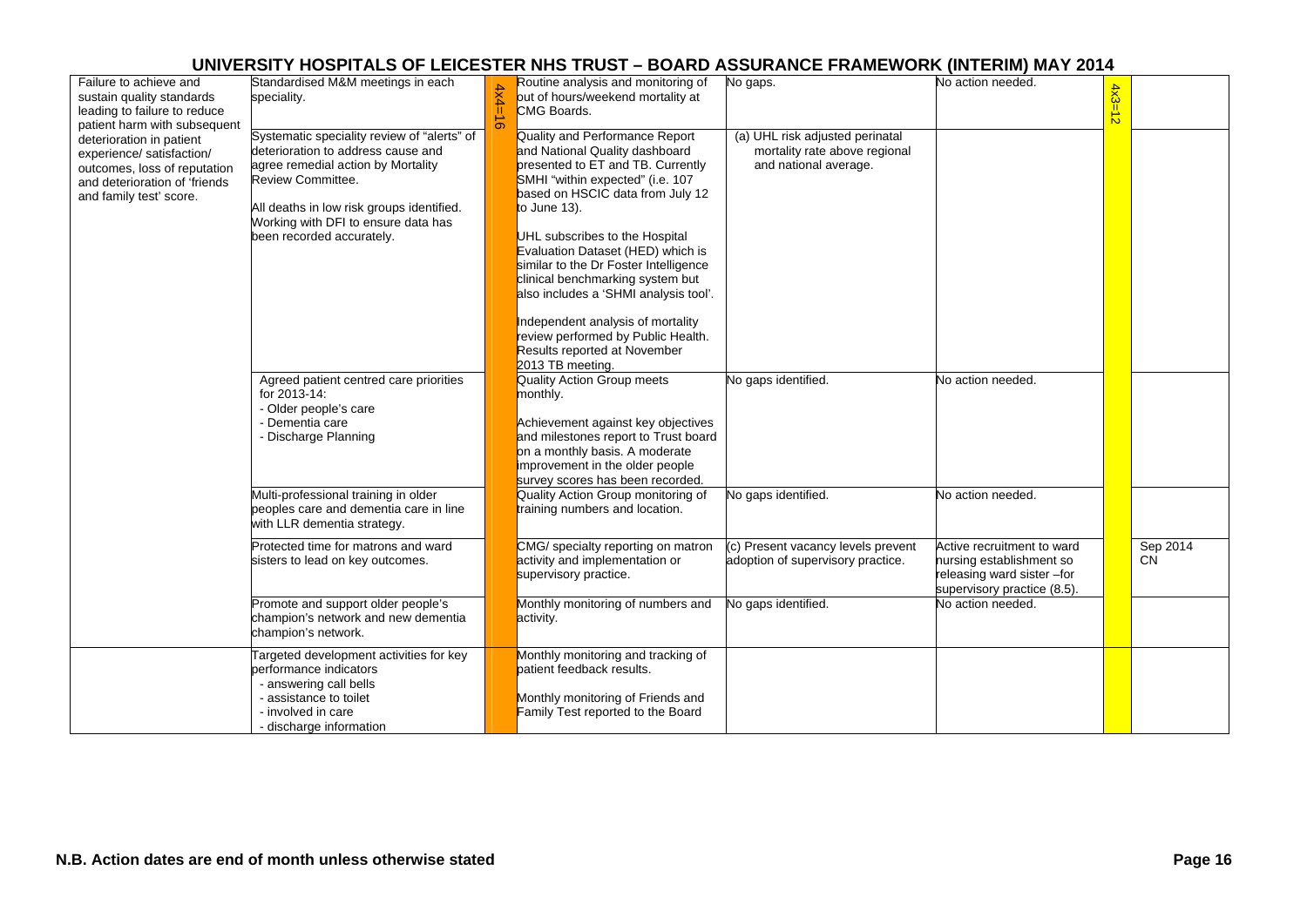| Quality Commitment 2013 - 2016:           | Quality Action Groups monitoring      |                                     |                              |            |
|-------------------------------------------|---------------------------------------|-------------------------------------|------------------------------|------------|
|                                           |                                       |                                     |                              |            |
| Save 1000 extra lives                     | action plans and progress against     |                                     |                              |            |
| Avoid 5000 harm events                    | annual priority improvements.         |                                     |                              |            |
| Provide patient centred care              |                                       |                                     |                              |            |
| so that we consistently                   | Quality Commitment dashboard          |                                     |                              |            |
| achieve a 75 point patient                | has been developed to present         |                                     |                              |            |
| recommendation score.                     | updates to the TB on the 3 core       |                                     |                              |            |
|                                           | metrics for tracking performance      |                                     |                              |            |
|                                           | against our 3 goals. These metrics    |                                     |                              |            |
|                                           | will be tracked up to 2015.           |                                     |                              |            |
|                                           |                                       |                                     |                              |            |
|                                           |                                       |                                     |                              |            |
|                                           | Impressive drops in fall numbers      |                                     |                              |            |
|                                           | have been observed in Datix reports   |                                     |                              |            |
|                                           | and in the Safety Thermometer         |                                     |                              |            |
|                                           | audit.                                |                                     |                              |            |
|                                           |                                       |                                     |                              |            |
|                                           | Quality commitment has been           |                                     |                              |            |
|                                           | refreshed and aligned with the        |                                     |                              |            |
|                                           | components of quality (experience,    |                                     |                              |            |
|                                           |                                       |                                     |                              |            |
|                                           | safety, effectiveness) that the Trust |                                     |                              |            |
|                                           | is undertaking                        |                                     |                              |            |
| Relentless attention to 5 Critical Safety | Q&P report to TB showing              | (c) Lack of a unified IT system in  | Implementation of Electronic | 2015       |
| Actions (CSA) initiatives to lower        | outcomes for 5 CSAs.                  | relation to ordering and receiving  | Patient Record (EPR). (8.10) | <b>CIO</b> |
| mortality.                                |                                       | results means that many differing   |                              |            |
|                                           | 4CSAs form part of local CQUIN        | processes are being used to         |                              |            |
|                                           | monitoring and there is full          | acknowledge/respond to results.     |                              |            |
|                                           | compliance against agreed action      | Potential risk of results not being |                              |            |
|                                           |                                       |                                     |                              |            |
|                                           | plans. Full CQUIN funding received    | acted upon in a timely fashion.     |                              |            |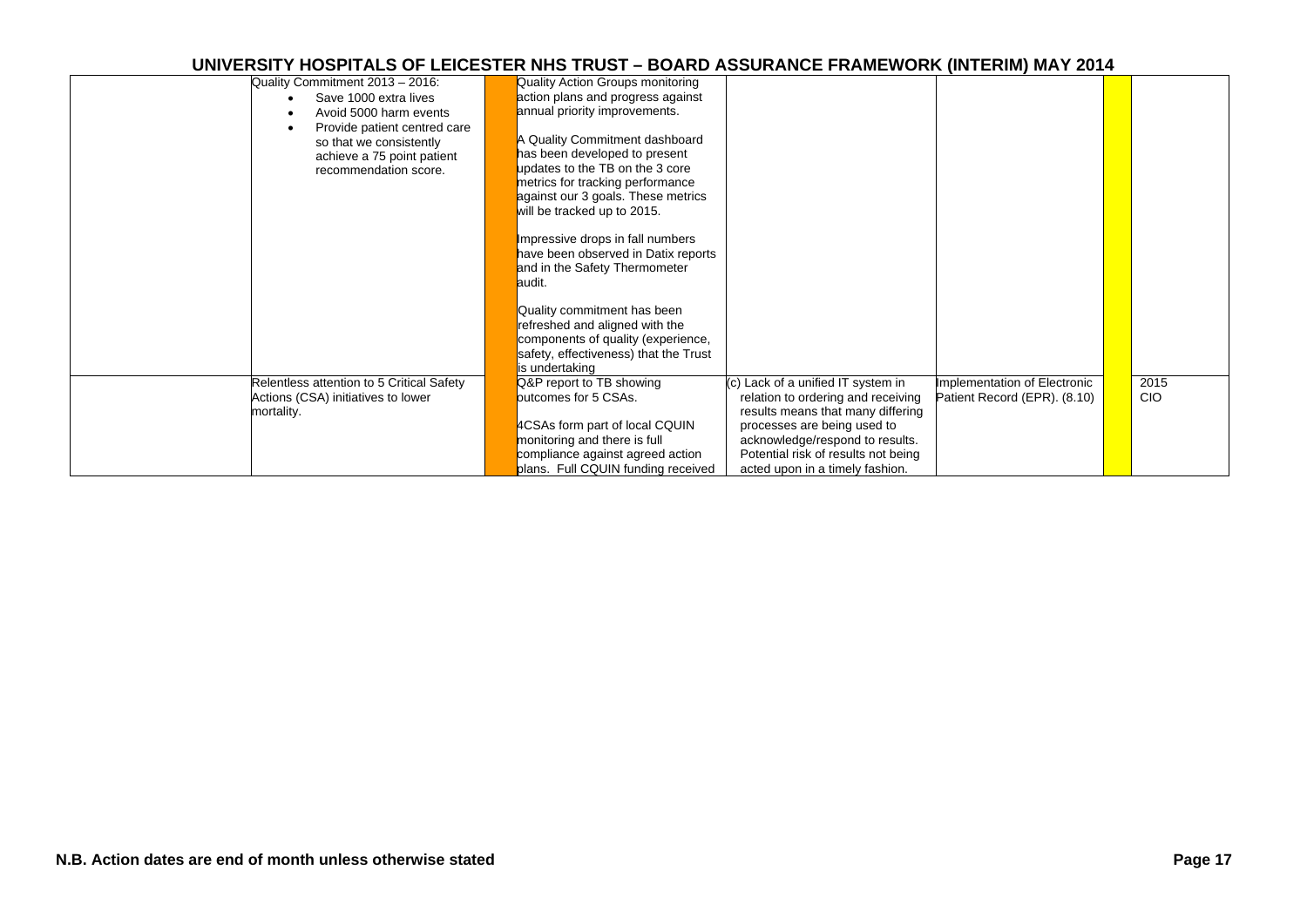| NHS Safety thermometer utilised to                         | Monthly outcome report of '4 Harms' | (a) There is some concern that the      |  |         |
|------------------------------------------------------------|-------------------------------------|-----------------------------------------|--|---------|
| measure the prevalence of harm and                         | is reported to Trust board via Q&P  | revised DH monitoring tool is still not |  |         |
| how many patients remain 'harm free'                       | report.                             | an effective measure to produce         |  |         |
| (Monthly point prevalence for '4 Harms').                  |                                     | accurate information. Local actions     |  |         |
|                                                            |                                     |                                         |  |         |
|                                                            | There are no areas of concern in    | to resolve this are not practicable.    |  |         |
| Monthly meetings with                                      | relation to the prevalence of New   |                                         |  |         |
| operational/clinical and managerial leads                  | Harms.                              |                                         |  |         |
| for each harm in place.                                    |                                     |                                         |  |         |
|                                                            |                                     |                                         |  |         |
|                                                            |                                     |                                         |  |         |
|                                                            |                                     |                                         |  |         |
|                                                            |                                     |                                         |  |         |
|                                                            |                                     |                                         |  |         |
|                                                            |                                     |                                         |  |         |
|                                                            |                                     |                                         |  |         |
|                                                            |                                     |                                         |  |         |
|                                                            |                                     |                                         |  |         |
|                                                            |                                     |                                         |  |         |
|                                                            |                                     |                                         |  |         |
|                                                            |                                     |                                         |  |         |
|                                                            |                                     |                                         |  |         |
|                                                            |                                     |                                         |  |         |
|                                                            |                                     |                                         |  |         |
|                                                            |                                     |                                         |  |         |
|                                                            |                                     |                                         |  |         |
|                                                            |                                     |                                         |  |         |
|                                                            |                                     |                                         |  |         |
|                                                            |                                     |                                         |  |         |
|                                                            |                                     |                                         |  |         |
|                                                            |                                     |                                         |  |         |
|                                                            |                                     |                                         |  |         |
|                                                            |                                     |                                         |  |         |
|                                                            |                                     |                                         |  |         |
|                                                            |                                     |                                         |  |         |
|                                                            |                                     |                                         |  |         |
|                                                            |                                     |                                         |  |         |
|                                                            |                                     |                                         |  |         |
|                                                            |                                     |                                         |  |         |
|                                                            |                                     |                                         |  |         |
|                                                            |                                     |                                         |  |         |
|                                                            |                                     |                                         |  |         |
|                                                            |                                     |                                         |  |         |
|                                                            |                                     |                                         |  |         |
|                                                            |                                     |                                         |  |         |
|                                                            |                                     |                                         |  |         |
|                                                            |                                     |                                         |  |         |
|                                                            |                                     |                                         |  |         |
|                                                            |                                     |                                         |  |         |
|                                                            |                                     |                                         |  |         |
|                                                            |                                     |                                         |  |         |
|                                                            |                                     |                                         |  |         |
|                                                            |                                     |                                         |  |         |
|                                                            |                                     |                                         |  |         |
|                                                            |                                     |                                         |  |         |
|                                                            |                                     |                                         |  |         |
|                                                            |                                     |                                         |  |         |
|                                                            |                                     |                                         |  |         |
|                                                            |                                     |                                         |  |         |
|                                                            |                                     |                                         |  |         |
|                                                            |                                     |                                         |  |         |
| N.B. Action dates are end of month unless otherwise stated |                                     |                                         |  | Page 18 |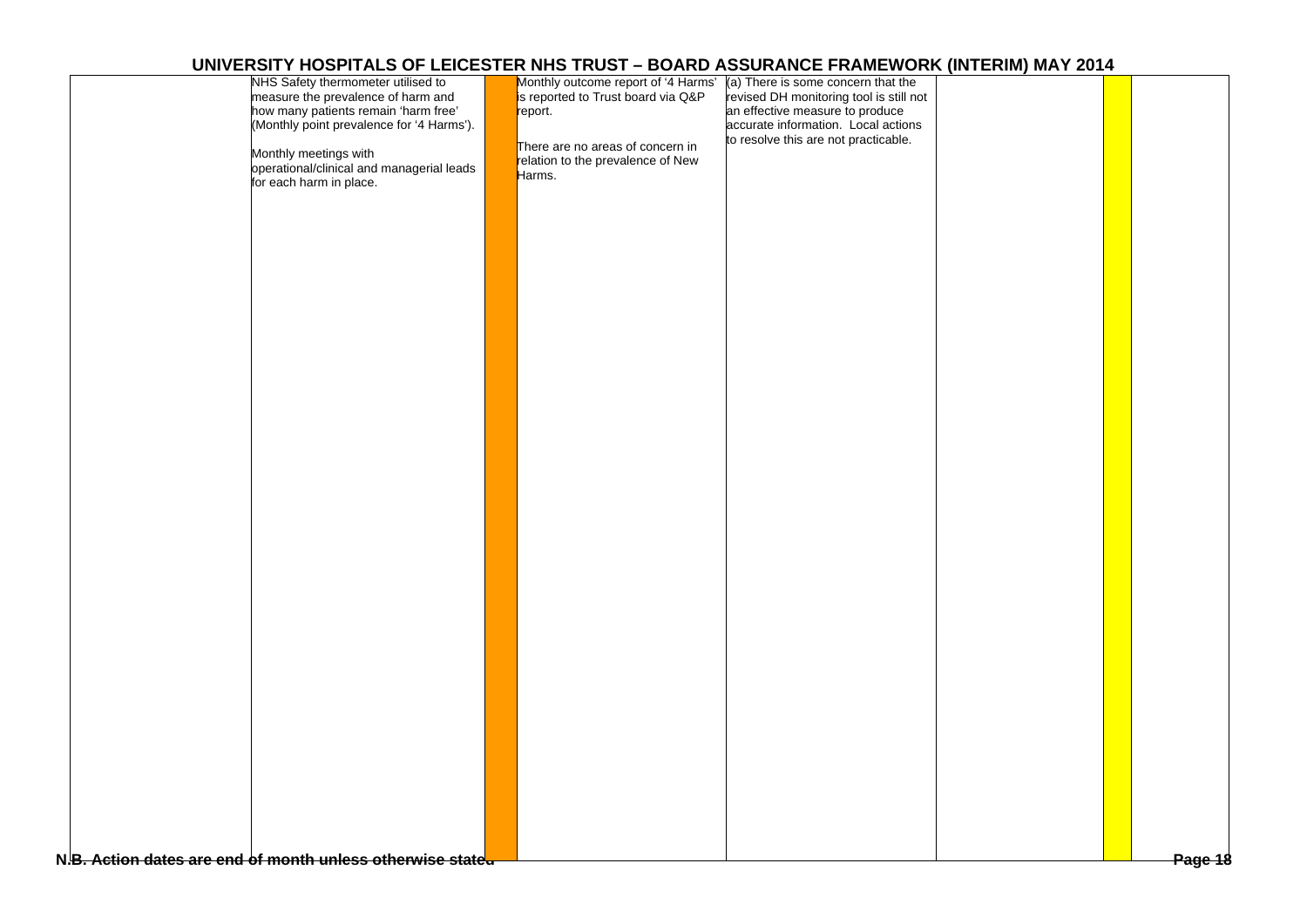| <b>RISK NUMBER/TITLE:</b>                                                                                                                        |                                                                                                                                                                                                                                     | RISK 9 - FAILURE TO ACHIEVE AND MAINTAIN HIGH STANDARDS OF OPERATIONAL PERFORMANCE                |                                                                                                                                                                                                                                                                              |                                                                                                                                                      |                                                                                           |                                       |                                                              |  |  |  |  |
|--------------------------------------------------------------------------------------------------------------------------------------------------|-------------------------------------------------------------------------------------------------------------------------------------------------------------------------------------------------------------------------------------|---------------------------------------------------------------------------------------------------|------------------------------------------------------------------------------------------------------------------------------------------------------------------------------------------------------------------------------------------------------------------------------|------------------------------------------------------------------------------------------------------------------------------------------------------|-------------------------------------------------------------------------------------------|---------------------------------------|--------------------------------------------------------------|--|--|--|--|
| LINK TO STRATEGIC OBJECTIVE(S)                                                                                                                   |                                                                                                                                                                                                                                     | a. - To provide safe, high quality patient-centred health-care                                    |                                                                                                                                                                                                                                                                              |                                                                                                                                                      |                                                                                           |                                       |                                                              |  |  |  |  |
|                                                                                                                                                  |                                                                                                                                                                                                                                     | c. - To be the provider of choice.                                                                |                                                                                                                                                                                                                                                                              |                                                                                                                                                      |                                                                                           |                                       |                                                              |  |  |  |  |
|                                                                                                                                                  |                                                                                                                                                                                                                                     | g. - To be a sustainable, high performing NHS Foundation Trust.<br><b>Chief Operating Officer</b> |                                                                                                                                                                                                                                                                              |                                                                                                                                                      |                                                                                           |                                       |                                                              |  |  |  |  |
| <b>EXECUTIVE LEAD:</b><br><b>Principal Risk</b>                                                                                                  | What are we doing about it?                                                                                                                                                                                                         |                                                                                                   |                                                                                                                                                                                                                                                                              |                                                                                                                                                      |                                                                                           |                                       |                                                              |  |  |  |  |
| (What could prevent the<br>objective(s) being achieved)                                                                                          | (Key Controls)<br>What control measures or systems we<br>have in place to assist secure delivery<br>of the objective (describe process<br>rather than management group)                                                             | Current<br>Score<br>$\times$<br>$\blacksquare$                                                    | How do we know we are<br>doing it?<br>(Key Assurances of<br>controls)<br>Provide examples of recent reports<br>considered by Board or committee<br>where delivery of the objectives is<br>discussed and where the board<br>can gain evidence that controls are<br>effective. | What are we not doing?<br>(Gaps in Controls C) /<br><b>Assurance (A)</b><br>What gaps in systems, controls<br>and assurance have been<br>identified? | How can we fill the<br>gaps or manage the<br>risk better?<br>(Actions to address<br>gaps) | Target<br>Score<br>$\frac{1}{x}$<br>Н | <b>Timescale</b><br>When will the<br>action be<br>completed? |  |  |  |  |
| Failure to achieve and<br>sustain operational targets<br>leading to contractual<br>penalties, patient<br>dissatisfaction and poor<br>reputation. | Referral to treatment (RTT) backlog<br>plans (patients over 18 weeks) and<br>operational performance of 90% (for<br>admitted) and 95 % (for non-admitted).<br>Further recovery plans for RTT<br>performance agreed by Commissioners | $x5=20$                                                                                           | Key specialities in weekly<br>performance meetings with COO to<br>implement plans.<br>Monthly monitoring of RTT<br>performance recovery plans<br>Daily RTT performance and<br>prospective reports to inform<br>decision making.                                              | (c) Inadequate elective capacity.                                                                                                                    |                                                                                           | $4x3 =$<br>$\frac{1}{\infty}$         |                                                              |  |  |  |  |
|                                                                                                                                                  | Use of independent sector for key<br>specialties.<br>Reissue across UHL of cancelled<br>operations policy                                                                                                                           |                                                                                                   | Weekly patient level reporting<br>meeting for all key specialties.<br>Monthly Q&P report to Trust Board<br>showing 18 week RTT performance.                                                                                                                                  |                                                                                                                                                      |                                                                                           |                                       |                                                              |  |  |  |  |
|                                                                                                                                                  | UHL action plan signed off by<br>Commissioners (to reduce cancellations<br>on the day for non-clinical reasons to<br><0.8% and rebook within 28 days)                                                                               |                                                                                                   | Operational group meeting alternate<br>weeks<br>Operational improvement plan in<br>place<br>Weekly monitoring and actioning 28<br>day rebooking via access meeting<br>Monthly report to Trust Board and<br>commissioners                                                     | (c) Not creating ring-fenced elective<br>capacity to prevent cancellations<br>due to no beds on the day                                              | To open an additional 18<br>beds (9.15)                                                   |                                       | <b>COO</b><br>Aug 2014                                       |  |  |  |  |
|                                                                                                                                                  | Transformational theatre project to<br>improve theatre efficiency to 80 -90%.                                                                                                                                                       |                                                                                                   | Monthly theatre utilisation rates.<br>Theatre Transformation monthly<br>meeting.<br>Transformation update to Board.                                                                                                                                                          | No gaps identified.                                                                                                                                  | No actions required.                                                                      |                                       |                                                              |  |  |  |  |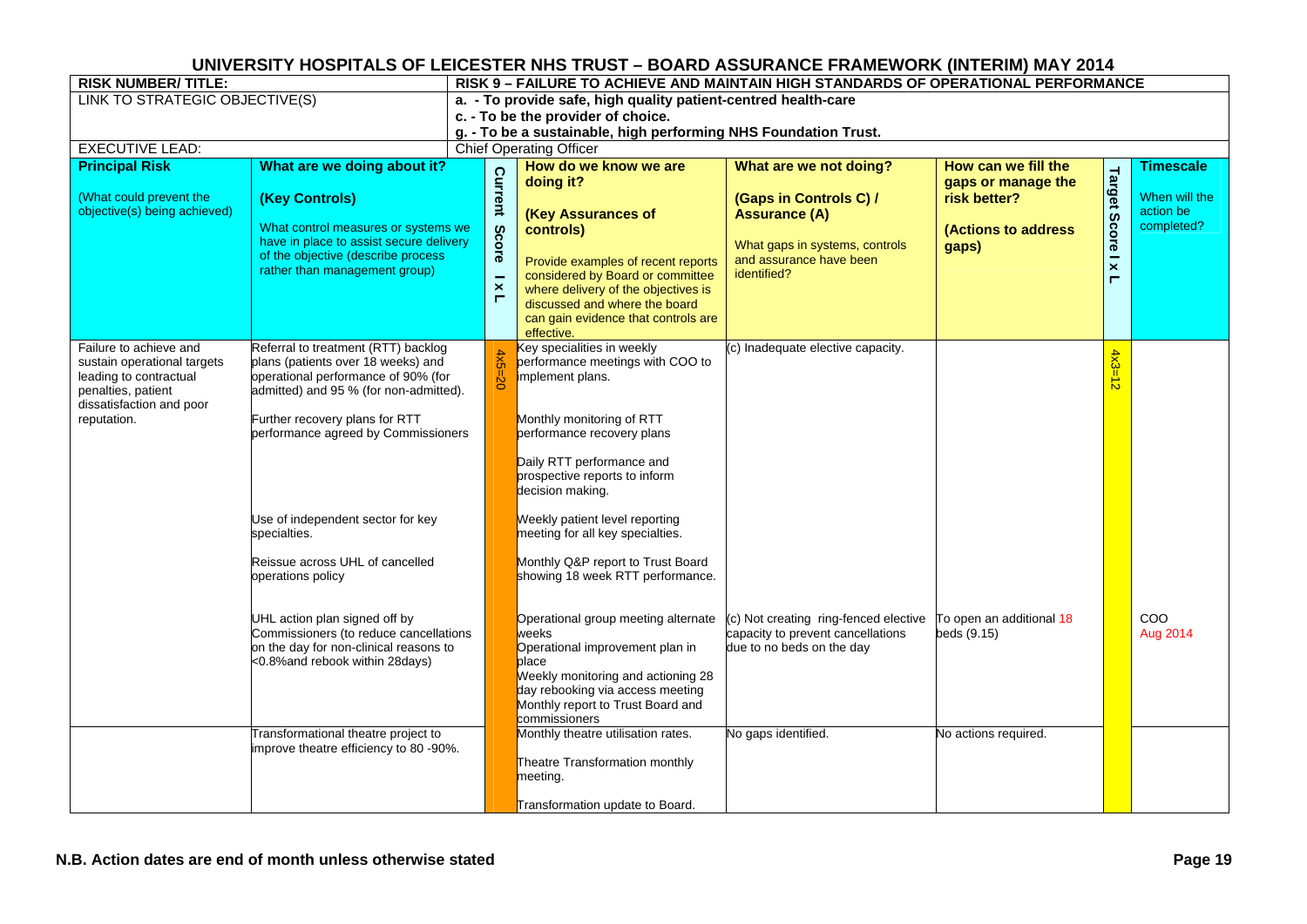| Emergency Care process redesign        | Monthly report to Trust Board in       | See risk number 2.  | See risk number 2.   |  |
|----------------------------------------|----------------------------------------|---------------------|----------------------|--|
| (phase 1) implemented 18 February      | relation to Emergency Dept (ED)        |                     |                      |  |
| 2013 to improve and sustain ED         | flow (including 4 hour breaches).      |                     |                      |  |
| performance.                           |                                        |                     |                      |  |
| Cancer 62 day performance - Tumour     | Cancer action board established        | No gaps identified. | No actions required. |  |
| site improvement trajectory agreed and | and weekly meetings with all tumour    |                     |                      |  |
| each tumour site has developed action  | sites represented.                     |                     |                      |  |
| plans to achieve targets.              |                                        |                     |                      |  |
|                                        | Monthly trajectory agreed and          |                     |                      |  |
| Senior Cancer Manager appointed.       | Cancer action plan agreed with         |                     |                      |  |
|                                        | CCGs and reported and monitored        |                     |                      |  |
|                                        | at Executive Performance board.        |                     |                      |  |
| Lead Cancer Clinician appointed.       |                                        |                     |                      |  |
|                                        |                                        |                     |                      |  |
|                                        | Chief Operating Officer receives       |                     |                      |  |
| Action plan to resolve Imaging issues  | reports from Cancer Manager and        |                     |                      |  |
| implemented.                           | 62 day performance included within     |                     |                      |  |
|                                        | Monthly Q&P report to Trust Board.     |                     |                      |  |
|                                        |                                        |                     |                      |  |
|                                        | The ongoing management of cancer       |                     |                      |  |
|                                        | performance is carried out by a        |                     |                      |  |
|                                        | weekly cancer action board to          |                     |                      |  |
|                                        | provide operational assurance.         |                     |                      |  |
|                                        |                                        |                     |                      |  |
|                                        | Performance against 62 day             |                     |                      |  |
|                                        | standard has been achieved for the     |                     |                      |  |
|                                        | bast 6 months.                         |                     |                      |  |
|                                        |                                        |                     |                      |  |
|                                        | Commissioners have formally            |                     |                      |  |
|                                        | removed the contract performance       |                     |                      |  |
|                                        | notice in relation to 62 day standard. |                     |                      |  |
|                                        |                                        |                     |                      |  |
|                                        |                                        |                     |                      |  |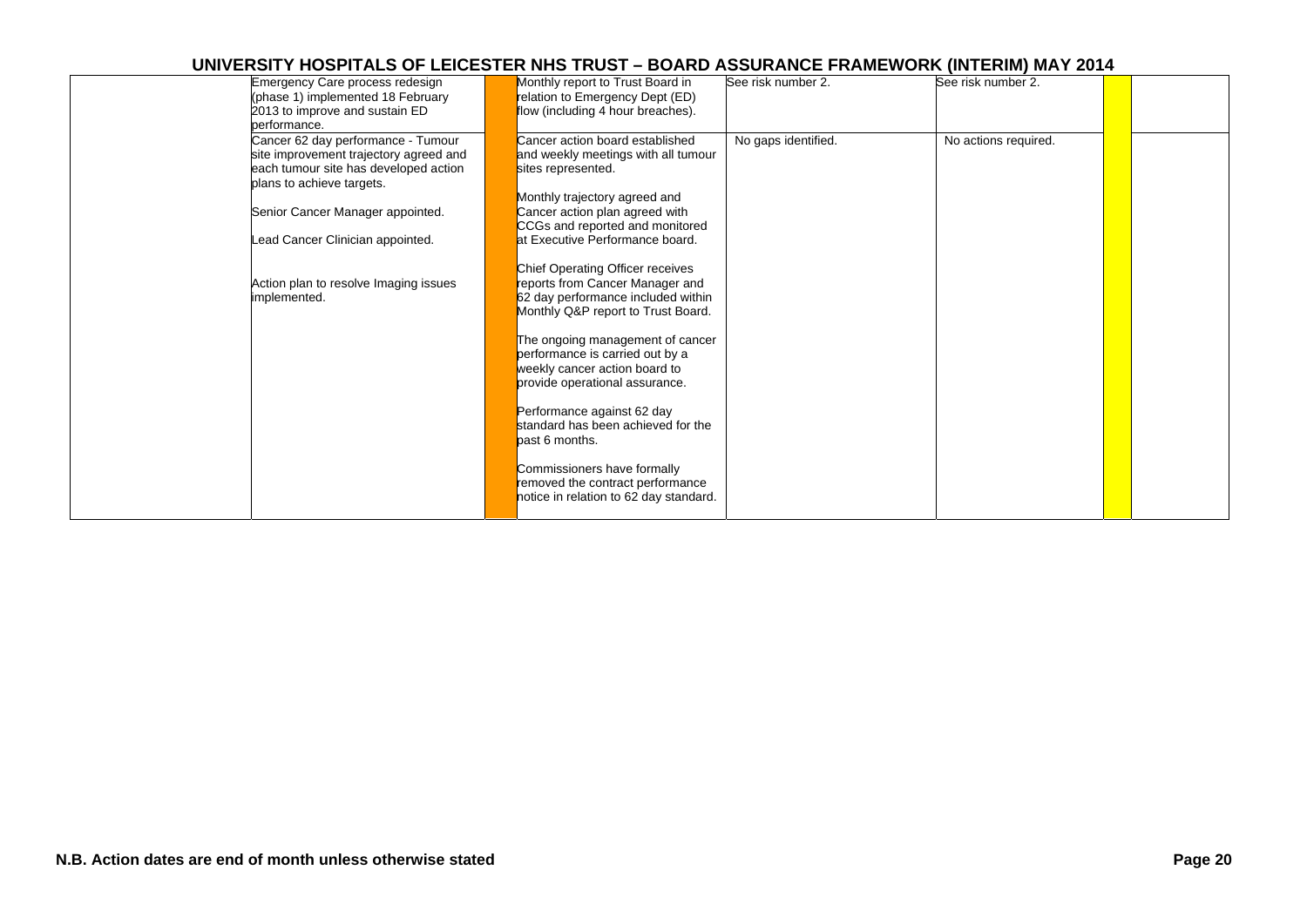| <b>RISK NUMBER/TITLE:</b>                                                                                           |                                                                                                                                                                                                                                                                                                     | <b>RISK 10 - INADEQUATE RECONFIGURATION OF BUILDINGS AND SERVICES</b> |                                                       |                                                                                                                                                                                                                                                                                                                                                                                                                                        |                                                                                                                                                                                                                                                       |                                                                                                                            |                                    |                                                              |  |  |  |
|---------------------------------------------------------------------------------------------------------------------|-----------------------------------------------------------------------------------------------------------------------------------------------------------------------------------------------------------------------------------------------------------------------------------------------------|-----------------------------------------------------------------------|-------------------------------------------------------|----------------------------------------------------------------------------------------------------------------------------------------------------------------------------------------------------------------------------------------------------------------------------------------------------------------------------------------------------------------------------------------------------------------------------------------|-------------------------------------------------------------------------------------------------------------------------------------------------------------------------------------------------------------------------------------------------------|----------------------------------------------------------------------------------------------------------------------------|------------------------------------|--------------------------------------------------------------|--|--|--|
| LINK TO STRATEGIC OBJECTIVE(S)                                                                                      |                                                                                                                                                                                                                                                                                                     | a. - To provide safe, high quality patient-centred health care        |                                                       |                                                                                                                                                                                                                                                                                                                                                                                                                                        |                                                                                                                                                                                                                                                       |                                                                                                                            |                                    |                                                              |  |  |  |
| <b>EXECUTIVE LEAD:</b>                                                                                              |                                                                                                                                                                                                                                                                                                     |                                                                       |                                                       | Director of Strategy                                                                                                                                                                                                                                                                                                                                                                                                                   |                                                                                                                                                                                                                                                       |                                                                                                                            |                                    |                                                              |  |  |  |
| <b>Principal Risk</b><br>(What could prevent the<br>objective(s) being achieved)                                    | What are we doing about it?<br>(Key Controls)<br>What control measures or systems we<br>have in place to assist secure delivery<br>of the objective (describe process<br>rather than management group)                                                                                              |                                                                       | Current<br>Score<br>$\boldsymbol{\times}$<br>$\Gamma$ | How do we know we are<br>doing it?<br>(Key Assurances of<br>controls)<br>Provide examples of recent reports<br>considered by Board or committee<br>where delivery of the objectives is<br>discussed and where the board<br>can gain evidence that controls are<br>effective.                                                                                                                                                           | What are we not doing?<br>(Gaps in Controls C) /<br><b>Assurance (A)</b><br>What gaps in systems, controls<br>and assurance have been<br>identified?                                                                                                  | How can we fill the<br>gaps or manage the<br>risk better?<br>(Actions to address<br>gaps)                                  | Target Score   x<br>$\blacksquare$ | <b>Timescale</b><br>When will the<br>action be<br>completed? |  |  |  |
| Inadequate reconfiguration of<br>buildings and services<br>leading to less effective use<br>of estate and services. | Reviewing and refreshing our Clinical<br>Strategy.<br>LLR Better Care Together 2014 Strategy                                                                                                                                                                                                        |                                                                       | $3x5 =$<br>$\ddot{a}$                                 | Trust Board development session<br>on development of approach to<br>strategic planning and development<br>of strategic case for change.<br>On-going monitoring of service<br>outcomes by MRC to ensure<br>outcomes improve.<br>Improvement in health outcomes<br>and effective Infection Prevention<br>and Control practices monitored by<br>Executive Quality Board (Q+P<br>report) with escalation to ET, QAC<br>and TB as required. | Service specific KPIs not yet<br>identified for all services.                                                                                                                                                                                         | Iterative development of<br>operational and strategic<br>plans (10.5)                                                      | $3X3=9$                            | Jun 2014<br><b>DS</b>                                        |  |  |  |
|                                                                                                                     | Review and refresh of our current<br>Estates Strategy to ensure that it will<br>support the delivery of an Estates<br>solution that will be a key enabler for our<br>clinical strategy.<br>Reconfiguration Programme working<br>with clinicians to develop a 'preferred'<br>way forward' completed. |                                                                       |                                                       | Trust Board development sessions<br>and Board reports in respect of<br>estate related developments over a<br>2 year and 5 year time horizon.<br><b>Facilities Management Collaborative</b><br>(FMC) monitors operational estate<br>delivery against agreed KPIs to<br>provide assurance of successful<br>outsourced service.                                                                                                           | (c) Estates plans not fully developed<br>to achieve the strategy.                                                                                                                                                                                     | Reconfiguration programme<br>to develop a strategic outline<br>case which will inform the<br>future estate strategy (10.6) |                                    | Jun 2014<br>DS                                               |  |  |  |
|                                                                                                                     |                                                                                                                                                                                                                                                                                                     |                                                                       |                                                       |                                                                                                                                                                                                                                                                                                                                                                                                                                        | The success of the plans will be<br>dependent upon capital funding<br>beyond our own capital resources<br>and successful approval by the<br>NTDA.<br>Access to discretionary capital will<br>be dependent on delivery of our<br>agreed financial plan | Deliver our financial plan,<br>activity plans (10.7)<br>Secure capital funding<br>(10.3).                                  |                                    | Jun 2014<br>IDFS/COO<br>Jun 2014<br>IDFS/COO                 |  |  |  |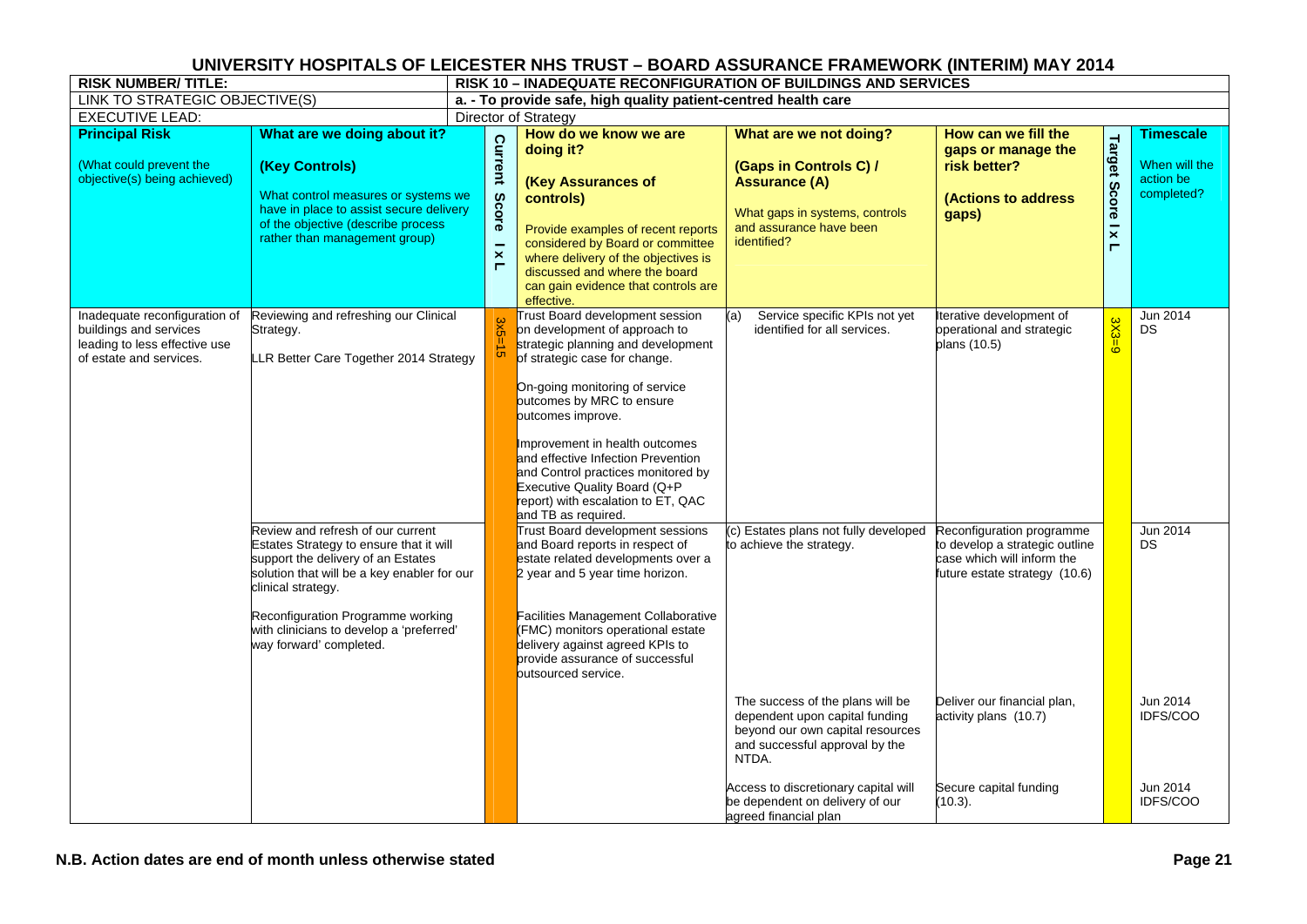| CMG service development strategies<br>and plans to deliver key developments.                                                                                                            | Progress on CMG development<br>plans reported to Development<br>Meetings with execs                     | No gaps identified.                                                                                                                                | No actions required.                                                          |                         |
|-----------------------------------------------------------------------------------------------------------------------------------------------------------------------------------------|---------------------------------------------------------------------------------------------------------|----------------------------------------------------------------------------------------------------------------------------------------------------|-------------------------------------------------------------------------------|-------------------------|
| <b>Executive Strategy Board -</b><br>Reconfiguration                                                                                                                                    | Monthly ESB to provide oversight of<br>reconfiguration.                                                 | No gaps identified.                                                                                                                                | No actions required.                                                          | Jun 2014 DS             |
| Capital expenditure programme to fund<br>developments. Capital Board to oversee<br>in year performance management                                                                       | Capital expenditure reports reported<br>to the Board via F&P Committee.<br>Capital Board re-established | Require financial strategy by the<br>lend of Q1 to reflect how the Trust<br>anticipates sourcing external capital<br>for strategic business cases. | Develop and secure TDA<br>approval for access to<br>strategic capital. (10.8) | Jun 2014<br><b>IDFS</b> |
| Managed Business Partner for IM&T<br>services to deliver IT that will be a key<br>enabler for our clinical strategy.<br>IM&T incorporated into Improvement<br>and Innovation Framework. | <b>IM&amp;T</b> Board in place.                                                                         | No gaps identified.                                                                                                                                | No actions required.                                                          |                         |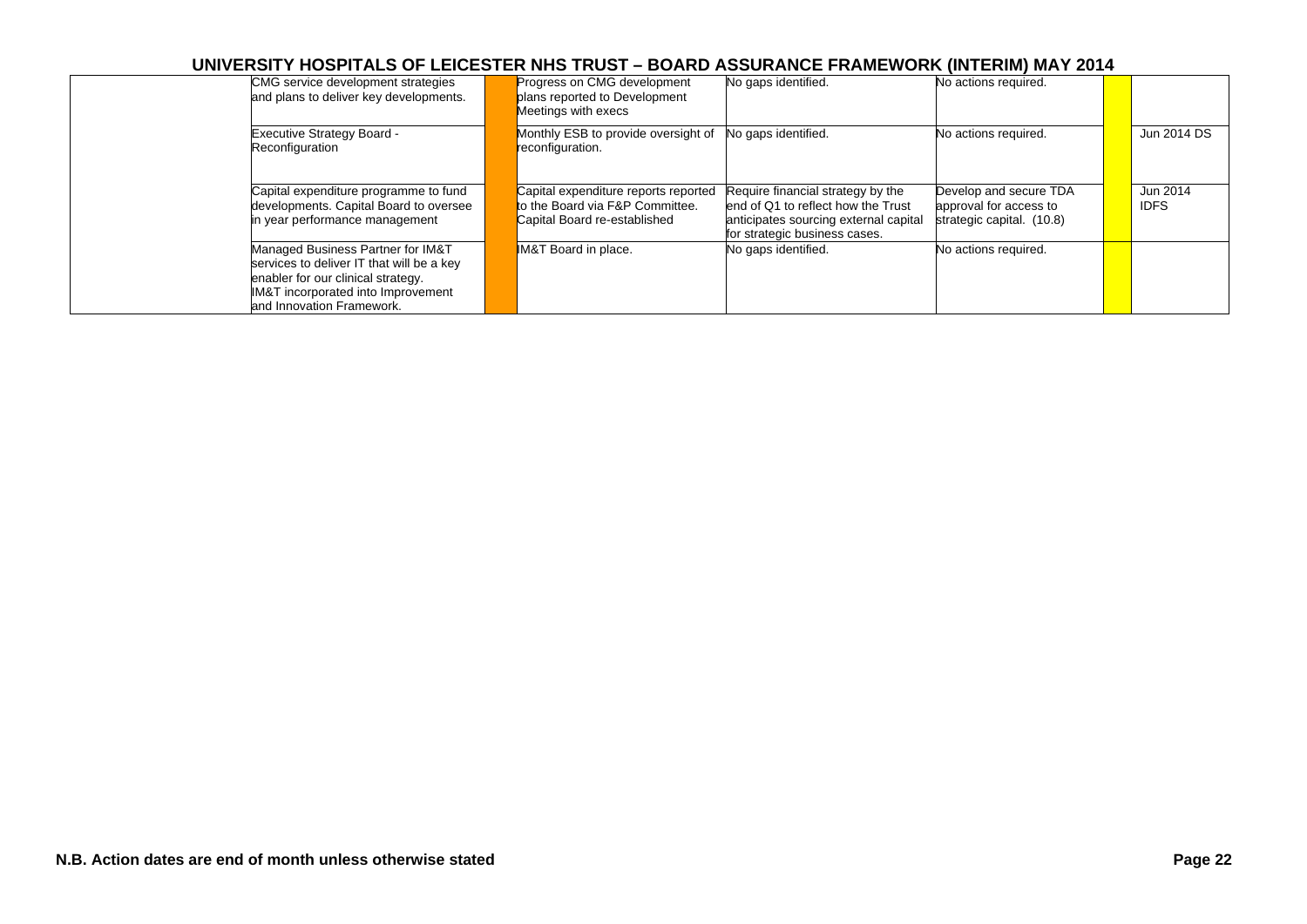| <b>RISK NUMBER/TITLE:</b>                                                                                                                                               |                                                                                                                                                                                                                                                                                                                                                                                                                                      |  | <b>RISK 11 - LOSS OF BUSINESS CONTINUITY</b>                     |                                                                                                                                                                                                                                                                                                                                                                                                                                               |                                                                                                                                                                              |                                                                                                                                                   |                                       |                                          |  |  |  |
|-------------------------------------------------------------------------------------------------------------------------------------------------------------------------|--------------------------------------------------------------------------------------------------------------------------------------------------------------------------------------------------------------------------------------------------------------------------------------------------------------------------------------------------------------------------------------------------------------------------------------|--|------------------------------------------------------------------|-----------------------------------------------------------------------------------------------------------------------------------------------------------------------------------------------------------------------------------------------------------------------------------------------------------------------------------------------------------------------------------------------------------------------------------------------|------------------------------------------------------------------------------------------------------------------------------------------------------------------------------|---------------------------------------------------------------------------------------------------------------------------------------------------|---------------------------------------|------------------------------------------|--|--|--|
| LINK TO STRATEGIC OBJECTIVE(S))                                                                                                                                         |                                                                                                                                                                                                                                                                                                                                                                                                                                      |  | g. - To be a sustainable, high performing NHS Foundation Trust.  |                                                                                                                                                                                                                                                                                                                                                                                                                                               |                                                                                                                                                                              |                                                                                                                                                   |                                       |                                          |  |  |  |
| <b>EXECUTIVE LEAD:</b>                                                                                                                                                  |                                                                                                                                                                                                                                                                                                                                                                                                                                      |  | <b>Chief Operating Officer</b>                                   |                                                                                                                                                                                                                                                                                                                                                                                                                                               |                                                                                                                                                                              |                                                                                                                                                   |                                       |                                          |  |  |  |
| <b>Principal Risk</b>                                                                                                                                                   | What are we doing about it?                                                                                                                                                                                                                                                                                                                                                                                                          |  |                                                                  | How do we know we are<br>doing it?                                                                                                                                                                                                                                                                                                                                                                                                            | What are we not doing?                                                                                                                                                       | How can we fill the<br>gaps or manage the                                                                                                         | <b>Target</b>                         | <b>Timescale</b>                         |  |  |  |
| (What could prevent the<br>objective(s) being achieved)                                                                                                                 | (Key Controls)<br>What control measures or systems we<br>have in place to assist secure delivery<br>of the objective (describe process<br>rather than management group)                                                                                                                                                                                                                                                              |  | Current<br>Score<br>۰<br>$\boldsymbol{\times}$<br>$\blacksquare$ | (Key Assurances of<br>controls)<br>Provide examples of recent reports<br>considered by Board or committee<br>where delivery of the objectives is<br>discussed and where the board<br>can gain evidence that controls are<br>effective.                                                                                                                                                                                                        | (Gaps in Controls C) /<br><b>Assurance (A)</b><br>What gaps in systems, controls<br>and assurance have been<br>identified?                                                   | risk better?<br><b>(Actions to address</b><br>gaps)                                                                                               | <b>Score</b><br>$\boldsymbol{\times}$ | When will the<br>action be<br>completed? |  |  |  |
| Inability to react /recover from<br>events that threaten business<br>continuity leading to<br>sustained downtime and<br>inability to provide full range<br>of services. | Major incident/business continuity/<br>disaster recovery and Pandemic plans<br>developed and tested for UHL/ wider<br>health community. This includes UHL<br>staff training in major incident planning/<br>coordination and multi agency<br>involvement across Leicestershire to<br>effectively manage and recover from any<br>event threatening business continuity.<br>Tailored training packages for service<br>area based staff. |  | <b>3x4</b>                                                       | Annual Emergency planning Report<br>Training Needs Analysis developed<br>to identify training requirements for<br>staff<br>External auditing and assurances to<br>SHA, Business Continuity Self-<br>Assessment,<br>Completion of the National<br>Capabilities Survey, November<br>2013 Results included in the annual<br>report on Emergency Planning and<br>Business Continuity to the QAC.<br>Audit by PwC Jan 2013. Completed<br>Jan 2014. | (c) On-going continual training of<br>staff to deal with an incident.<br>(a) Lack of coordination of plans<br>between different service areas and<br>across the specialties. | Training and Exercising<br>events to involve multiple<br>specialties/CMGs to validate<br>plans to ensure consistency<br>and coordination (11.13). | $2x3 =$<br>ö                          | Aug 2014<br>COO                          |  |  |  |
|                                                                                                                                                                         | Contingency plans developed to<br>manage loss of critical supplier and how<br>we will monitor and respond to incidents<br>affecting delivery of critical supplies.                                                                                                                                                                                                                                                                   |  |                                                                  | Documented evidence from key<br>critical suppliers has been collected<br>to ensure that contracts include<br>business continuity arrangements.                                                                                                                                                                                                                                                                                                | c) Not all the critical suppliers<br>questioned provided responses.<br>(c) Contracts aren't assessed for<br>their potential BC risk on the Trust.                            | Finance and procurement<br>staff to be trained how to<br>assess the BC risk to a<br>contract and utilise the tools<br>developed. (11.14)          |                                       | Aug 2014<br>COO                          |  |  |  |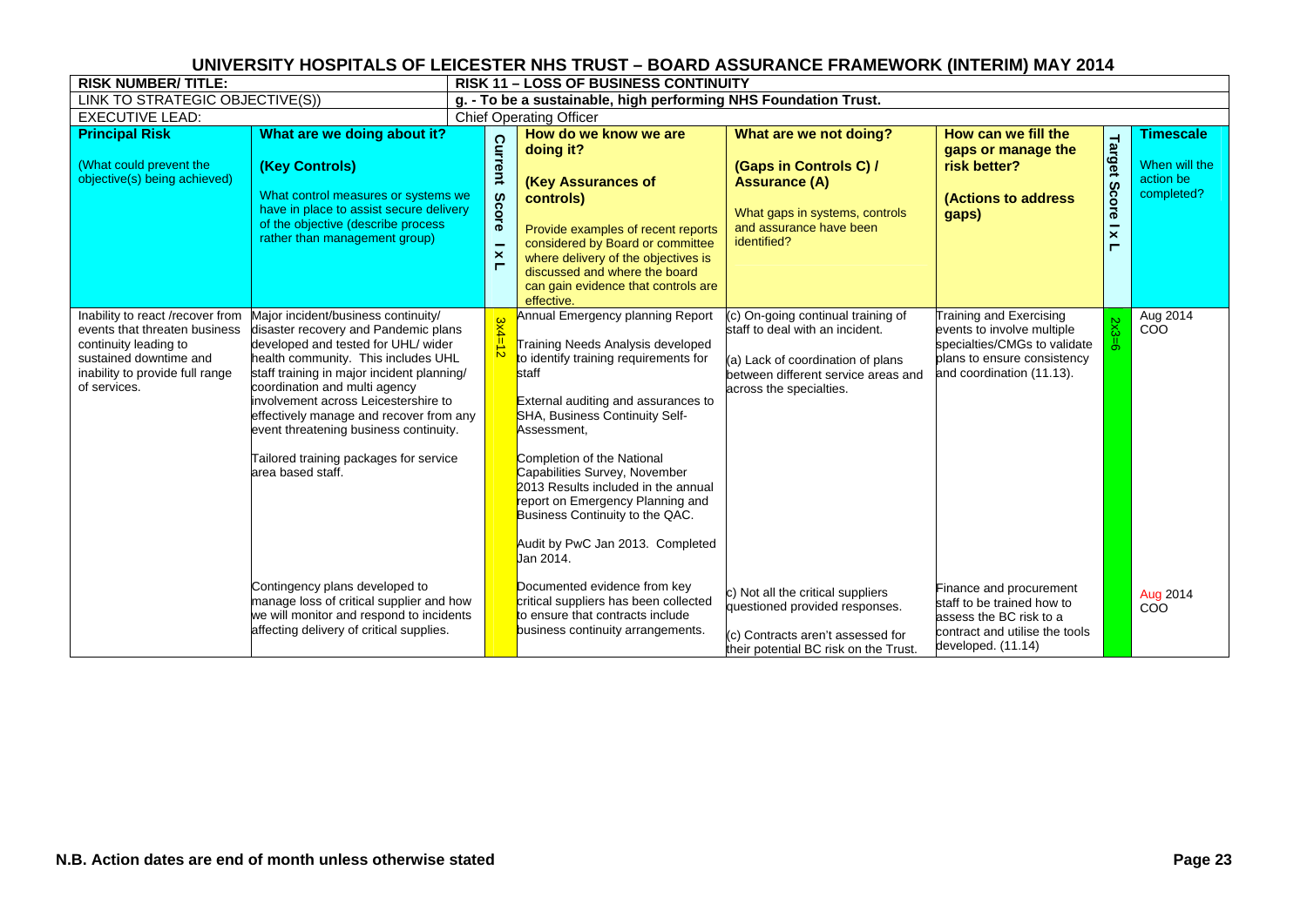| <b>Emergency Planning Officer appointed</b><br>to oversee the development of business<br>continuity within the Trust. | Outcomes from PwC LLP audit<br>identified that there is a programme<br>management system in place<br>through the Emergency Planning<br>Officer to oversee.                                                                                                                                                                                                                                                                                                                                                                                                                                                                                                                                                                                                              |
|-----------------------------------------------------------------------------------------------------------------------|-------------------------------------------------------------------------------------------------------------------------------------------------------------------------------------------------------------------------------------------------------------------------------------------------------------------------------------------------------------------------------------------------------------------------------------------------------------------------------------------------------------------------------------------------------------------------------------------------------------------------------------------------------------------------------------------------------------------------------------------------------------------------|
|                                                                                                                       | A year plan for Emergency Planning<br>developed and updated annually.<br><b>Jun 2014</b><br>Production/updates of<br>(c) Local plans for loss of critical<br>Further work required to<br>COO<br>documents/plans relating to<br>services not completed due to<br>develop escalation plans<br><b>Emergency Planning and Business</b><br>change over of facilities provider.<br>and response plans for<br>Continuity aligned with national<br>Interserve. (11.11)<br>guidance have begun. Including<br>(c) Plans have not been provided by<br><b>Business Impact Assessments for</b><br>Interserve as to how they would<br>all specialties. Plan templates for<br>respond or escalate issues to the<br>specialties now include details/input<br>Trust.<br>from Interserve. |
|                                                                                                                       | 2014/2015 work plan based on<br>(c) A number of plans are out of<br>priority tasks to undertake and plans<br>date and risk being inadequate for a<br>to review<br>response due to operational<br>Review and consider options<br><b>Sep 2014</b><br>changes.<br><b>COO</b><br>for an automated system to<br>(c)Call out system designed to notify<br>reduce time and resources<br>staff of a major incident and activate<br>required to initiate a staff call<br>the plan is not suitable.<br>out (11.16).                                                                                                                                                                                                                                                               |
|                                                                                                                       | No actions required.<br>Minutes/action plans from<br>No gaps identified.<br><b>Emergency Planning and Business</b><br>Continuity Committee. Any<br>outstanding risks/issues will be<br>raised through the COO.                                                                                                                                                                                                                                                                                                                                                                                                                                                                                                                                                          |
|                                                                                                                       | New Policy on InSite<br>No gaps identified.<br>No actions required.<br><b>Emergency Planning and Business</b><br>Continuity Committee ensures that<br>processes outlined in the Policy are<br>followed, including the production of<br>documents relating to business<br>continuity within the service areas.                                                                                                                                                                                                                                                                                                                                                                                                                                                           |
|                                                                                                                       | Incidents within the Trust are<br>investigated and debrief reports<br>written, which include<br>recommendations and actions to<br>consider.<br>Issues/lessons feed into the<br>development of local plans and<br>training and exercising events.                                                                                                                                                                                                                                                                                                                                                                                                                                                                                                                        |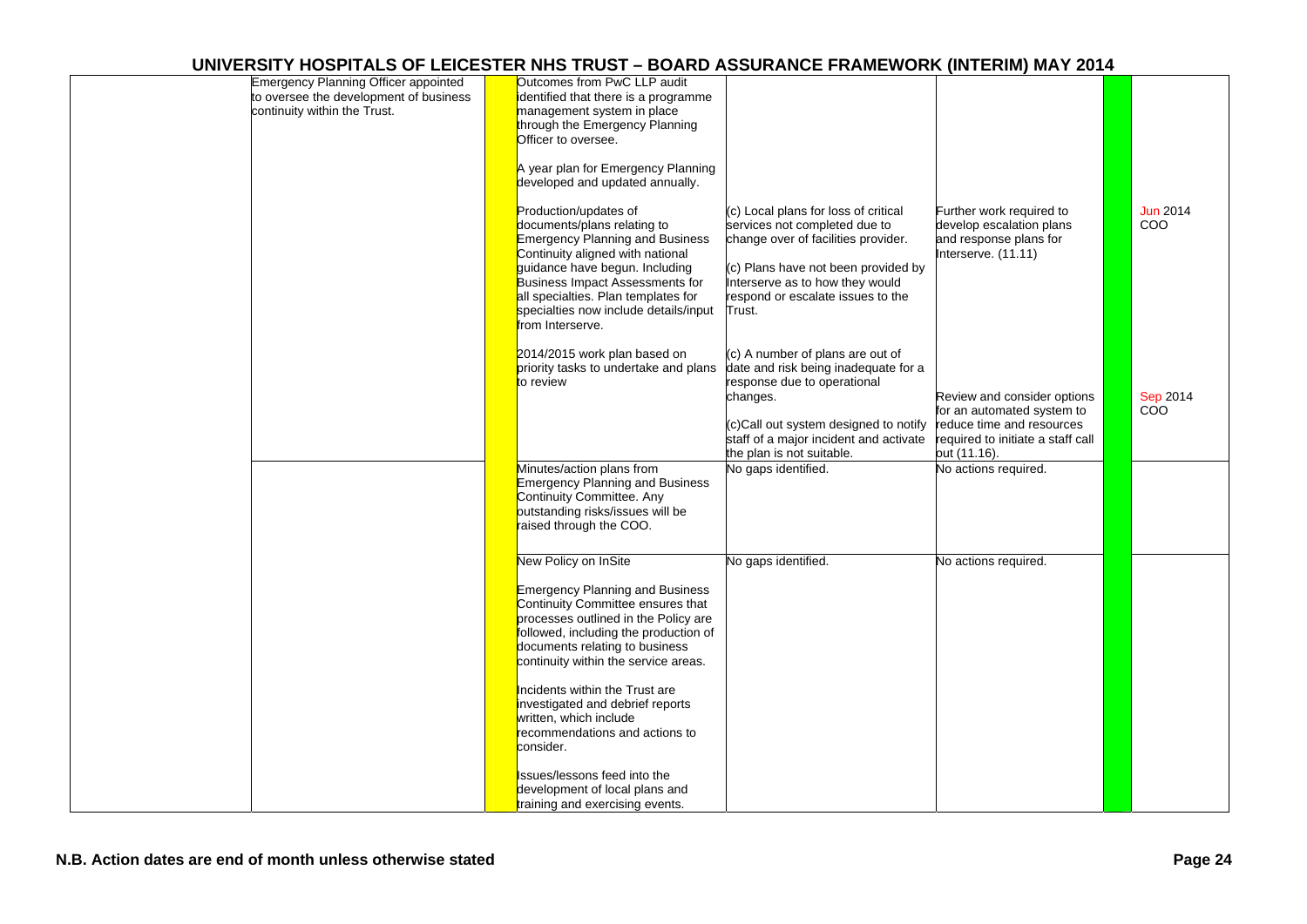|                                                                                                                                                                                                             | Head of Operations and Emergency<br>Planning Officer are consulted on<br>the implementation of new IM&T<br>projects that will disrupt user's<br>access to IM&T systems. | (c) Do not always consider the<br>impact on business continuity and<br>resilience when implementing new<br>systems and processes.<br>(c) End users aren't always | Further processes require<br>development, particularly<br>with the new Facilities and<br><b>IM&amp;T</b> providers to ensure<br>resilience is considered/<br>developed when | Review<br>Jun 2014<br><b>COO</b> |
|-------------------------------------------------------------------------------------------------------------------------------------------------------------------------------------------------------------|-------------------------------------------------------------------------------------------------------------------------------------------------------------------------|------------------------------------------------------------------------------------------------------------------------------------------------------------------|-----------------------------------------------------------------------------------------------------------------------------------------------------------------------------|----------------------------------|
|                                                                                                                                                                                                             |                                                                                                                                                                         | consulted adequately prior to<br>downtime of a system.                                                                                                           | implementing new systems,<br>infrastructure and<br>processes. (11.8)                                                                                                        |                                  |
| All priority IT systems have disaster<br>recovery testing completed as part of the<br>change approvals for major upgrades or<br>at least once per year if no upgrade is<br>planned within a financial year. |                                                                                                                                                                         | (a) Lack of clarity around how the<br>trust receives assurance that<br>disaster recovery testing for IT<br>systems takes place                                   | Develop an assurance<br>process $(11.17)$                                                                                                                                   | May 2014<br>CIO                  |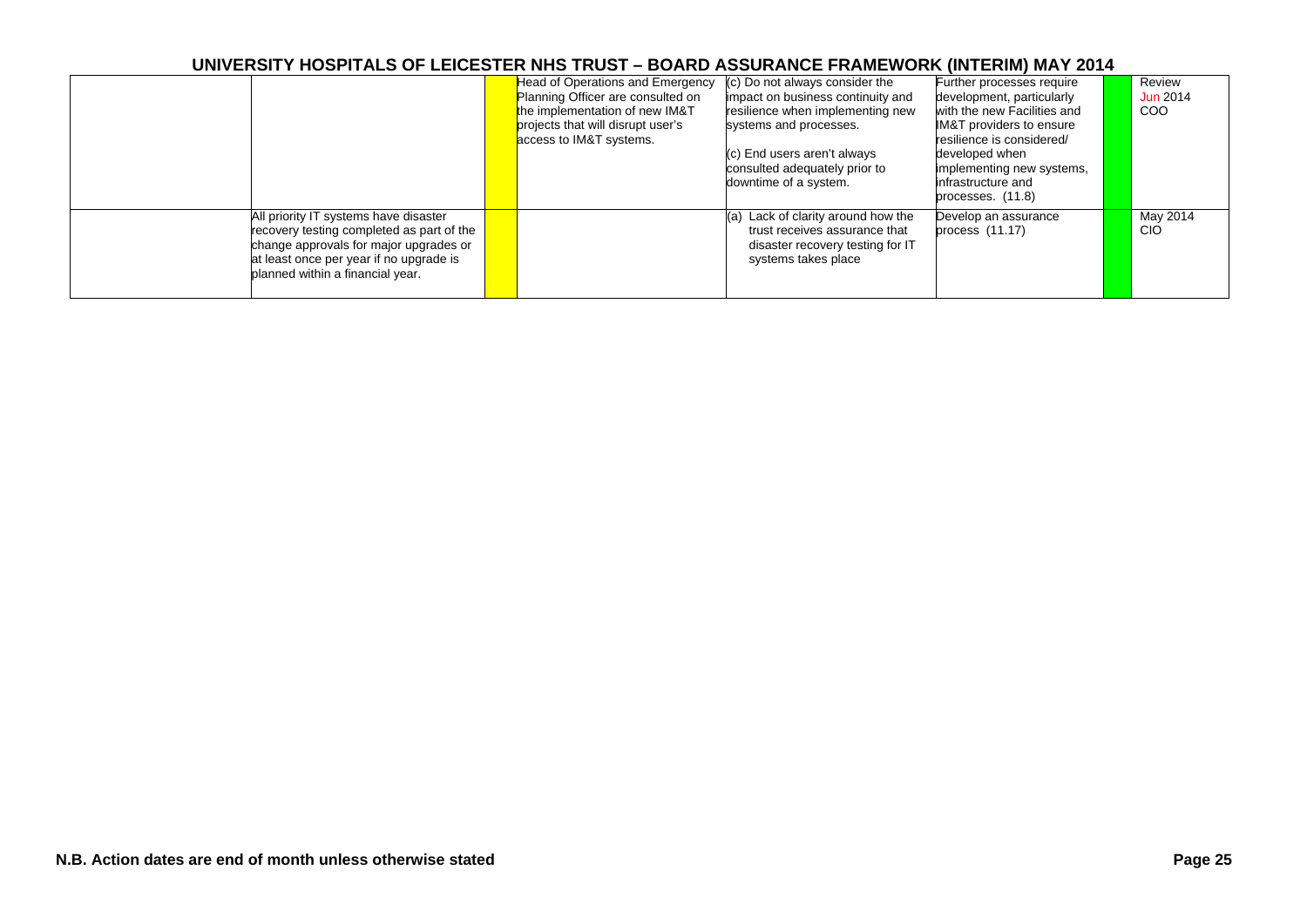| <b>RISK NUMBER/TITLE:</b>                                                 |                                                                                                                                                                                 | RISK 12 FAILURE TO EXPLOIT THE POTENTIAL OF IM&T                                        |                                                                                                                                                                                                                                                     |                                                                                                                            |                                                                                                                                                          |                       |                                          |  |  |  |  |
|---------------------------------------------------------------------------|---------------------------------------------------------------------------------------------------------------------------------------------------------------------------------|-----------------------------------------------------------------------------------------|-----------------------------------------------------------------------------------------------------------------------------------------------------------------------------------------------------------------------------------------------------|----------------------------------------------------------------------------------------------------------------------------|----------------------------------------------------------------------------------------------------------------------------------------------------------|-----------------------|------------------------------------------|--|--|--|--|
| LINK TO STRATEGIC OBJECTIVE(S))                                           |                                                                                                                                                                                 | a. - To provide safe, high quality patient-centred health care.                         |                                                                                                                                                                                                                                                     |                                                                                                                            |                                                                                                                                                          |                       |                                          |  |  |  |  |
|                                                                           |                                                                                                                                                                                 | d. - To enable integrated care closer to home                                           |                                                                                                                                                                                                                                                     |                                                                                                                            |                                                                                                                                                          |                       |                                          |  |  |  |  |
| <b>EXECUTIVE LEAD:</b>                                                    |                                                                                                                                                                                 | <b>Chief Information Officer</b>                                                        |                                                                                                                                                                                                                                                     |                                                                                                                            |                                                                                                                                                          |                       |                                          |  |  |  |  |
| <b>Principal Risk</b>                                                     | What are we doing about it?                                                                                                                                                     |                                                                                         | How do we know we are                                                                                                                                                                                                                               | What are we not doing?                                                                                                     | How can we fill the                                                                                                                                      |                       | <b>Timescale</b>                         |  |  |  |  |
| (What could prevent the<br>objective(s) being achieved)                   | (Key Controls)<br>What control measures or systems we<br>have in place to assist secure delivery<br>of the objective (describe process<br>rather than management group)         | <b>Current</b><br>Score<br>$\overline{\phantom{0}}$<br>$\pmb{\times}$<br>$\blacksquare$ | doing it?<br>(Key Assurances of<br>controls)<br>Provide examples of recent reports<br>considered by Board or committee<br>where delivery of the objectives is<br>discussed and where the board<br>can gain evidence that controls are<br>effective. | (Gaps in Controls C) /<br><b>Assurance (A)</b><br>What gaps in systems, controls<br>and assurance have been<br>identified? | gaps or manage the<br>risk better?<br>(Actions to address<br>gaps)                                                                                       | Target Score I x<br>Н | When will the<br>action be<br>completed? |  |  |  |  |
| Failure to integrate the IM&T<br>programme into mainstream<br>activities. | IM&T is required to be part of the<br>short/medium and long term planning<br>processes                                                                                          |                                                                                         | Strategic IM&T Board in place.<br>Quarterly reports to Trust Board                                                                                                                                                                                  | (c) late notice of significant changes<br>that have a material impact on M&T<br>provision                                  | Ensure that there is further<br>integration of IM&T within<br>planning groups (12.9)                                                                     | $3x2=6$               | May 2014<br>CIO                          |  |  |  |  |
|                                                                           |                                                                                                                                                                                 |                                                                                         | IM&T represented on key groups<br>such as ESB, capital planning etc                                                                                                                                                                                 | (c) lack of uptake of IM&T<br>opportunities within the planning<br>processes                                               | Ensure that there are no<br>unforeseen IM&T<br>requirements coming out of<br>the 2014-2016 planning<br>phase. (12.10)                                    |                       | Review Jun<br>2014<br><b>CIO</b>         |  |  |  |  |
|                                                                           | Creation of an exciting portfolio of<br>opportunities for UHL to use within its<br>delivery and reporting activities                                                            |                                                                                         | A clear plan for 2014/15 exists,<br>within the IM&T strategic framework.<br>Work with directly affected areas<br>has commenced                                                                                                                      | (c) lack of a fully signed off five year<br>plan for IMT                                                                   | Work with the DOF and the<br>capital group to ensure a<br>coherent 5 year plan is in<br>place for the delivery of the<br>core IM&T components<br>(12.11) |                       | May 2014<br><b>CIO</b>                   |  |  |  |  |
|                                                                           |                                                                                                                                                                                 |                                                                                         |                                                                                                                                                                                                                                                     | (c) a clear communications and<br>engagement plan to inform all<br>stakeholders of these opportunities                     | Work with specialists from<br>UHL and IBM to better<br>define the communications<br>and engagement strategy.<br>(12.12)                                  |                       | May 2014<br><b>CIO</b>                   |  |  |  |  |
|                                                                           |                                                                                                                                                                                 |                                                                                         |                                                                                                                                                                                                                                                     |                                                                                                                            | Review and reissue the<br>IM&T strategy (12.13)                                                                                                          |                       | Jun 2014<br><b>CIO</b>                   |  |  |  |  |
|                                                                           | Engagement with the wider clinical<br>communities (internal) including formal<br>meetings of the newly created advisory<br>groups/ clinical IT.<br>Improved communications plan |                                                                                         | CMIO(s) now in place, and active<br>members of the IM&T meetings<br>The joint governance board<br>monitors the level of<br>communications with the                                                                                                  |                                                                                                                            |                                                                                                                                                          |                       |                                          |  |  |  |  |
|                                                                           | incorporating process for feedback of<br>information.                                                                                                                           |                                                                                         | organisation.                                                                                                                                                                                                                                       |                                                                                                                            |                                                                                                                                                          |                       |                                          |  |  |  |  |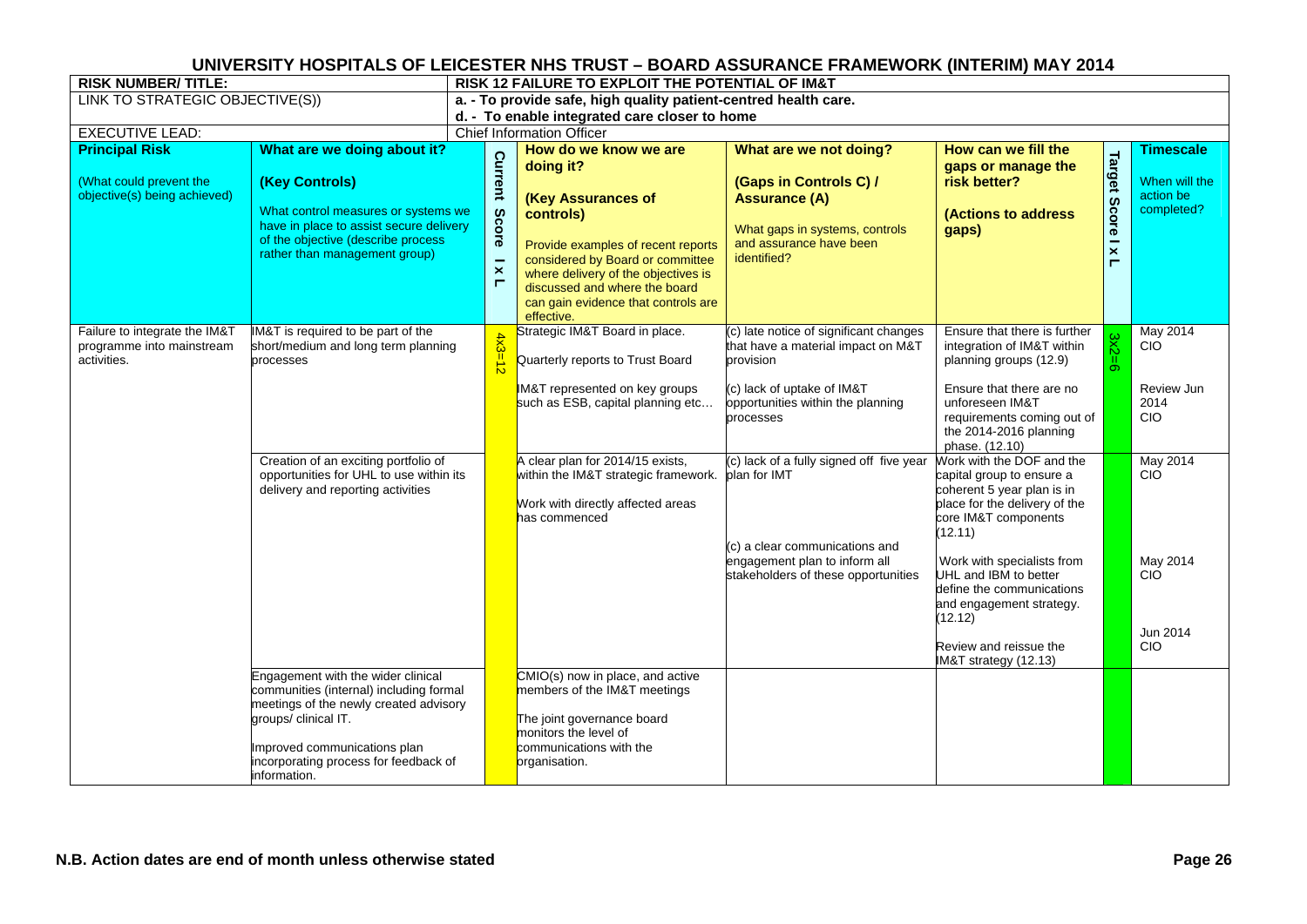|                                                                  | Engagement with the wider clinical<br>communities (External). UHL CMIOs<br>are added as invitees to the meetings,<br>as are the clinical (IM&T) leads from<br>each of the CCGs.             | UHL membership of the wider LLR<br>IM&T board                                                                          | (c) no involvement of external<br>stakeholders on our significant<br>internal projects                                                | Review any relevant groups<br>and engage our external<br>stakeholders for<br>membership (12.15)                                                             | May 2014<br>CIO/CMIO        |
|------------------------------------------------------------------|---------------------------------------------------------------------------------------------------------------------------------------------------------------------------------------------|------------------------------------------------------------------------------------------------------------------------|---------------------------------------------------------------------------------------------------------------------------------------|-------------------------------------------------------------------------------------------------------------------------------------------------------------|-----------------------------|
| Benefits are not well defined<br>or delivered                    | Appointment of IBM to assist in the<br>development of an incentivised, benefit<br>driven, programme of activities to get the<br>most out of our existing and future IM&T<br>investments.    | Minutes of the joint governance<br>board, the transformation board and<br>the service delivery board.                  |                                                                                                                                       |                                                                                                                                                             |                             |
|                                                                  | Initial engagement with key members of<br>the TDA to ensure there is sufficient<br>understanding of technology roadmap<br>and their involvement.<br>The development of a strategy to ensure | Benefits are part of all the projects<br>that are signed off by the relevant<br>groups.                                | (c) Ownership of benefits delivery<br>is being overlooked when a<br>project, from IM&T's perspective,<br>is finished.                 | Post project benefit<br>realisation plans and<br>ownership is identified at<br>pre-commencement phase<br>to ensure the total work is<br>identified. (12.17) | <b>Jul 2014</b><br>CIO      |
|                                                                  | we have a consistent approach to<br>delivering benefits.<br>Increased engagement and<br>communications with departments to<br>ensure that we capture requirements                           |                                                                                                                        | (c) Requirements within projects<br>are moving significantly from the<br>time a project specification is<br>signed off.               | Requirements and benefits<br>are fully signed off prior to<br>any work commencing<br>(12.18)                                                                | <b>Jul 2014</b><br>CIO      |
|                                                                  | and communicate benefits.<br>Standard benefits reporting methodology<br>in line with trust expectations.<br>Paperwork and processes have be re-                                             |                                                                                                                        |                                                                                                                                       |                                                                                                                                                             |                             |
|                                                                  | modelled and issued to all IM&T project<br>staff to ensure they work to required<br>standards.                                                                                              |                                                                                                                        |                                                                                                                                       |                                                                                                                                                             |                             |
| Major programmes of work<br>do not deliver on time and<br>budget | A joint Programme and project<br>methodology is in place between UHL<br>and IBM for managing and tracking<br>activities.                                                                    | Weekly and Monthly reports are in<br>place to track both at a programme<br>level and at an individual project<br>level | (c) sufficient feedback to individual<br>CMGs on both the progress,<br>benefits and further opportunities<br>from their IM&T projects | Monitor the meetings and<br>review for effectiveness<br>(12.23)                                                                                             | <b>Jul 14</b><br><b>CIO</b> |
|                                                                  | Monthly meetings with a nominated lead<br>to discuss projects and overall<br>performance with the CMGs.                                                                                     |                                                                                                                        |                                                                                                                                       |                                                                                                                                                             |                             |
|                                                                  | Enhanced communications with the<br>CMGs to include new opportunities that<br>they could consider within their planning<br>processes going forward                                          |                                                                                                                        |                                                                                                                                       |                                                                                                                                                             |                             |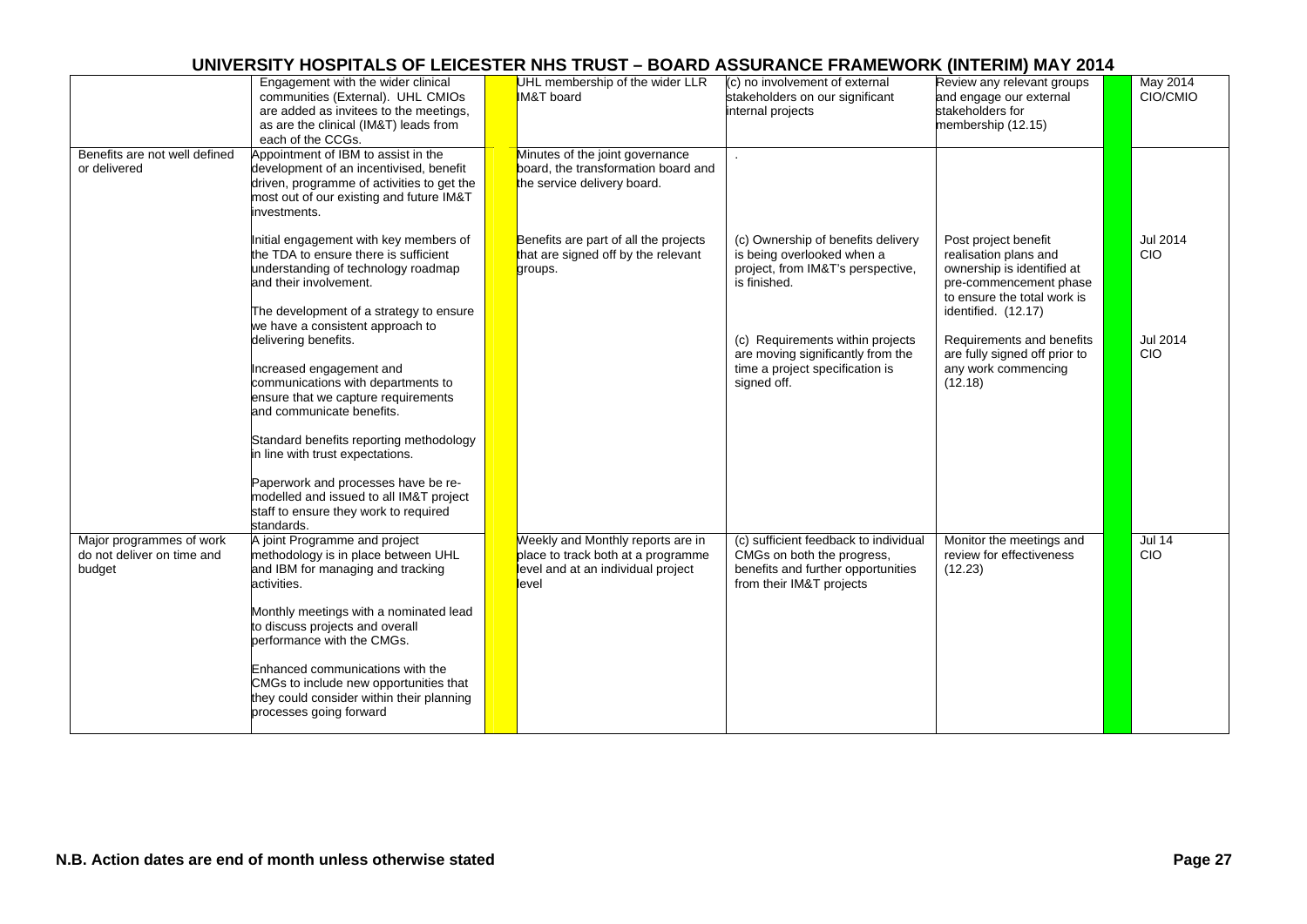| External factors such as CCG alignment<br>and NTDA approval are in place to<br>ensure smooth passage of approvals | Bi monthly LLR meetings are in<br>2014<br>place to ensure alignment across all<br>healthcare stakeholders in<br>Leicestershire | (c) Agree LLR joint priorities for<br>Invite key external parties<br>to be part of the significant<br>projects. The first of these<br>will be the EPR project<br>(12.24) | <b>Jul 14</b><br><b>CIO</b> |
|-------------------------------------------------------------------------------------------------------------------|--------------------------------------------------------------------------------------------------------------------------------|--------------------------------------------------------------------------------------------------------------------------------------------------------------------------|-----------------------------|
|                                                                                                                   |                                                                                                                                | Further work through the<br>IM&T strategy board is<br>required to refine the large<br>set of requirements into a<br>realistic deliverable plan<br>(12.22)                | May 2014<br><b>CIO</b>      |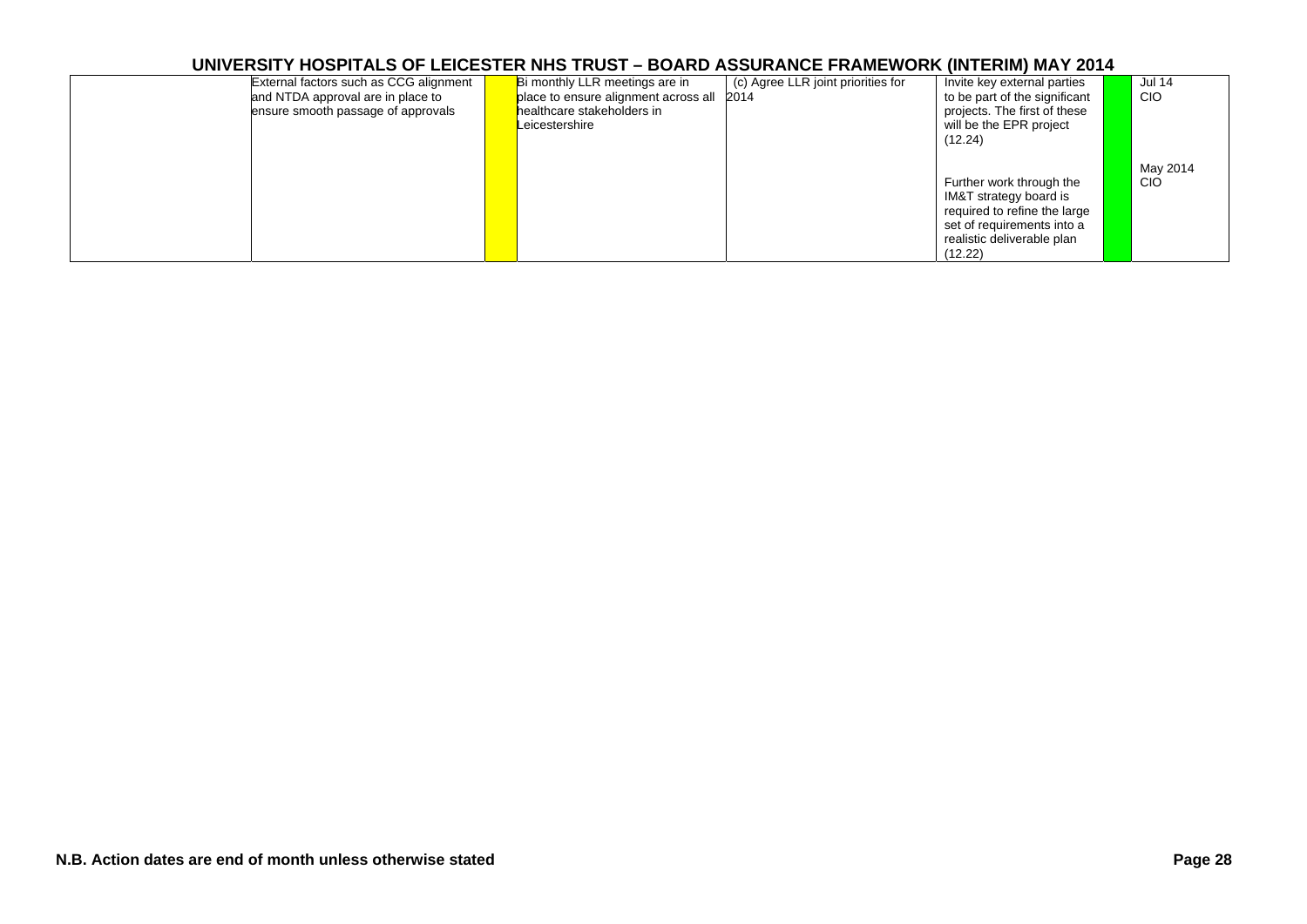| <b>RISK NUMBER/TITLE:</b>                                                                                                                                                                                                                                                |                                                                                                                                                                                                        | <b>RISK 13 - FAILURE TO ENHANCE MEDICAL EDUCATION AND TRAINING CULTURE</b>          |                                                  |                                                                                                                                                                                                                                                                                                                                                                    |                                                                                                                                                                                                     |                                                                                                                                                |                                                                     |                                                              |  |  |  |
|--------------------------------------------------------------------------------------------------------------------------------------------------------------------------------------------------------------------------------------------------------------------------|--------------------------------------------------------------------------------------------------------------------------------------------------------------------------------------------------------|-------------------------------------------------------------------------------------|--------------------------------------------------|--------------------------------------------------------------------------------------------------------------------------------------------------------------------------------------------------------------------------------------------------------------------------------------------------------------------------------------------------------------------|-----------------------------------------------------------------------------------------------------------------------------------------------------------------------------------------------------|------------------------------------------------------------------------------------------------------------------------------------------------|---------------------------------------------------------------------|--------------------------------------------------------------|--|--|--|
| LINK TO STRATEGIC OBJECTIVE(S)                                                                                                                                                                                                                                           |                                                                                                                                                                                                        | e - To enjoy an enhanced reputation in research, innovation and clinical education. |                                                  |                                                                                                                                                                                                                                                                                                                                                                    |                                                                                                                                                                                                     |                                                                                                                                                |                                                                     |                                                              |  |  |  |
| <b>EXECUTIVE LEAD:</b>                                                                                                                                                                                                                                                   |                                                                                                                                                                                                        |                                                                                     | <b>Medical Director</b>                          |                                                                                                                                                                                                                                                                                                                                                                    |                                                                                                                                                                                                     |                                                                                                                                                |                                                                     |                                                              |  |  |  |
| <b>Principal Risk</b><br>(What could prevent the<br>objective(s) being achieved)                                                                                                                                                                                         | What are we doing about it?<br>(Key Controls)<br>What control measures or systems we<br>have in place to assist secure delivery<br>of the objective (describe process<br>rather than management group) |                                                                                     | Current<br>Score<br>$\overline{\mathbf{x}}$<br>п | How do we know we are<br>doing it?<br>(Key Assurances of<br>controls)<br>Provide examples of recent reports<br>considered by Board or committee<br>where delivery of the objectives is<br>discussed and where the board<br>can gain evidence that controls are<br>effective.                                                                                       | What are we not doing?<br>(Gaps in Controls C) /<br><b>Assurance (A)</b><br>What gaps in systems, controls<br>and assurance have been<br>identified?                                                | How can we fill the<br>gaps or manage the<br>risk better?<br>(Actions to address<br>gaps)                                                      | Target<br><b>Score</b><br>$\overline{\mathbf{x}}$<br>$\blacksquare$ | <b>Timescale</b><br>When will the<br>action be<br>completed? |  |  |  |
| Failure to implement and<br>embed an effective medical<br>training and education culture<br>with subsequent critical<br>reports from commissioners,<br>loss of medical students and<br>junior doctors, impact on<br>reputation and potential loss<br>of teaching status. | Medical Education Strategy and Action<br>Plan.                                                                                                                                                         |                                                                                     | $4x4=16$                                         | Strategy approved by the Trust<br>Board.<br>Strategy monitored by Operations<br>Manager and reviewed monthly in<br>Full team Meetings.<br>Favourable Deanery visit in relation<br>to ED Drs training.                                                                                                                                                              | (c) Lack of engagement/awareness<br>of the Strategy with CMGs.                                                                                                                                      | Meetings to discuss strategy<br>with CMGs (13.1).                                                                                              | 3x2<br>O)                                                           | Jun 2014<br><b>MD</b>                                        |  |  |  |
|                                                                                                                                                                                                                                                                          | <b>UHL Education Committee.</b><br>'Doctors in Training' Committee<br>established.<br><b>Education and Patient Safety.</b><br>Links with LEG/ QAC and EQB                                              |                                                                                     |                                                  | Professor Carr reports to the Trust<br>Board.<br>Reports submitted to the Education<br>Committee.<br>Terms of reference and minutes of<br>meetings.                                                                                                                                                                                                                | (c) Attendance at the Committee<br>could be improved.<br>(c) Improved trainee representation<br>on Trust wide committees.<br>(c) Improve engagement with other<br>patient safety activities/groups. | Relevance of the committee<br>to be discussed at specialty/<br>CMG meetings (13.2).                                                            |                                                                     | Jun 2014<br><b>MD</b>                                        |  |  |  |
|                                                                                                                                                                                                                                                                          | Quality Monitoring.<br>Engagement with specialties to share<br>findings from education and training<br>dashboards                                                                                      |                                                                                     |                                                  | Quality dashboard for education and<br>training (including feedback from<br>GMC and LETB visits) monitored<br>monthly by Operations Manager,<br>Quality Manager and Education<br>Committee.<br>Education Quality Visits to<br>specialties.<br>Exit surveys for trainees.<br>Monitor progress against the<br>Education Strategy and GMC<br>Training Survey results. | (a) Do not currently ensure progress<br>against strategic and national<br>benchmarks.<br>(c) Inadequate educational<br>resources.                                                                   | Monitor UHL position<br>against other trusts<br>nationally. (13.7)<br>New Library/learning<br>facilities to be developed at<br>the LRI .(13.8) |                                                                     | Review Jun<br>2014<br>MD<br><b>Nov 2014</b><br><b>MD</b>     |  |  |  |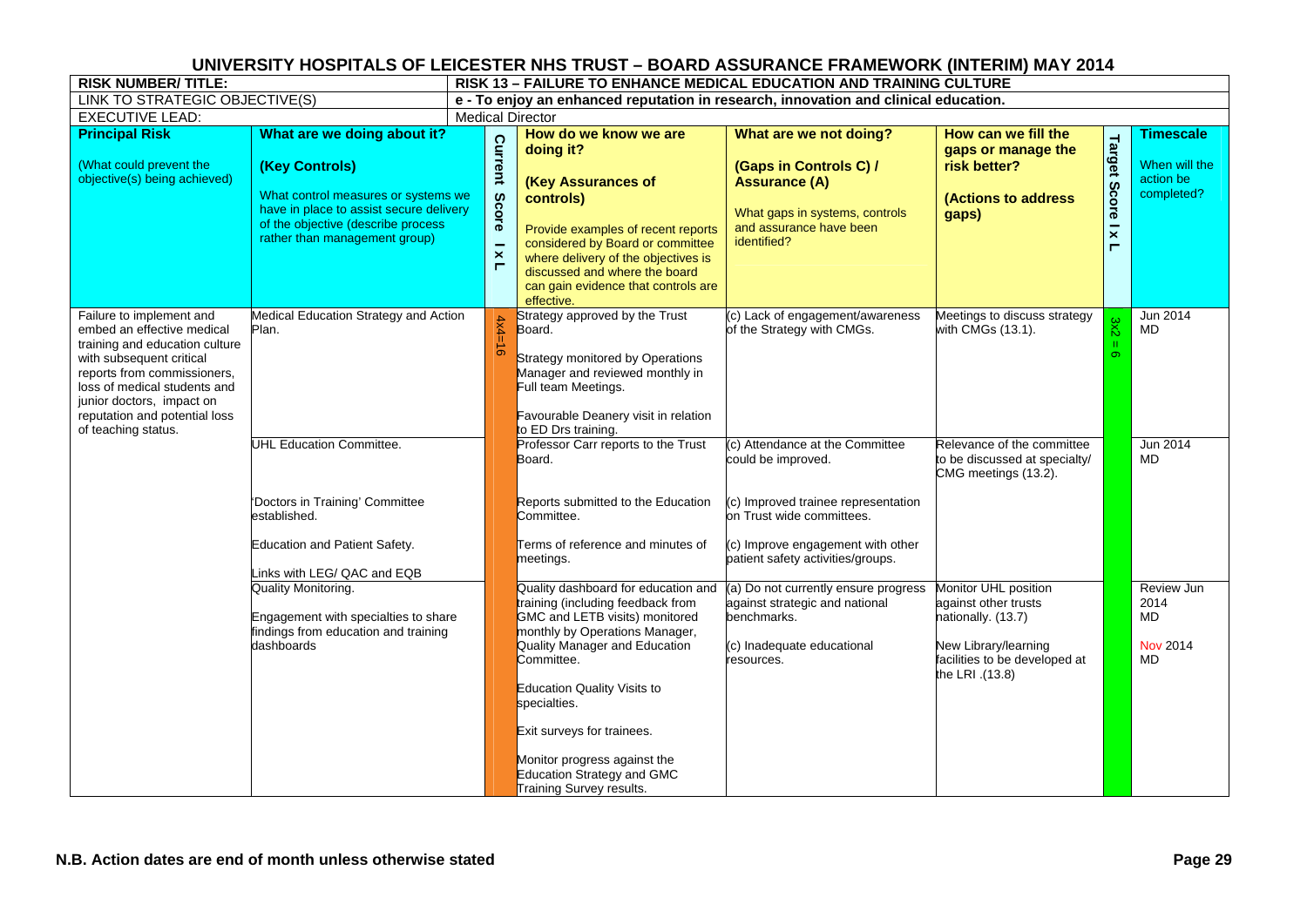| Educational project teams to lead on<br>education transformation projects. | Project team meets monthly.<br>Favourable outcome from Deanery<br>visit in relation to ED Drs training. |                                                                                |                                                                                                                                    |                |
|----------------------------------------------------------------------------|---------------------------------------------------------------------------------------------------------|--------------------------------------------------------------------------------|------------------------------------------------------------------------------------------------------------------------------------|----------------|
| Financial Monitoring.                                                      | SIFT monitoring plan in place.                                                                          | (c) Poor engagement with<br>specialties in relation to implication<br>of SIFT. | Need to engage with the<br>specialties to help them<br>understand the implication of<br>SIFT and their funding<br>streams. (13.10) | Jun 2014<br>MD |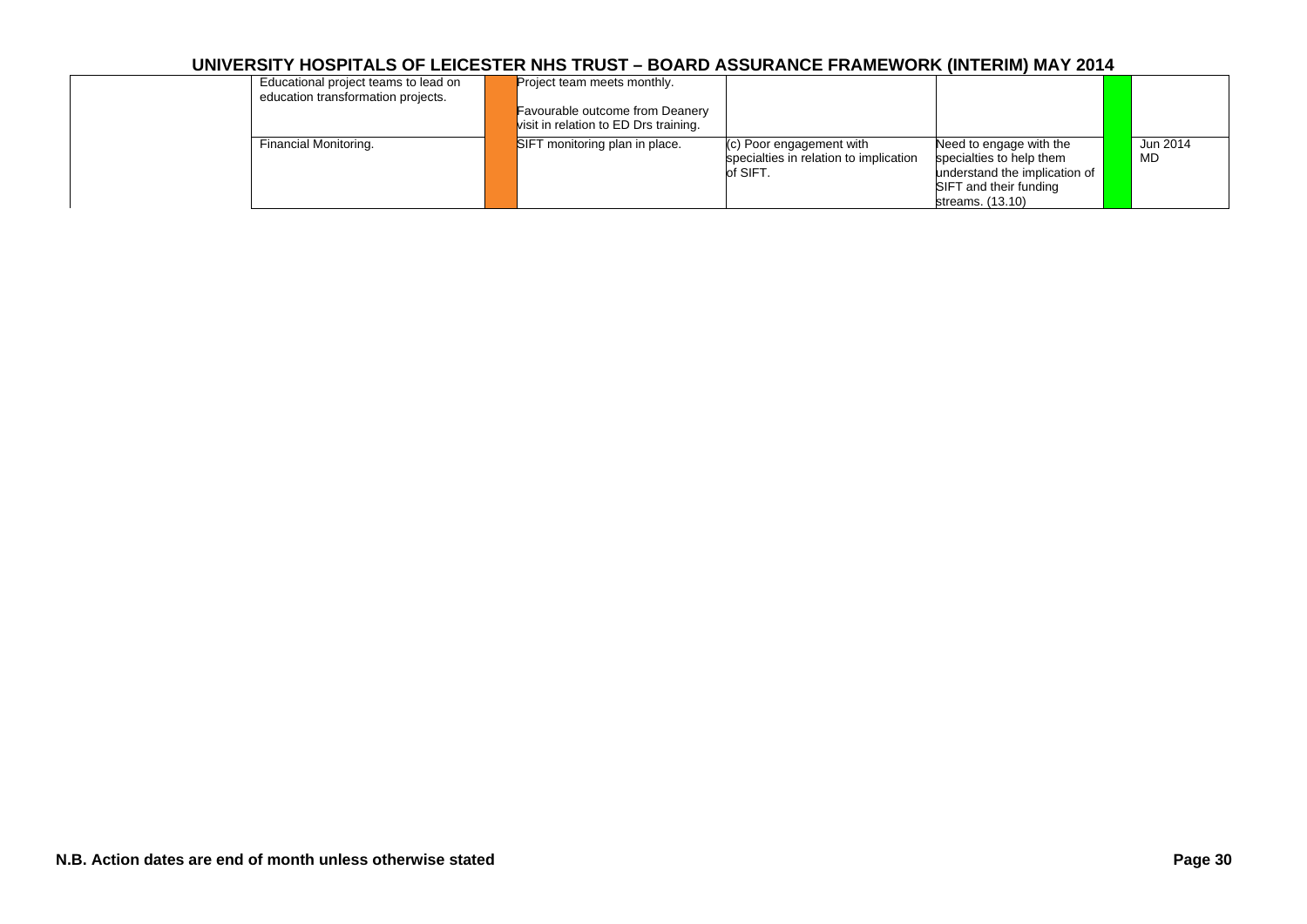## **UNIVERSITY HOSPITALS OF LEICESTER NHS TRUSTACTION TRACKER FOR THE 2013/14 BOARD ASSURANCE FRAMEWORK (BAF)**

|                         | <b>Monitoring body (Internal and/or External):</b>                                                                                                                                                      | <b>Executive Team</b>        |                                  |                                                                                       |                                                                                                                                                                                                                                           |                |
|-------------------------|---------------------------------------------------------------------------------------------------------------------------------------------------------------------------------------------------------|------------------------------|----------------------------------|---------------------------------------------------------------------------------------|-------------------------------------------------------------------------------------------------------------------------------------------------------------------------------------------------------------------------------------------|----------------|
|                         | Reason for action plan:                                                                                                                                                                                 |                              | <b>Board Assurance Framework</b> |                                                                                       |                                                                                                                                                                                                                                           |                |
|                         | Date of this review                                                                                                                                                                                     | May 2014                     |                                  |                                                                                       |                                                                                                                                                                                                                                           |                |
|                         | <b>Frequency of review:</b>                                                                                                                                                                             | Monthly                      |                                  |                                                                                       |                                                                                                                                                                                                                                           |                |
|                         | Date of last review:                                                                                                                                                                                    | April 2014                   |                                  |                                                                                       |                                                                                                                                                                                                                                           |                |
| <b>REF</b>              | <b>ACTION</b>                                                                                                                                                                                           | <b>SENIOR</b><br><b>LEAD</b> | <b>OPS</b><br><b>LEAD</b>        | <b>COMPLETION</b><br><b>DATE</b>                                                      | <b>PROGRESS UPDATE</b>                                                                                                                                                                                                                    | <b>STATUS</b>  |
| $\overline{\mathbf{1}}$ | Failure to achieve financial sustainability                                                                                                                                                             |                              |                                  |                                                                                       |                                                                                                                                                                                                                                           |                |
| 1.21                    | Implementation of financial training<br>programme to address variability of<br>financial knowledge and control across<br>UHL.                                                                           | <b>IDFS</b>                  |                                  | June 2014                                                                             | On track                                                                                                                                                                                                                                  | 4              |
| 1.22                    | Production of a FRP to deliver recurrent<br>balance within five years. (Note: It is<br>highly likely that recurrent balance will be<br>within 5 years and not 3 years. The LTFM<br>is a five year model | <b>IDFS</b>                  |                                  | June 2014                                                                             | On track, but reliant on and overlap with<br>the delivery of outputs from the<br>Challenged Health economy (LLR) work<br>(1.23)                                                                                                           | $\Delta$       |
| 1.23                    | Health System External Review to define<br>the scale of the financial challenge and<br>possible solutions.                                                                                              | <b>IDFS</b>                  |                                  | <b>June 2014</b>                                                                      | On track                                                                                                                                                                                                                                  | 4              |
| 1.24                    | Production of UHL Service & Financial<br>Strategy including Reconfiguration SOC. (                                                                                                                      | <b>IDFS</b>                  |                                  | <b>June 2014</b>                                                                      | On track however there is a question<br>whether it will be possible to complete<br>the IBP and SOC at the same time                                                                                                                       | $\overline{4}$ |
| 1.25                    | Expedite agreement of CIP quality impact<br>assessments both internally and with<br>CCGs.                                                                                                               | <b>IDFS</b>                  |                                  | April<br>May 2014<br>Continuous<br>process<br>therefor further<br>review July<br>2014 | The balance of the QIA cannot be<br>completed until red CIP schemes have<br>been defined.<br>11/06 – process for approval of QIA of<br>additional CIP schemes as they are<br>developed through the Contract<br>Performance review process | 4              |
| 1.26                    | PMO Arrangements need to be finalised<br>to ensure continuity following departure of<br>Ernst & Young.                                                                                                  | IDFS/<br>COO/DS              |                                  | May 2014<br><b>Review June</b><br>2014                                                | PMO arrangements to be finalised as<br>part of Delivering Care at Its Best<br>arrangements                                                                                                                                                | 3              |

**Status key: 5**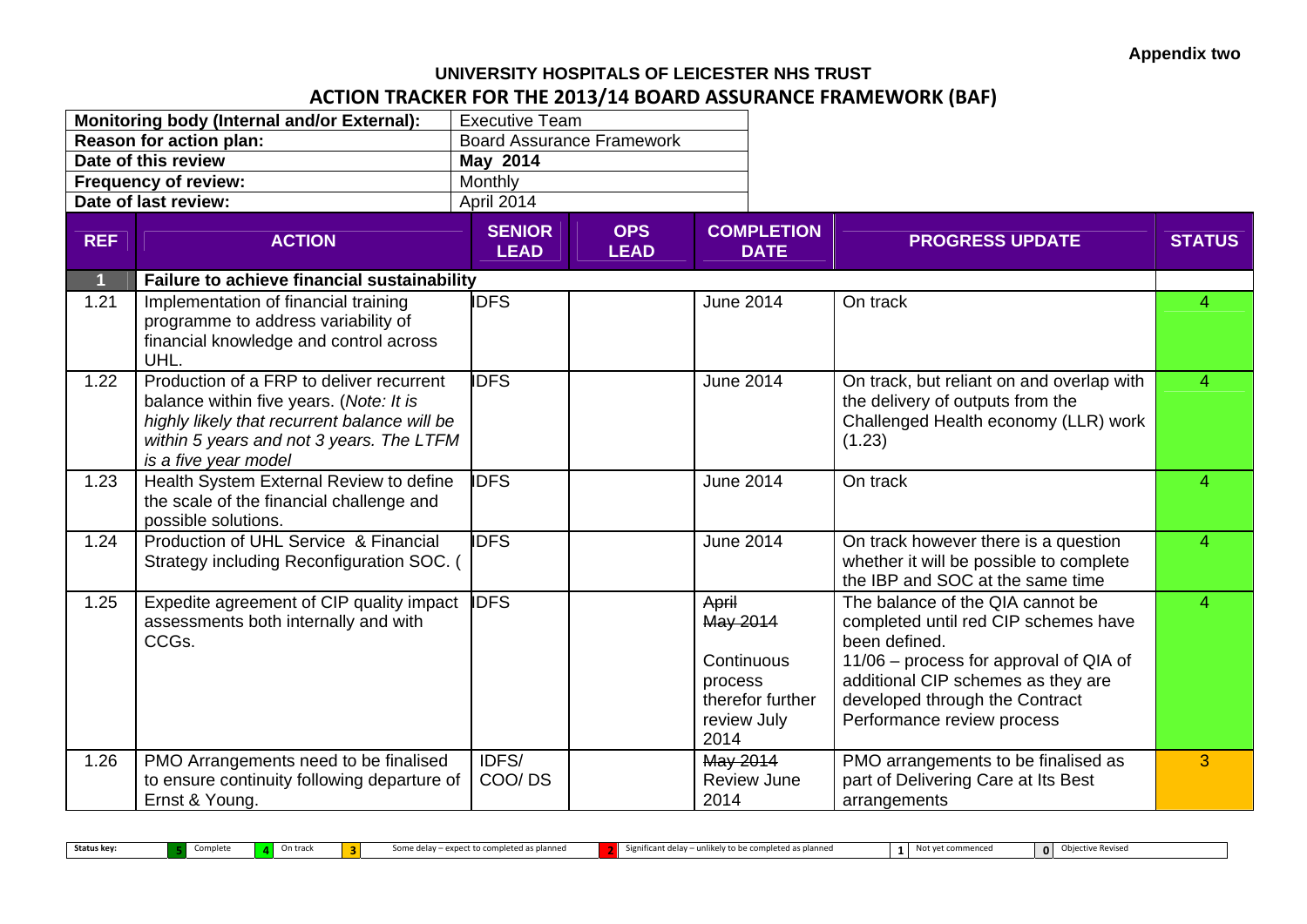| 1.27           | Production of 2014/15 'budget book'/<br>financial plan<br>(NB this action reworded in June 2014<br>following discussion with IDFS) | <b>IDFS</b> |    | <b>June 2014</b>                                               | <b>Complete</b> - April Trust Board approval                                                                                                                                                                                                                                                                                                                                                                                                                           | 5              |
|----------------|------------------------------------------------------------------------------------------------------------------------------------|-------------|----|----------------------------------------------------------------|------------------------------------------------------------------------------------------------------------------------------------------------------------------------------------------------------------------------------------------------------------------------------------------------------------------------------------------------------------------------------------------------------------------------------------------------------------------------|----------------|
| 1.28           | Restructuring of financial management<br>via MoC.                                                                                  | <b>IDFS</b> |    | <b>July 2014</b>                                               | On track                                                                                                                                                                                                                                                                                                                                                                                                                                                               | $\overline{4}$ |
| 1.30           | Negotiate realistic contracts with CCGs<br>and Specialised Commissioning                                                           | <b>IDFS</b> |    | April<br>May<br><b>Review June</b><br>2014                     | Discussions at CEO level continue but<br>the Trust is unable to reach agreement<br>on the consequences of fines and<br>penalties. The Specialised services<br>contract is ready to sign but national<br>issues prevent progress. Situation is<br>being escalated with TDA and NHSE<br>11/06 - following intervention by<br>NHSE/TDA re the application of local<br>fines and penalties the Trust is in a<br>position to agree a contract. Proposal<br>awaited from CCG | 3              |
| 1.31           | Production of Business Cases to support<br><b>Reconfiguration and Service Strategy</b>                                             | <b>IDFS</b> |    | <b>June 2014</b>                                               |                                                                                                                                                                                                                                                                                                                                                                                                                                                                        | 4              |
| 1.32           | Agreeing long term loans as part of June<br>Service & Financial Plan                                                               | <b>IDFS</b> |    | <b>June 2014</b>                                               |                                                                                                                                                                                                                                                                                                                                                                                                                                                                        |                |
| 2 <sup>1</sup> | Failure to transform the emergency care system                                                                                     |             |    |                                                                |                                                                                                                                                                                                                                                                                                                                                                                                                                                                        |                |
| 2.7            | Continue with substantive appts until<br>funded establishment within ED is<br>achieved.                                            | COO         | HO | <b>Review Sept</b><br>Nov 2013<br>Jan 2014<br><b>June 2014</b> | Still on track to recruit to funded<br>establishment. International recruitment<br>has been successful. Continued review<br>of progress.                                                                                                                                                                                                                                                                                                                               |                |

| _           |          |          |                                             |                                                           |                        |          |                 |
|-------------|----------|----------|---------------------------------------------|-----------------------------------------------------------|------------------------|----------|-----------------|
| Status key: | Complete | On track | Some delay - expect to completed as planned | Significant delay $-$ unlikely to be completed as planned | t commenced<br>Not yet | $\Omega$ | jective Revised |
|             |          |          |                                             |                                                           |                        |          |                 |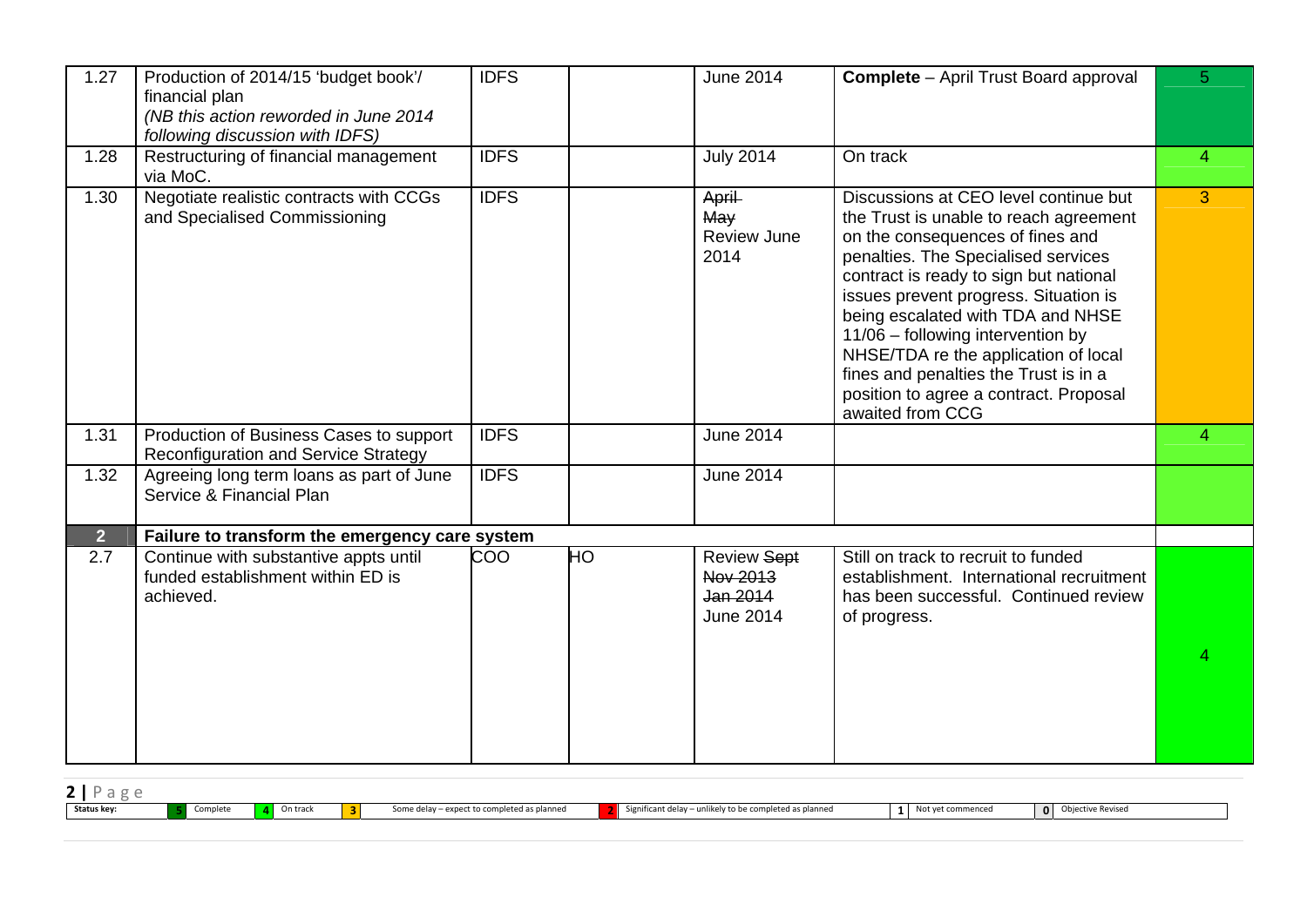| $\overline{\mathbf{3}}$ | Inability to recruit, retain, develop and motivate staff                                                |            |             |                                                                                                             |                                                                                                                                                                                                                                                                                                                                                                                                                                                                                                                                                                                                                                                                     |   |
|-------------------------|---------------------------------------------------------------------------------------------------------|------------|-------------|-------------------------------------------------------------------------------------------------------------|---------------------------------------------------------------------------------------------------------------------------------------------------------------------------------------------------------------------------------------------------------------------------------------------------------------------------------------------------------------------------------------------------------------------------------------------------------------------------------------------------------------------------------------------------------------------------------------------------------------------------------------------------------------------|---|
| 3.3                     | Development of Pay Progression Policy<br>for Agenda for Change staff.                                   | <b>DHR</b> | <b>DDHR</b> | <b>October</b><br><b>November</b><br>December 2013<br>February 2014<br>Review<br>April<br>September<br>2014 | Confirmation has been received from<br>Unison that they intend to ballot<br>members in relation to one element of<br>the proposed pay progression criteria<br>from 21.06.14. Other Unions are still<br>consulting. Indicative timescales are<br>that this will be completed by<br>September 2014.                                                                                                                                                                                                                                                                                                                                                                   | 3 |
| 3.9                     | Develop an employer brand and maximise<br>use of social media to describe benefits of<br>working at UHL | <b>DHR</b> |             | April<br><b>July 2014</b>                                                                                   | Action plan in development, focused on<br>three elements of employment cycle.<br>A focused piece of work will take place<br>on the development of the work for us<br>area. Best nursing practice in relation to<br>values based recruitment will be shared<br>with other staff groups. Linkedin to be<br>used to promote upcoming recruitment<br>campaigns. There has been an<br>extension to timescales for completion<br>due as UHL needs to acquire a credit<br>card in order to register for Linkedin for<br>advertising and we need to find a way<br>to progress this. The Employer Brand<br>task and finish has been re-established<br>to progress this work. | 4 |
|                         | Ineffective organisational transformation                                                               |            |             |                                                                                                             |                                                                                                                                                                                                                                                                                                                                                                                                                                                                                                                                                                                                                                                                     |   |

| $\sim$<br>$\sigma$<br>◡<br>5. |          |          |   |                                             |                                                         |                   |                                       |
|-------------------------------|----------|----------|---|---------------------------------------------|---------------------------------------------------------|-------------------|---------------------------------------|
| Status key:                   | Complete | On track | Þ | Some delay - expect to completed as planned | Significant delay - unlikely to be completed as planned | Not vet commenced | Ohiert<br>Jective Revised<br>$\Omega$ |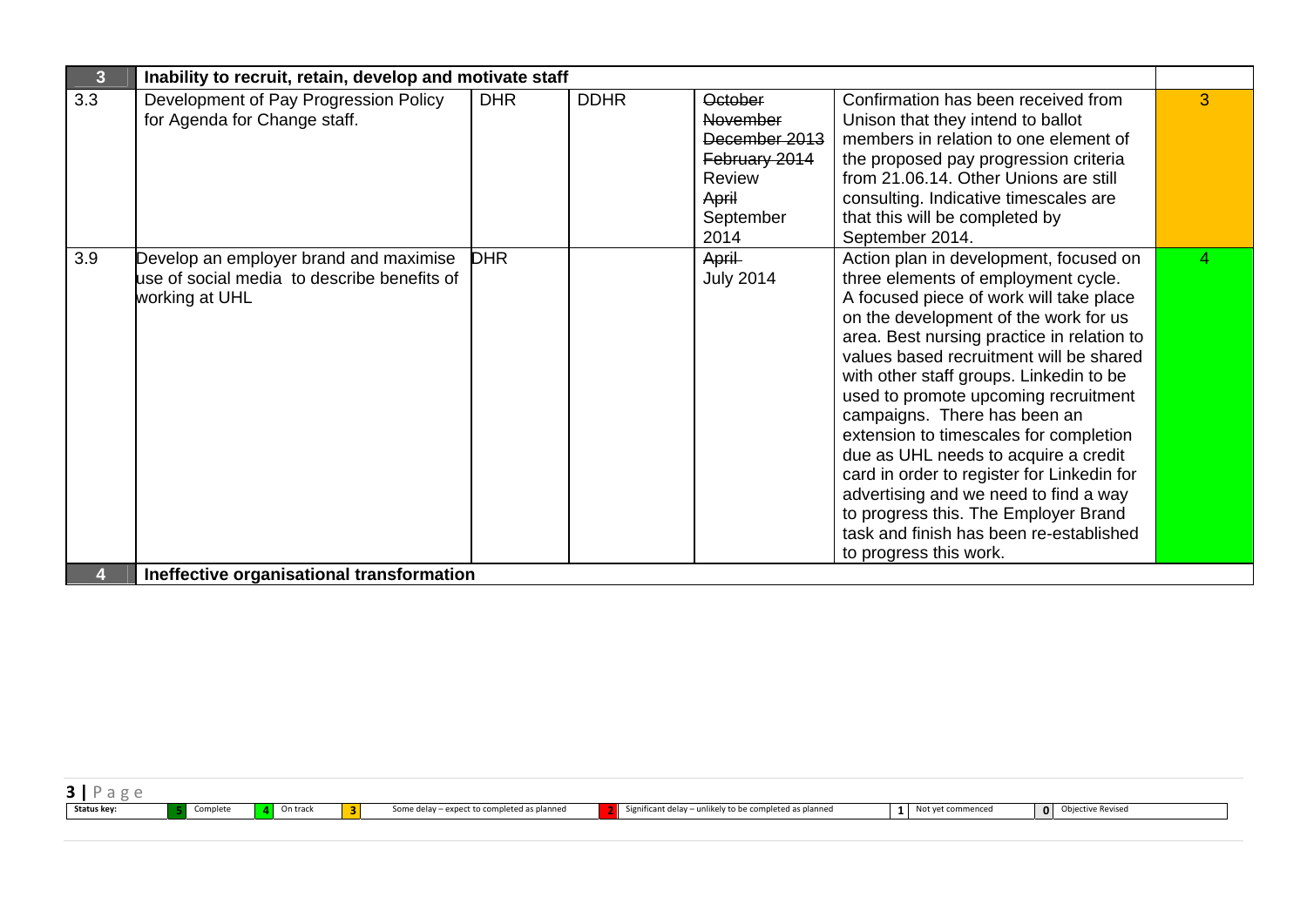| 4.1                     | Review outputs from Chief Officers<br>Group and strategic Planning Group to<br>ensure gaps in current processes are<br>being addressed                                 | <b>DS</b>  | Review<br>February<br>May<br><b>June 2014</b>              | The Trust is fully engaged in the LLR<br>BCT 5 year planning process and is<br>actively working with E&Y to ensure that<br>our processes and plans are aligned.<br>An LLR 5-year plan will be submitted on<br>20 June as will UHLs. Between June<br>and September there will be a further<br>period of reconciliation for the UHL and<br>LLR plan. | 3              |
|-------------------------|------------------------------------------------------------------------------------------------------------------------------------------------------------------------|------------|------------------------------------------------------------|----------------------------------------------------------------------------------------------------------------------------------------------------------------------------------------------------------------------------------------------------------------------------------------------------------------------------------------------------|----------------|
| 4.2                     | Capacity planning workshop with all<br>CMGs in April/May to build internal<br>capacity and capability and to scope and<br>develop our internal planning<br>assumptions | DS         | May 2014                                                   | <b>Complete</b>                                                                                                                                                                                                                                                                                                                                    | 5 <sup>5</sup> |
| 4.3                     | The LLR BCT 2014 planning process will<br>support and facilitate the development<br>and agreement of an LLR wide capacity<br>plan in May/June                          |            | <b>June 2014</b>                                           | On track- Submission of LLR and UHL<br>plan to NHS England and the NTDA on<br>20 June                                                                                                                                                                                                                                                              | 4              |
| 5 <sup>1</sup>          | Ineffective strategic planning and response to external influences                                                                                                     |            |                                                            |                                                                                                                                                                                                                                                                                                                                                    |                |
| 5.16                    | High level plan for the Trust to be<br>developed                                                                                                                       | DS         | <b>June 2014</b>                                           | CMG planning and strategy workshops<br>undertaken January - June 2014.<br>Forward programme developed.                                                                                                                                                                                                                                             | 4              |
| $\overline{7}$          | Failure to maintain productive and effective relationships                                                                                                             |            |                                                            |                                                                                                                                                                                                                                                                                                                                                    |                |
| 7.3                     | Invite PWC (Trust's Auditors) to offer<br>opinion on the plan / talk to a selection of<br>stakeholders.                                                                | <b>DMC</b> | January 2014<br>March<br>May<br><b>Review July</b><br>2014 | PWC conducting phone and F2F<br>interviews with stake holders currently.<br>Review progress in July 2014                                                                                                                                                                                                                                           | 4              |
| $\overline{\mathbf{8}}$ | Failure to achieve and sustain quality standards                                                                                                                       |            |                                                            |                                                                                                                                                                                                                                                                                                                                                    |                |
| 8.5                     | Active recruitment to ward nursing<br>establishment so releasing ward sister for<br>supervisory practice.                                                              | CМ         | September<br>2014                                          | On going recruitment process in place<br>and is likely to take 12 -18 months.<br>Deadline extended to reflect this.                                                                                                                                                                                                                                | 4              |

| 4 I P 2<br>$2\sigma$ |          |          |   |                                             |                                                                |                   |                   |
|----------------------|----------|----------|---|---------------------------------------------|----------------------------------------------------------------|-------------------|-------------------|
| Status key:          | Complete | On track | 3 | Some delay – expect to completed as planned | Significant delay – unlikely to be completed as planned<br>. . | Not vet commenced | Objective Revised |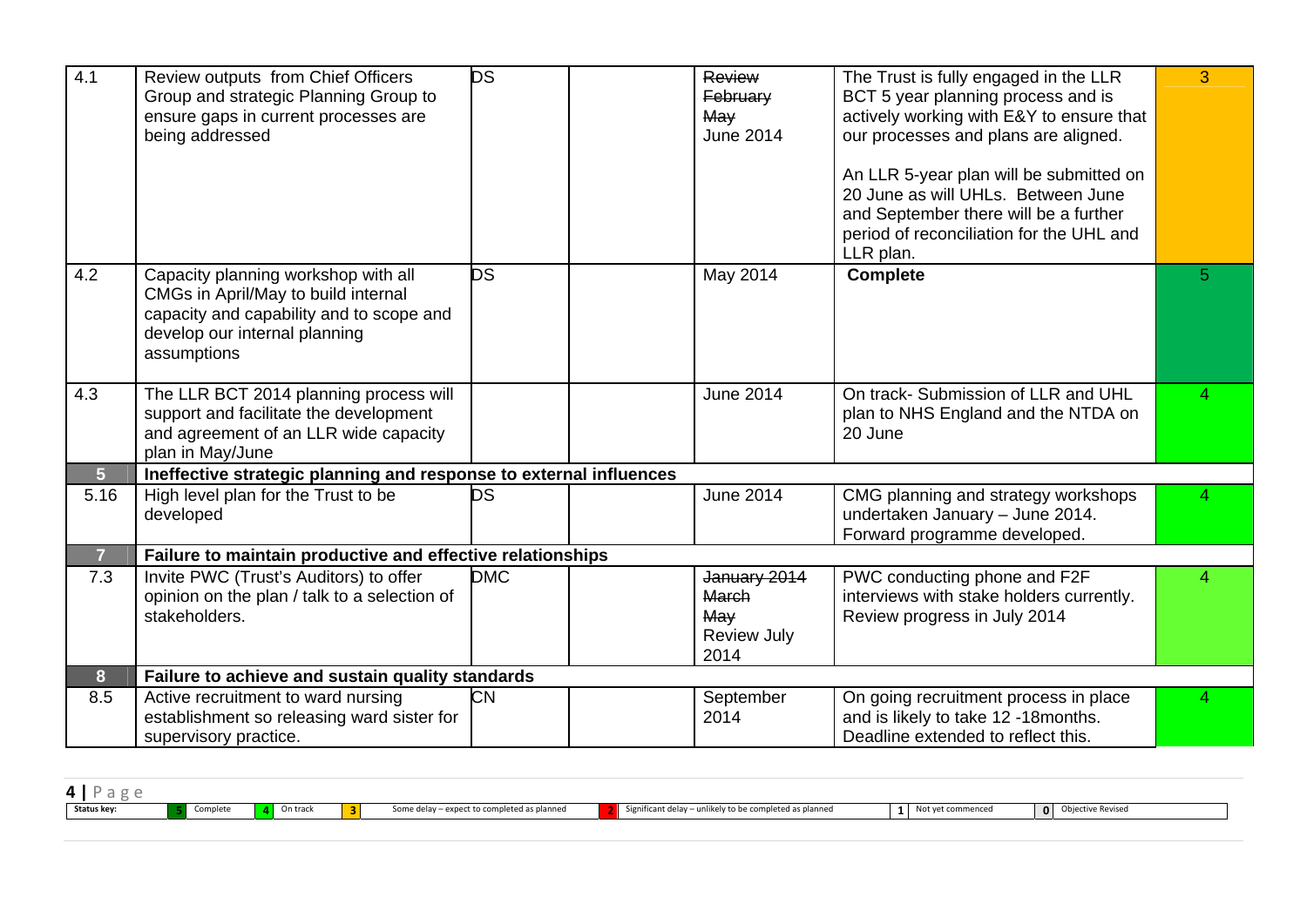| 8.10           | Implementation of Electronic Patient                                                                             | <b>CIO</b>  | 2015                                                                          | On track. Procurement has                                                                                                                                                                                                                                                                                                                                                                                                                                      | 4.             |
|----------------|------------------------------------------------------------------------------------------------------------------|-------------|-------------------------------------------------------------------------------|----------------------------------------------------------------------------------------------------------------------------------------------------------------------------------------------------------------------------------------------------------------------------------------------------------------------------------------------------------------------------------------------------------------------------------------------------------------|----------------|
|                | Record (EPR)                                                                                                     |             |                                                                               | commenced - ITT issued to 11 vendors                                                                                                                                                                                                                                                                                                                                                                                                                           |                |
| 9 <sup>°</sup> | Failure to achieve and sustain high standards of operational performance                                         |             |                                                                               |                                                                                                                                                                                                                                                                                                                                                                                                                                                                |                |
| 9.15           | To open an additional 18 beds                                                                                    | <b>COO</b>  | Feb 2015<br>August 2014                                                       | On track. This has now been reduced to<br>opening an additional 18 beds (10 less<br>in respiratory due to their request, 28<br>less in medicine due to staffing issues)<br>Agreed at ET 10.6.14                                                                                                                                                                                                                                                                |                |
| 10             | Inadequate reconfiguration of buildings and services                                                             |             |                                                                               |                                                                                                                                                                                                                                                                                                                                                                                                                                                                |                |
| 10.3           | Secure capital funding to implement<br><b>Estates Strategy.</b>                                                  | <b>IDFS</b> | May 2013<br>December 2013<br>March<br><b>Review April</b><br><b>June 2014</b> | Capital funding requirements will be<br>reflected in the LTFM for additional<br>PDC as part of the Service and<br>Financial plan (see 1.24)                                                                                                                                                                                                                                                                                                                    | 3              |
| 10.5           | Iterative development of operational and<br>strategic plans with specialities.                                   | <b>MD</b>   | <b>March</b><br><b>June 2014</b>                                              | Iterative development of operational<br>and strategic plans with specialities to<br>be reflected in our 5 year Integrated<br>Business Plan by June 2014 - including<br>proposed configuration to best meet the<br>clinical and financial sustainability<br>challenges faced by the Trust and the<br>local health and care community. This is<br>monitored by CMG and Executive<br>Boards. Operational plans due April<br>2014 and strategic plans by June 2014 | $\overline{4}$ |
| 10.6           | Reconfiguration programme to develop a<br>strategic outline case which will inform the<br>future estate strategy | <b>DS</b>   | <b>June 2014</b>                                                              | A decision was made at the<br>Reconfiguration Board that, we need to<br>refresh the programme structure, work<br>stream ownership and governance<br>arrangements. We are developing<br>clinical and service based strategies<br>that will inform all aspects of our IBP<br>This will inform the future estate<br>strategy and associated reconfiguration<br>programme.                                                                                         | 4              |

| Status key: | Complete | On track | Some delay – expect to completed as planned | Significant delay – unlikely to be completed as planned | Not yet commenced | Objective Revised<br>0 |  |
|-------------|----------|----------|---------------------------------------------|---------------------------------------------------------|-------------------|------------------------|--|
|             |          |          |                                             |                                                         |                   |                        |  |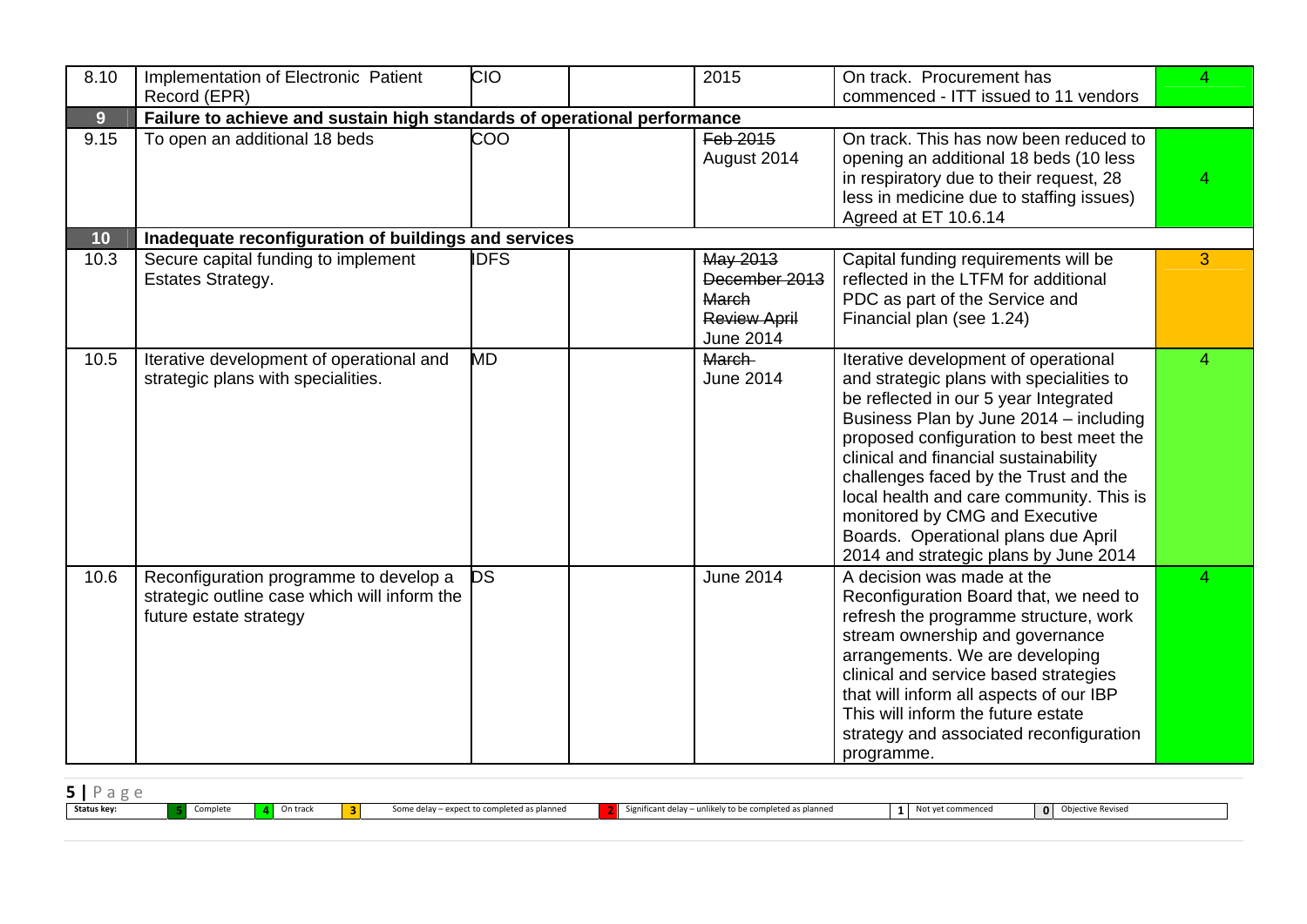| 10.7  | Deliver our financial plan, activity plans                                                                                                                                                                               | <b>IDFS/COO</b> |            | <b>June 2014</b>                                                                                                  | On track.                                                                                                                                                                                                                                                                                                         | 4              |
|-------|--------------------------------------------------------------------------------------------------------------------------------------------------------------------------------------------------------------------------|-----------------|------------|-------------------------------------------------------------------------------------------------------------------|-------------------------------------------------------------------------------------------------------------------------------------------------------------------------------------------------------------------------------------------------------------------------------------------------------------------|----------------|
| 10.8  | Develop and secure TDA approval for<br>access to strategic capital.                                                                                                                                                      | <b>IDFS</b>     |            | <b>June 2014</b>                                                                                                  | On track. Capital funding requirements<br>will be reflected in the LTFM for                                                                                                                                                                                                                                       | $\overline{4}$ |
|       |                                                                                                                                                                                                                          |                 |            |                                                                                                                   | additional PDC as part of the Service<br>and Financial plan (see 1.24)                                                                                                                                                                                                                                            |                |
| 11    | <b>Loss of business continuity</b>                                                                                                                                                                                       |                 |            |                                                                                                                   |                                                                                                                                                                                                                                                                                                                   |                |
| 11.8  | Further processes require development,<br>particularly with the new Facilities and<br>IM&T providers to ensure resilience is<br>considered/ developed when<br>implementing new systems, infrastructure<br>and processes. | COO             | <b>EPO</b> | <b>July August</b><br><b>Review October</b><br>November 2013<br>December 2013<br><b>March</b><br><b>June 2014</b> | Lack of progress with Interserve<br>escalated via Chief Nurse and NHS<br>Horizons; however still no formal<br>assurance from Interserve of the BCM<br>policy/process/plans. Meeting<br>scheduled (19/05/2014) to review<br>process and determine an appropriate<br>process. Deadline extended to reflect<br>this. | 3              |
| 11.11 | Further work required to develop<br>escalation plans and response plans for<br>Interserve.                                                                                                                               | COO             | <b>EPO</b> | <b>October</b><br>December 2013<br>March<br>April<br>May 2014<br><b>June 2014</b>                                 | Draft escalation plan received 1 <sup>st</sup> May.<br>Plan reviewed and updated based on<br>feedback.<br>To be implemented within UHL and<br>Interserve within the revised deadline                                                                                                                              | 3              |
| 11.13 | Training and Exercising events to involve<br>multiple CMGs/ specialties to validate<br>plans to ensure consistency and<br>coordination                                                                                   | COO             | <b>EPO</b> | August 2014                                                                                                       | BCM training and exercising<br>programme has been developed.<br>Training sessions for bleep holders in<br>cardiology and MSK and Specialist<br>Surgery undertaken with more to be<br>planned. New exercises planned for<br>May and July with more to follow.                                                      | 4              |
| 11.14 | Finance and procurement staff to be<br>trained how to assess the BC risk to a<br>contract and utilise the tools developed.                                                                                               | COO             | <b>EPO</b> | March<br>May<br>August 2014                                                                                       | Materials developed awaiting availability<br>to run training session. Propose to<br>include in the routine training and<br>exercise timetable.                                                                                                                                                                    | 3              |

| Status key: | Complete | On track | Some delay – expect to completed as planned | Significant delay - unlikely to be completed as planned | Not vet commenceo | $\Omega$ | Obiective Revised |
|-------------|----------|----------|---------------------------------------------|---------------------------------------------------------|-------------------|----------|-------------------|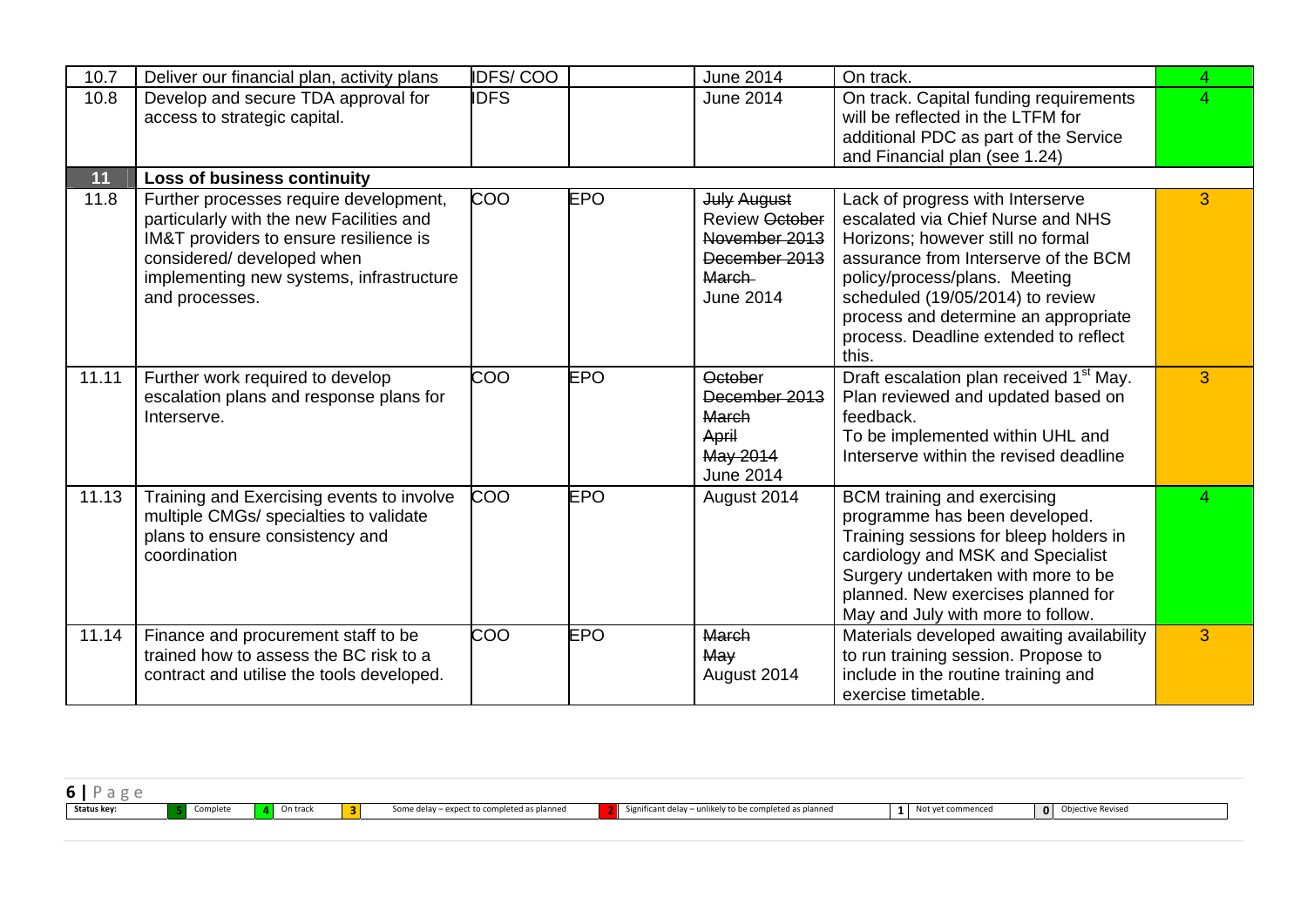| 11.16 | Review and consider options for an<br>automated system to reduce time and<br>resources required to initiate a staff call<br>out                       | <b>COO</b> | <b>EPO</b> | April<br>June<br>September<br>2014 | A number of solutions considered but<br>high costs and integration with current<br>trust systems are not ideal. IBM<br>considering a design specification<br>further discussions are on-going. | 3              |
|-------|-------------------------------------------------------------------------------------------------------------------------------------------------------|------------|------------|------------------------------------|------------------------------------------------------------------------------------------------------------------------------------------------------------------------------------------------|----------------|
| 11.17 | Develop an assurance process for IT<br>disaster recovery testing in order to<br>provide the Trust with confidence that<br>testing is being performed. | <b>CIO</b> |            | May 2014                           | We have achieved the ISO 27001<br>accreditation which has been externally<br>validated.<br>Awaiting update from CIO                                                                            | $\mathbf{A}$   |
| 12    | Failure to exploit the potential of IM&T                                                                                                              |            |            |                                    |                                                                                                                                                                                                |                |
| 12.9  | Ensure that there is further integration of<br>IM&T within planning groups (12.9)                                                                     | <b>CIO</b> |            | May 2014                           | On track<br>Awaiting update from CIO                                                                                                                                                           |                |
| 12.10 | Ensure that there are no unforeseen<br>IM&T requirements coming out of the<br>2014-2016 planning phase.                                               | CIO        |            | <b>Review June</b><br>2014         | Significant work still needed to assess<br>the 2016 planning horizon and what all<br>the elements of UH:\CMG\LLR plans<br>mean with regards to IM&T                                            | $\overline{2}$ |
| 12.11 | Work with the DOF and the capital group<br>to ensure a coherent 5 year plan is in<br>place for the delivery of the core IM&T<br>components            | <b>CIO</b> |            | <b>May 2014</b>                    | On track<br>Awaiting update from CIO                                                                                                                                                           | 4              |
| 12.12 | Work with specialists from UHL and IBM<br>to better define the communications and<br>engagement strategy.                                             | <b>CIO</b> |            | May 2014                           | On track<br>Awaiting update from CIO                                                                                                                                                           | 4              |
| 12.13 | Review and reissue the IM&T strategy                                                                                                                  | <b>CIO</b> |            | <b>June 2014</b>                   | On track                                                                                                                                                                                       | $\overline{4}$ |
| 12.15 | Review any relevant groups and engage<br>our external stakeholders for membership                                                                     | CIO/ CMIO  |            | May 2014                           | On track<br>Awaiting update from CIO                                                                                                                                                           | 4              |
| 12.17 | Post project benefit realisation plans and<br>ownership is identified at pre-<br>commencement phase to ensure the total<br>work is identified.        | <b>TBA</b> |            | <b>July 2014</b>                   | Paperwork and processes have be re-<br>modelled and issued to all IM&T project<br>staff.<br>Further work required to test the output<br>from this work                                         | 4              |

| $-$         |         |          |        |                                                                |                                                                           |        |   |
|-------------|---------|----------|--------|----------------------------------------------------------------|---------------------------------------------------------------------------|--------|---|
| Status key: | omplete | On track | $\sim$ | ted as planned<br>elay – expect to completed as r<br>some dell | $\sim$ .<br>ikely to be completed as planned<br>Significant delay – unlik | mmanca | 0 |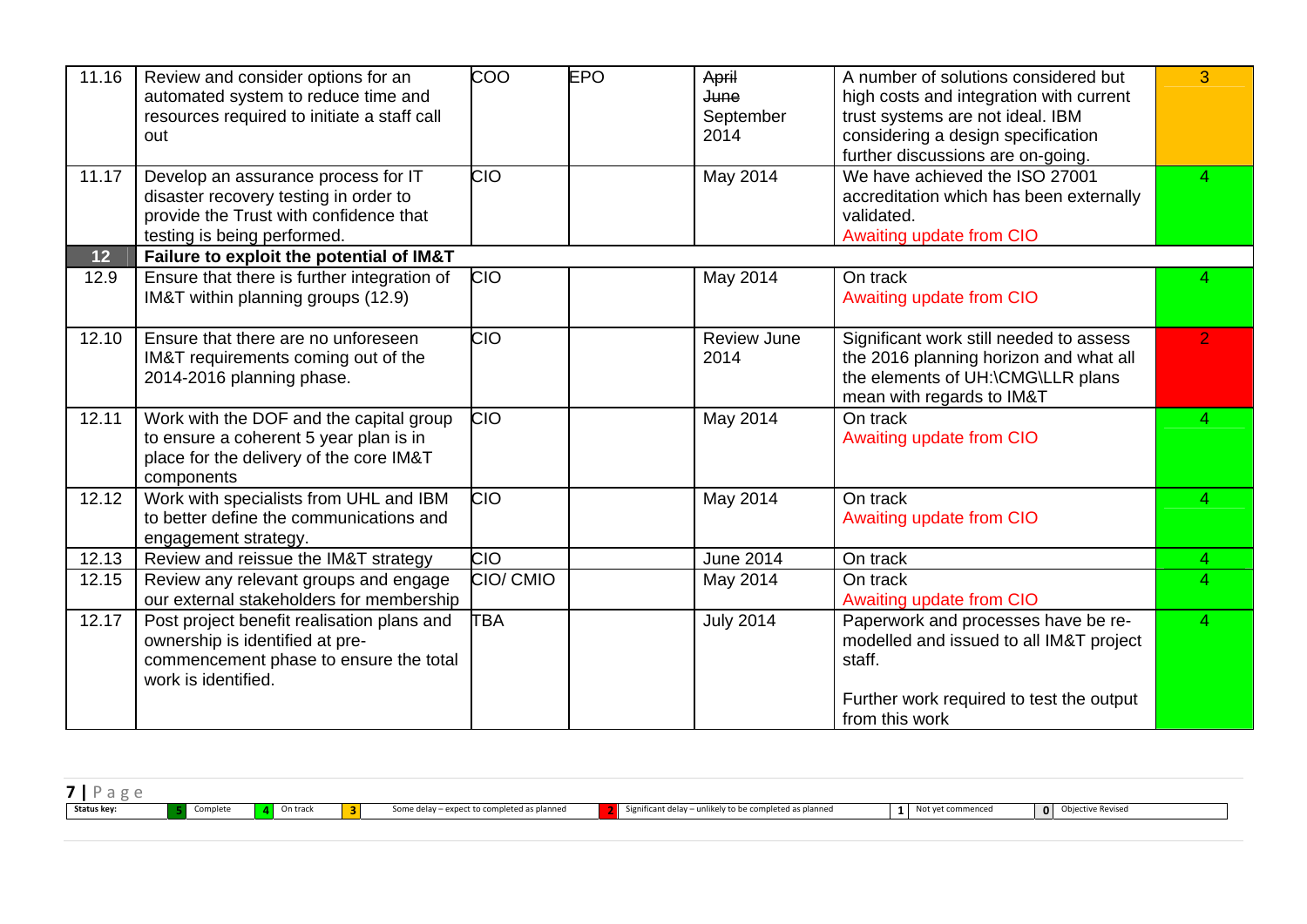| 12.18 | Requirements and benefits are fully<br>signed off prior to any work commencing                                                      | <b>TBA</b> |            | <b>July 2014</b>                                                                     | Paperwork and processes have be re-<br>modelled and issued to all IM&T project<br>staff.<br>Further work required to test the output                                                                                                  | 4              |
|-------|-------------------------------------------------------------------------------------------------------------------------------------|------------|------------|--------------------------------------------------------------------------------------|---------------------------------------------------------------------------------------------------------------------------------------------------------------------------------------------------------------------------------------|----------------|
| 12.22 | Further work through the IM&T strategy<br>board is required to refine the large set of<br>requirements into a realistic deliverable | <b>CIO</b> |            | May 2014                                                                             | from this work<br>On track.<br>Awaiting update from CIO                                                                                                                                                                               | 4              |
| 12.23 | plan<br>Monitor the monthly meetings with<br>nominated leads and review for<br>effectiveness                                        | <b>CIO</b> |            | <b>July 2014</b>                                                                     | On track                                                                                                                                                                                                                              | Δ.             |
| 12.24 | Invite key external parties to be part of the CIO<br>significant projects. The first of these will<br>be the EPR project            |            |            | <b>July 2014</b>                                                                     | On track                                                                                                                                                                                                                              |                |
| 13    | Failure to enhance education and training culture                                                                                   |            |            |                                                                                      |                                                                                                                                                                                                                                       |                |
| 13.1  | To improve CMG engagement facilitate<br>meetings to discuss Medical Education<br>Strategy and Action Plans with CMGs.               | MD         | <b>AMD</b> | <b>December</b><br>2013/January<br>2014<br><b>March</b><br>April<br><b>June 2014</b> | Meetings held with CMGs other than<br>RRC. Previous meeting with Cardiac<br>Services had to be postponed. New<br>meeting date 6/6/14.                                                                                                 | 4              |
| 13.2  | Relevance of the UHL Education<br>Committee to be discussed at CMG<br>Meetings in an effort to improve<br>attendance.               | MD         | <b>AMD</b> | <b>December</b><br>2013/January<br>2014<br>March<br>April<br><b>June 2014</b>        | Meetings held with CMGs other than<br>RRC. Previous meeting with Cardiac<br>Services had to be postponed. New<br>meeting date 6/6/14 Previous<br>meeting with Cardiac Services had to<br>be postponed. New meeting date<br>$6/6/14$ . | 4              |
| 13.7  | Monitor UHL position against other trusts<br>nationally to ensure progress against<br>strategic and national benchmarks.            | MD         | <b>AMD</b> | <b>Review October</b><br>2013<br>March June<br>2014                                  | Following further discussions with the<br>LETB this data is not readily available.<br>LETB to investigate how we can acquire<br>this data.                                                                                            | $\overline{2}$ |

| Status key: | On track | . . | l as nIanned | l as planned<br>Significant delay<br>urely to be comp | . O I | re Reviser |
|-------------|----------|-----|--------------|-------------------------------------------------------|-------|------------|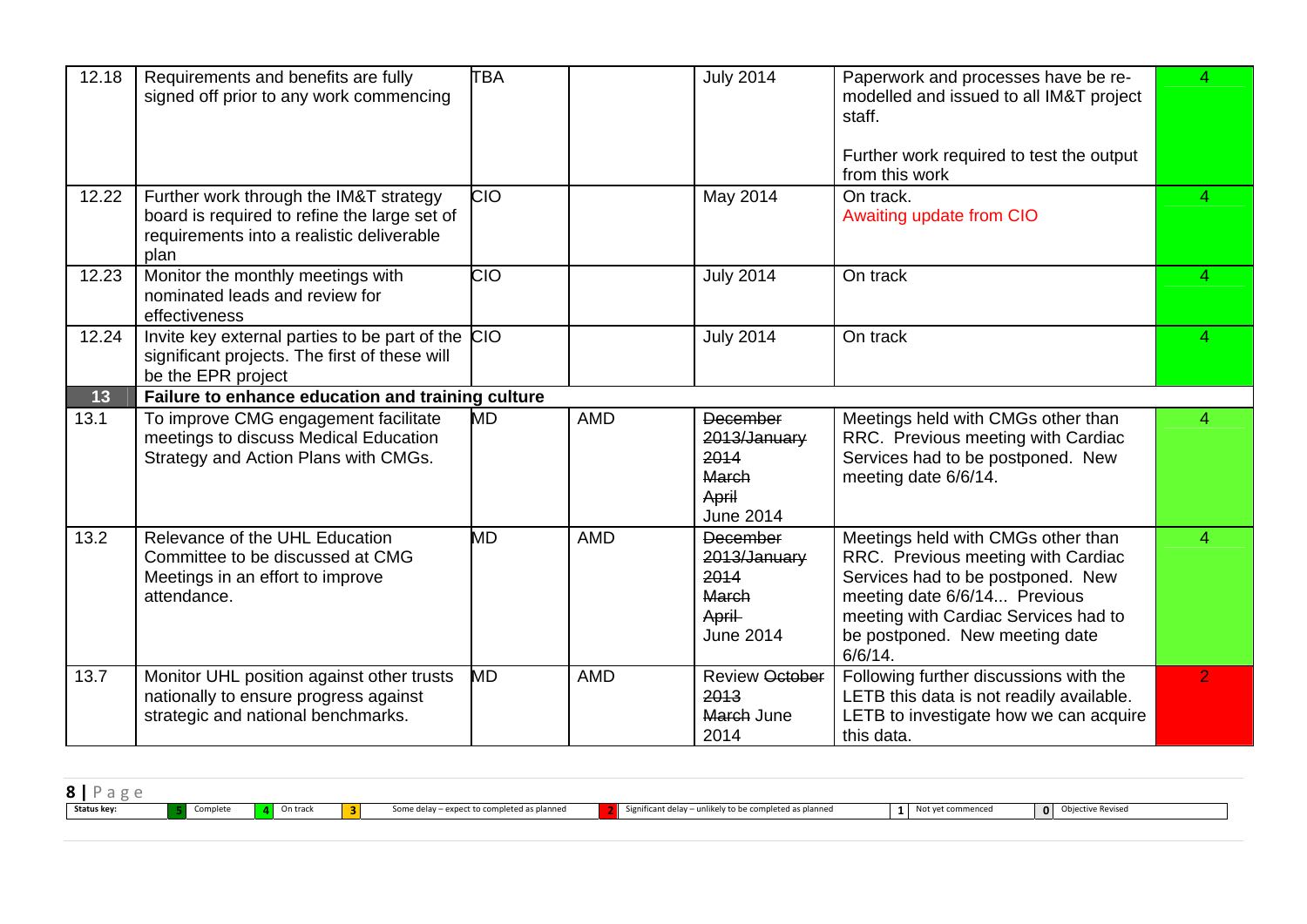| 13.8  | New Library/learning facilities to be   | MD        | <b>AMD</b> | October 2013    | Delay in the tendering process means        |  |
|-------|-----------------------------------------|-----------|------------|-----------------|---------------------------------------------|--|
|       | developed at the LRI to help resolve    |           |            | April           | that this project will not start until July |  |
|       | inadequate educational resources.       |           |            | November 2014   | and should end in November 2014.            |  |
| 13.10 | Need to engage with the CMGs to help    | <b>MD</b> | <b>AMD</b> | <b>December</b> | Meetings held with CMGs other than          |  |
|       | them understand the implication of SIFT |           |            | 2013/January    | RRC. Previous meeting with Cardiac          |  |
|       | and their funding streams.              |           |            | 2014            | Services had to be postponed. New           |  |
|       |                                         |           |            | March-          | meeting date 6/6/14. Previous meeting       |  |
|       |                                         |           |            | April           | with Cardiac Services had to be             |  |
|       |                                         |           |            | June 2014       | postponed. New meeting date 6/6/14.         |  |

**Key** 

| <b>CEO</b>   | <b>Chief Executive Officer</b>                           |
|--------------|----------------------------------------------------------|
| <b>IDFBS</b> | Interim Director of Financial Strategy                   |
| MD           | <b>Medical Director</b>                                  |
| AMD          | <b>Assistant Medical Director</b>                        |
| COO          | <b>Chief Operating Officer</b>                           |
| <b>DHR</b>   | <b>Director of Human Resources</b>                       |
| <b>DDHR</b>  | Deputy Director of Human Resources                       |
| <b>DS</b>    | Director of Strategy                                     |
| <b>ADLOD</b> | Asst Director of Learning and Organisational Development |
| <b>DMC</b>   | Director of Marketing and Communications                 |
| <b>CIO</b>   | <b>Chief Information Officer</b>                         |
| <b>CMIO</b>  | <b>Chief Medical Information Officer</b>                 |
| <b>EPO</b>   | <b>Emergency Planning Officer</b>                        |
| <b>HPO</b>   | <b>Head of Performance Improvement</b>                   |
| HO           | <b>Head of Operations</b>                                |
| <b>CD</b>    | <b>Clinical Director</b>                                 |
| <b>CMGM</b>  | <b>Clinical Management Group Manager</b>                 |
| DDF&P        | Deputy Director Finance and Procurement                  |
| <b>FTPM</b>  | <b>Foundation Trust Programme Manager</b>                |
| <b>HTCIP</b> | Head of Trust Cost Improvement Programme                 |
| ADI          | <b>Assistant Director of Information</b>                 |
| FC           | <b>Financial Controller</b>                              |
| ADP&S        | Assistant Director of Procurement and Supplies           |
| HoN          | Head of Nursing                                          |
|              |                                                          |

**9 |** Page

**Status key: 5**

Complete **4** On track **3** Some delay – expect to completed as planned **2** Significant delay – unlikely to be completed as planned 1 Not yet commenced 0 Objective Revised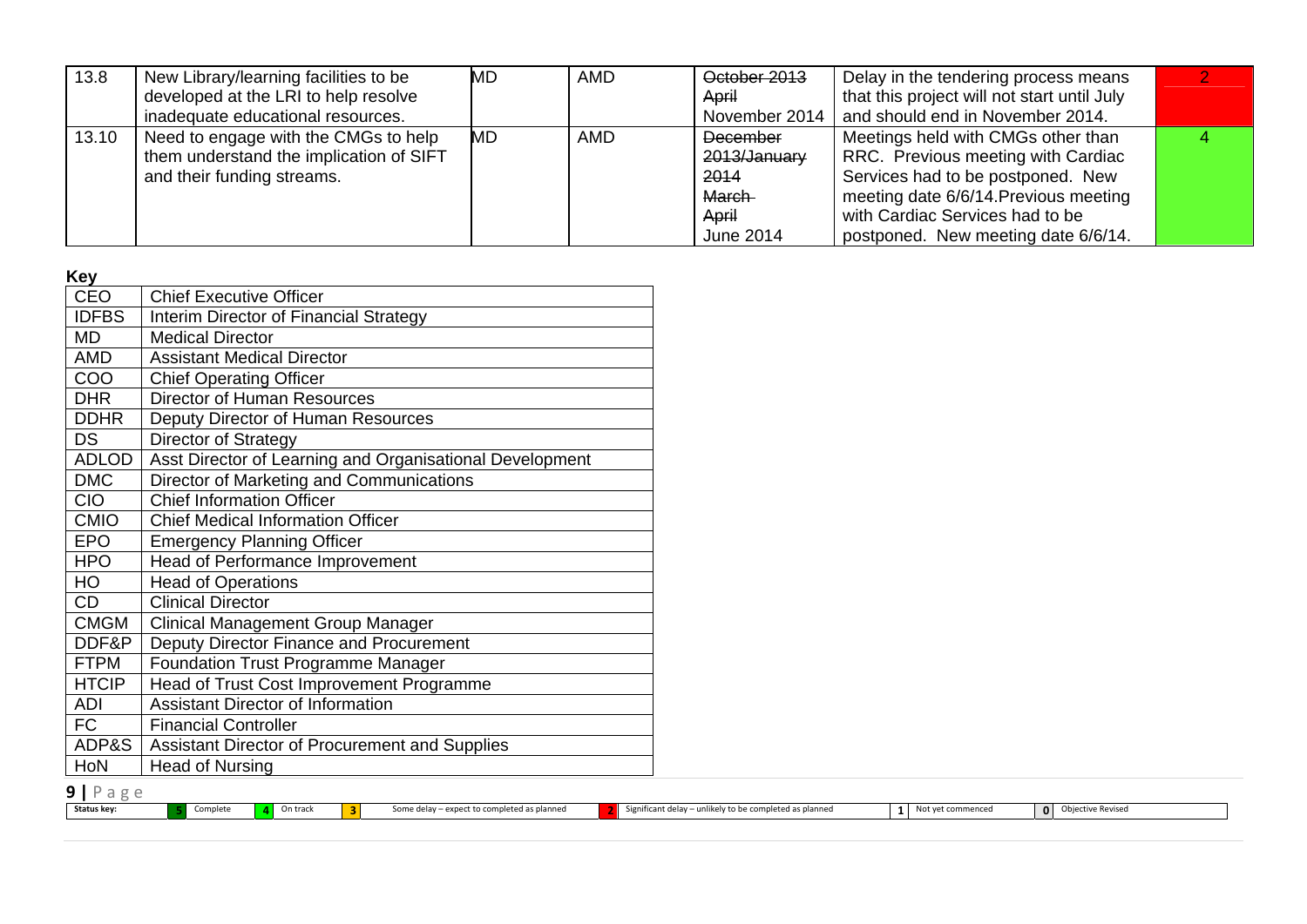|           | Transformation Team |
|-----------|---------------------|
| <b>CN</b> | <b>Chief Nurse</b>  |

| 10          |          |          |              |                                             |                                                         |                   |                     |
|-------------|----------|----------|--------------|---------------------------------------------|---------------------------------------------------------|-------------------|---------------------|
| Status key: | Complete | On track | $\mathbf{R}$ | Some delay – expect to completed as planned | Significant delay – unlikely to be completed as planned | Not vet commenced | O Objective Revised |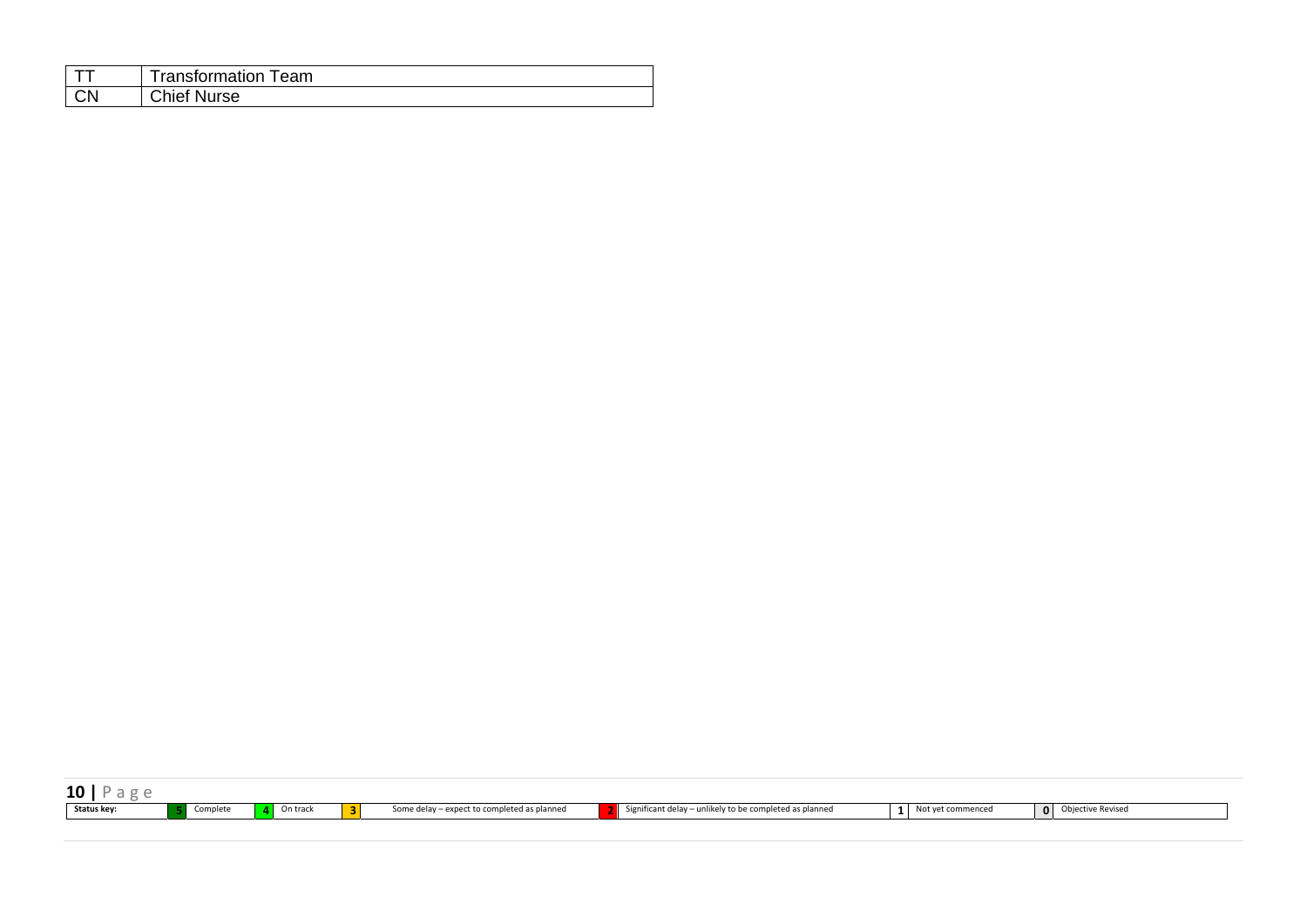#### **University Hospitals of Leicester NHS Trust**

#### **AREAS OF SCRUTINY FOR THE UHL BOARD ASSURANCE FRAMEWORK (BAF)**

- **1)** Are the Trust's strategic objectives S.M.A.R.T? i.e. are they :-
	- **S**pecific
	- **M**easurable
	- **A**chievable
	- **R**ealistic
	- **T**imescaled
- **2)** Have the main risks to the achievement of the objectives been adequately identified?
- **3)** Have the risk owners (i.e. Executive Team) been actively involved in populating the BAF?
- **4)** Are there any omissions or inaccuracies in the list of key controls?
- **5)** Have all relevant data sources been used to demonstrate assurance on controls and positive assurances?
- **6)** Is the BAF dynamic? Is there evidence of regular updates to the content?
- **7)** Has the correct 'action owner' been identified?
- **8)** Are the assigned risk scores realistic?
- **9)** Are the timescales for implementation of further actions to control risks realistic?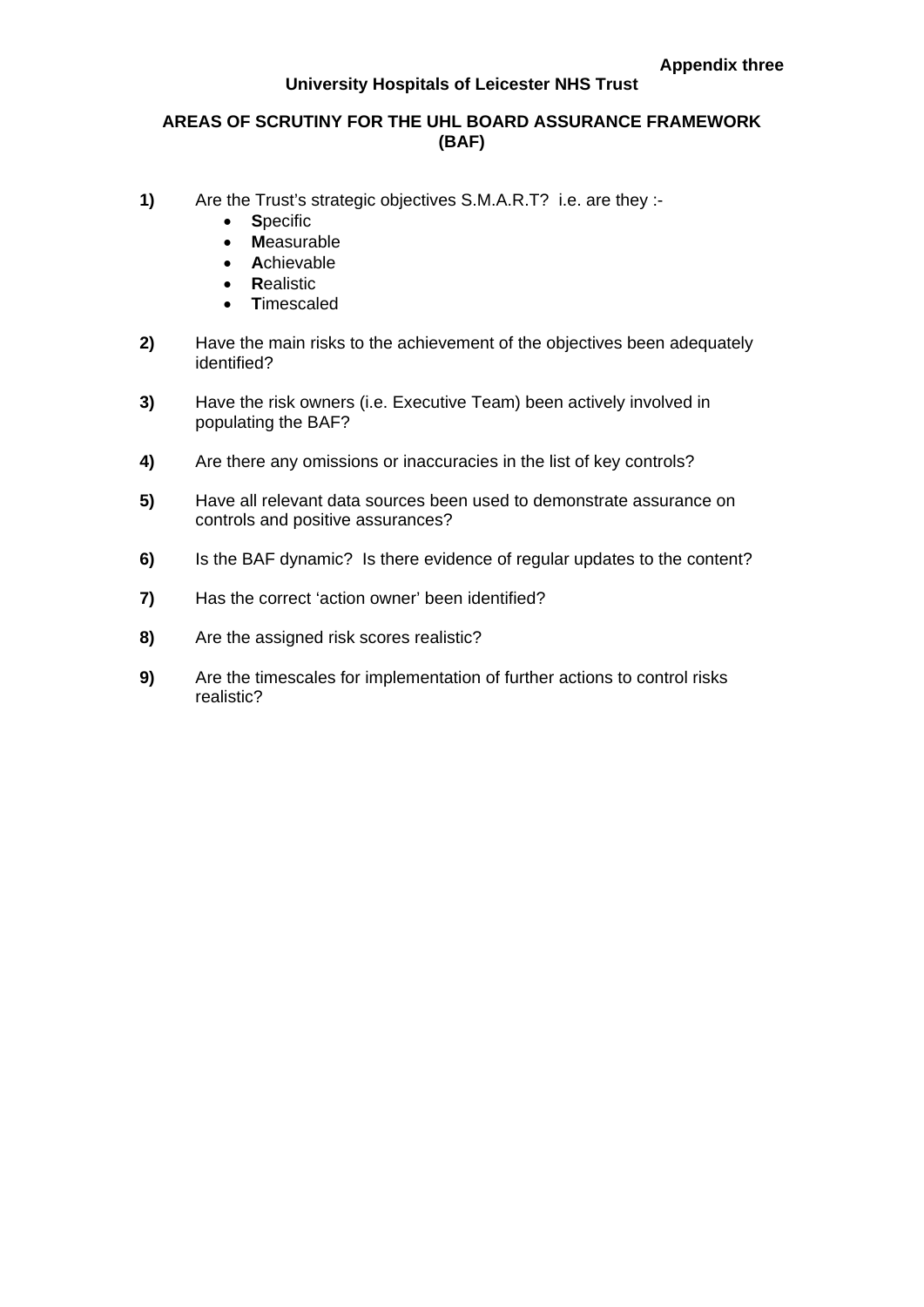# **UNIVERSITY HOSPITALS OF LEICESTER NHS TRUST**

#### **OPERATIONAL RISKS SCORING 15 OR ABOVE FOR THE PERIOD ENDING 31/05/14**

## **REPORT PRODUCED BY: UHL CORPORATE RISK MANAGEMENT TEAM**

#### **Key**

| Red     | Extreme risk (risk score 25)                            |
|---------|---------------------------------------------------------|
| Orange  | High risk (risk score 15 - 20)                          |
| Yellow  | Moderate risk (risk score 8 - 12)                       |
| Green   | Low risk (risk score below 8)                           |
| A       | Risk score increased from initial risk score            |
| v       | Risk score decreased from initial risk score            |
| $\star$ | New risk since previous reporting period                |
| ⇔       | No Change in risk score since previous reporting period |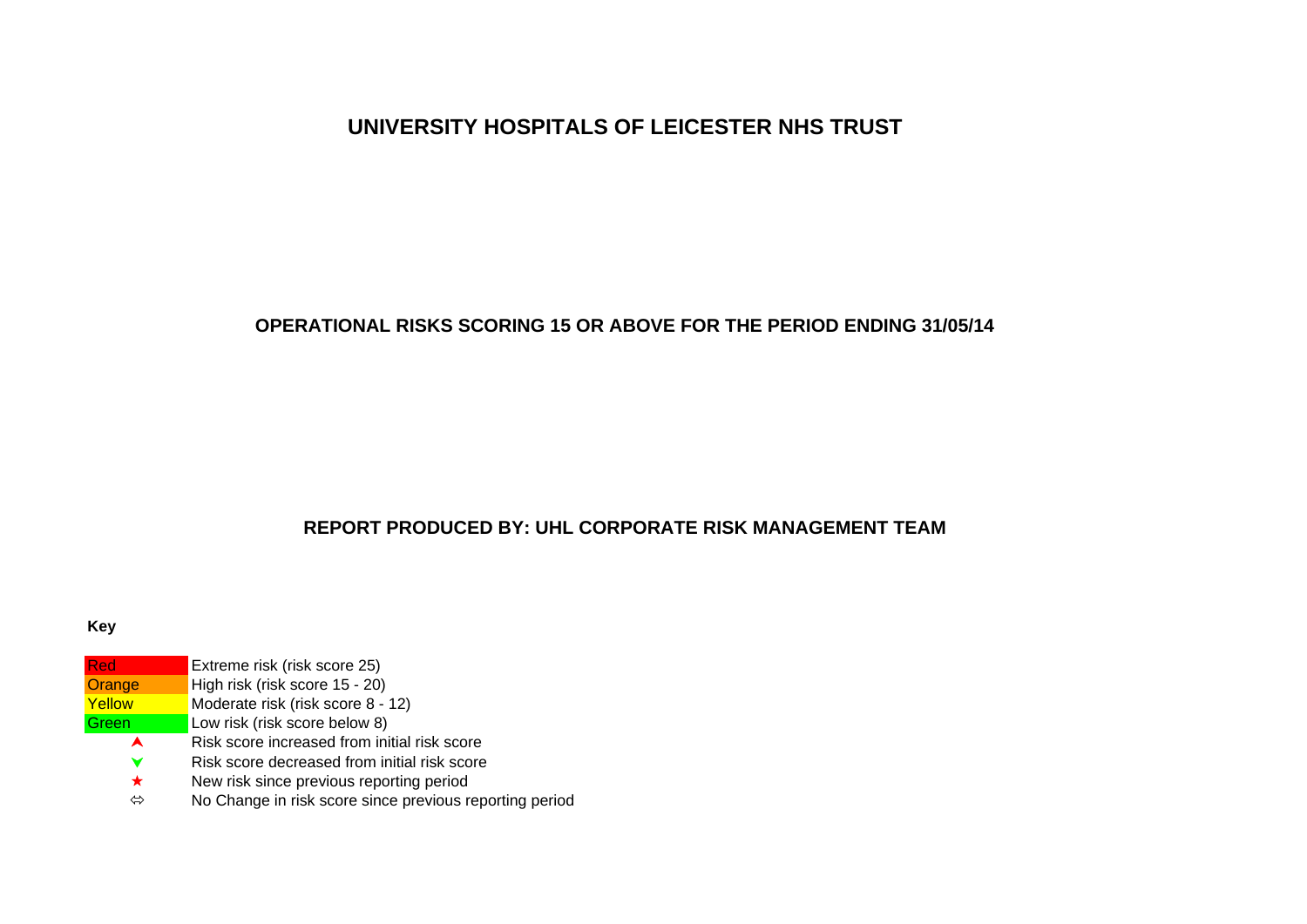| Specialty<br>CMG<br>Risk ID | <b>Risk Title</b>                                                                       | Review | <b>Description of Risk</b>                                                                                                                                                                                                                                                                                                                                                                                                                                                                 | 찦 | <b>Controls in place</b>                                                                                                                                                                                                                                                                                                                                                                                                                                                                                                 | <b>Current Risk<br/>Likelihood</b><br>Impact<br><b>Score</b> | <b>Action summary</b>                                                                                                                                                                                                                                                                             | <b>Risk</b> |  |
|-----------------------------|-----------------------------------------------------------------------------------------|--------|--------------------------------------------------------------------------------------------------------------------------------------------------------------------------------------------------------------------------------------------------------------------------------------------------------------------------------------------------------------------------------------------------------------------------------------------------------------------------------------------|---|--------------------------------------------------------------------------------------------------------------------------------------------------------------------------------------------------------------------------------------------------------------------------------------------------------------------------------------------------------------------------------------------------------------------------------------------------------------------------------------------------------------------------|--------------------------------------------------------------|---------------------------------------------------------------------------------------------------------------------------------------------------------------------------------------------------------------------------------------------------------------------------------------------------|-------------|--|
|                             | $\frac{1}{2}$ team working &<br>₩ deviation from policy<br>$\frac{a}{b}$ and procedures |        | လ  2  2  Potential risk to Renal ပြွမြငြauses<br>မြိုင်  -<br>မြိုင်   altansplant patients as a ငြပြွ Poor lines of communication<br>Poor interpersonal relationships   $\leq$   result of deterioration of $\leq$   Poor interpersonal relationships<br>$\left \frac{1}{b}\right $ Lack of clarity of procedures and policies<br>Consequences<br>Potential for patient harm<br>Suboptimal transplant outcomes<br>Potential for morbidity and mortality related to transplant<br>process. |   | Clear lines of communication have been defined<br>The 4 surgical consultants have agreed significantly<br>improved ways of working and are demonstrating<br>significantly improved team working skills and<br>attitudes.<br>Appointment of an external clinical lead (Chris<br>Rudge) who will be working with the team 2 days a<br>week for 3 - 6 months<br>Policies / guidelines have been written for ward<br>rounds, OPD and kidney acceptance<br>MDT's and M&M's will be in place for the restart of<br>the process |                                                              | ELIC Confirming the unit director - TBC<br>a elicity Completion and ratification of ward<br>Completion and ratification of ward policies and<br>protocols document - 31/5/14<br><b>Establishment of multidisciplinary governance</b><br>meetings overseeing all aspects of practice -<br>20/05/14 |             |  |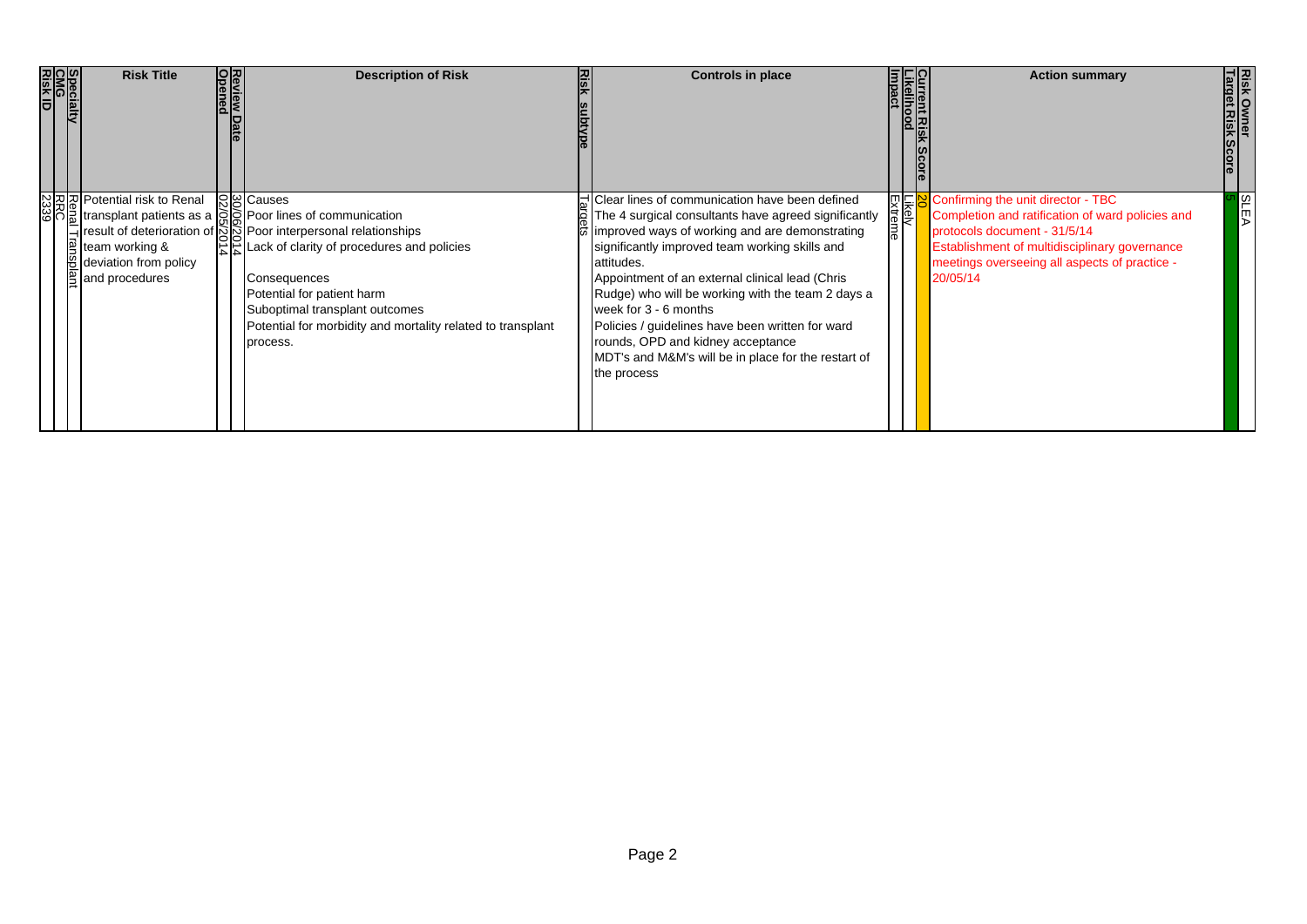| Specialty<br>CMG<br>Risk ID | <b>Risk Title</b>                                                                         | Review Date<br>Opened | <b>Description of Risk</b>                                                                                                                                                                                                                                                                                                                                                                                                                                                                                                                                                                                                                                                                                                                                                                                                                                                                                                                                                                                                                                                                                                                                                                                                                                                                                                                                                                                                                                                     | <b>Risk</b> | <b>Controls in place</b>                                                                                                                                                                                                                                                                                                                                                                                                                                                                                                                                                                                                                                                                                         |               | <b>Action summary</b>                                                                                                                                                                                                                                                                                                                                                                                                                      | <b>Risk Owner</b><br>Target Risk Score |  |
|-----------------------------|-------------------------------------------------------------------------------------------|-----------------------|--------------------------------------------------------------------------------------------------------------------------------------------------------------------------------------------------------------------------------------------------------------------------------------------------------------------------------------------------------------------------------------------------------------------------------------------------------------------------------------------------------------------------------------------------------------------------------------------------------------------------------------------------------------------------------------------------------------------------------------------------------------------------------------------------------------------------------------------------------------------------------------------------------------------------------------------------------------------------------------------------------------------------------------------------------------------------------------------------------------------------------------------------------------------------------------------------------------------------------------------------------------------------------------------------------------------------------------------------------------------------------------------------------------------------------------------------------------------------------|-------------|------------------------------------------------------------------------------------------------------------------------------------------------------------------------------------------------------------------------------------------------------------------------------------------------------------------------------------------------------------------------------------------------------------------------------------------------------------------------------------------------------------------------------------------------------------------------------------------------------------------------------------------------------------------------------------------------------------------|---------------|--------------------------------------------------------------------------------------------------------------------------------------------------------------------------------------------------------------------------------------------------------------------------------------------------------------------------------------------------------------------------------------------------------------------------------------------|----------------------------------------|--|
| ਨਿੰ ਨਿੰ                     | There is a risk of<br>patients not receiving<br>medication due to an<br>unstable homecare |                       | 요 <mark>일</mark> 의 Causes<br>GOA major homecare company has left the Homecare market<br>medication and patients $\frac{1}{2}$ requiring remaining companies to take on large numbers of receiving the incorrect $\frac{1}{4}$ atients. These companies are now experiencing<br>difficulties in maintaining their current levels of service.<br>UHL patients are now being affected.<br>One homecare supplier has changed their compounding to<br>Bath ASU causing concerns about UHL supply of<br>chemotherapy drugs over the next few weeks.<br>Healthcare at Home (H@H)<br>1) H@H have changed their logistics provider (to Movianto).<br>There are IT incompatibilities between both providers<br>resulting in a large number of failed deliveries.<br>2) H@H no longer accepting new referrals for CF,<br>respiratory and haemophilia patients who need to be<br>repatriated to UHL urgently. There are also patients in<br>whom homecare has been agreed and they are now<br>referring back<br>3) H@H have changed their compounding to Bath ASU.<br>This has resulted in Bath ASU not having enough capacity<br>to carry out their routine production. UHL is a large user of<br>dose banded chemotherapy. Currently we do not have the<br>facility to compound all of our dose banded chemotherapy, a<br>Alcura<br>1) Experiencing difficulties that have resulted in failed deliveri<br>2) There are on-going issues with invoicing. No invoices for A<br>Consequences |             | OUHL Homecare team liaising with homecare<br>companies to try and resolve issues of which they<br>are made aware.<br>H@H high risk patients currently being repatriated to<br>UHL.<br>UHL procurement pharmacist in discussion with NHS<br>England (statement due out soon - timeframe<br>unsure), and with the CMU. Patient groups and peer<br>group discussions also been held to support patient<br>education and support during this uncertain period.<br>Reviewing which medicines can be done through<br>UHL out-patient provider or through UHL<br>Discussions with Medical Director and CMG (CSI)<br>and clinical specialty teams to ensure that any<br>necessary clinical pathway changes are supported | <u>Likely</u> | Long term review or all homecare products and<br>understand business continuity. - 30/6/14<br>Financial risk associated with repatriation and<br>highlight this to commissioners - 30/6/14<br>Healthcare at Home currently addressing IT issues<br>with logistics provider - 26/5/14<br>UHL Pharmacy procurement team investigating the<br>procurement of drugs which are currently only<br>available through a homecare provider - 5/5/14 | <mark>္မ</mark>                        |  |